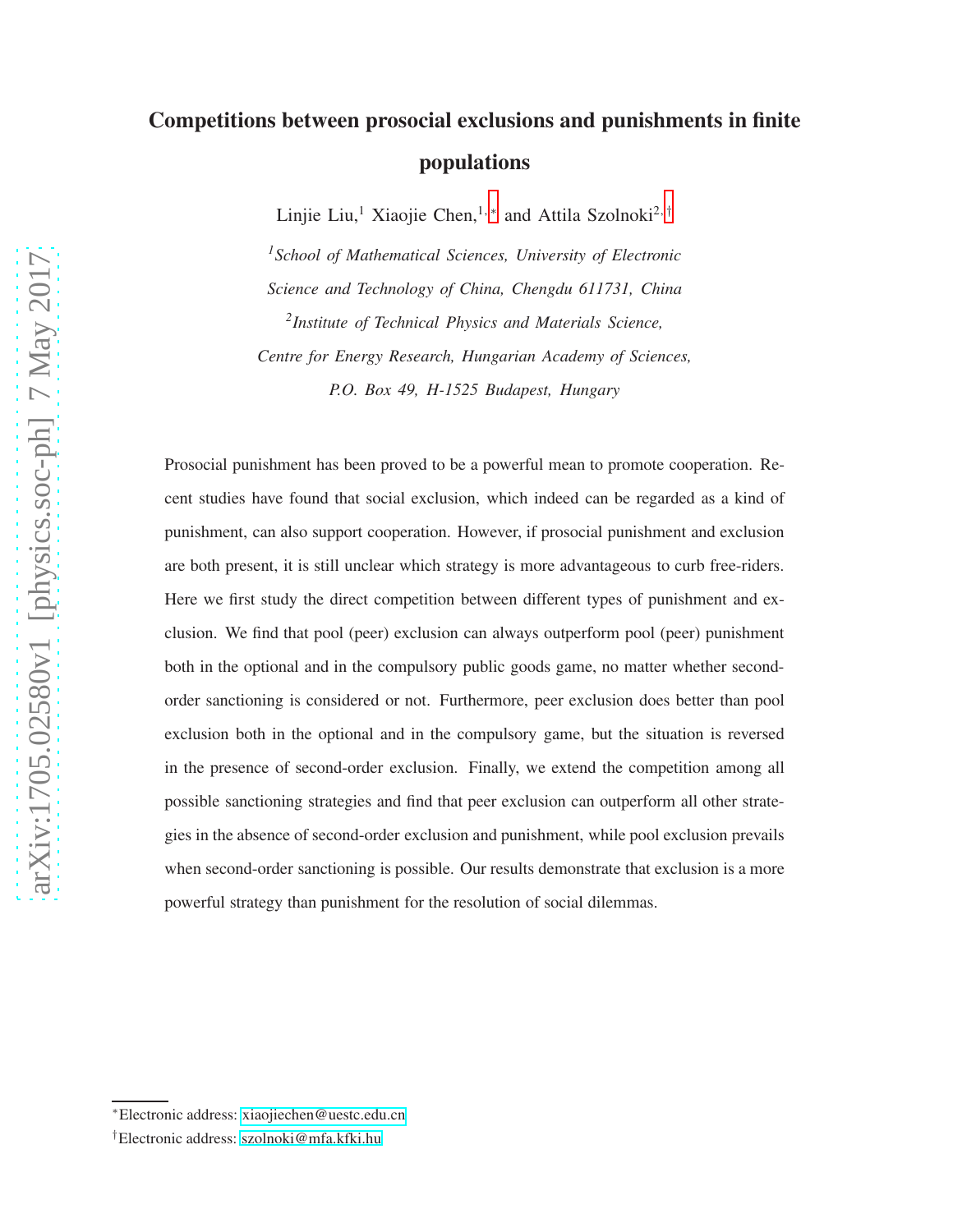## Introduction

Cooperation is widespread in our world, which has a fundamental role on the evolution of human civilization [\[1](#page-10-0)[–5\]](#page-11-0). However, cooperation is vulnerable to be invaded by selfish individuals who are always maximizing their short-term and immediate interests. Thus how to overcome such individuals is a vital task for the emergence of cooperation in a population [\[6](#page-11-1)[–8\]](#page-11-2). Several mechanisms, such as spatial reciprocity, reputation, wisdom of groups, and costly punishment, have been demonstrated to be effective for cooperators to fight against defectors [\[9](#page-11-3)[–15](#page-11-4)]. Staying at the last option, costly punishment has received considerable attention in the last decade because of its importance and widespread prevalence in human societies [\[16](#page-11-5)[–19\]](#page-11-6). By using public goods game (PGG), which is a standard metaphor of social dilemmas, many theoretical and experimental studies have shown that prosocial punishment can reduce the number of free-riders and encourage the majority of individuals to contribute to the common pool [\[20](#page-11-7)[–23\]](#page-12-0).

As an alternative incentive tool to prevent free-riders exploiting community effort, social exclusion can also be observed in human societies [\[24](#page-12-1)[–26\]](#page-12-2). It is based on the idea that convicted offenders are denied certain rights and benefits of citizenship or membership of joint ventures [\[27\]](#page-12-3). Accordingly, individuals who are identified to violate the rule or jeopardize others' common interests could be excluded from the community [\[28](#page-12-4)[–31\]](#page-12-5). In this way exclusion serves as a sort of institution to tame defectors not to exploit others. Previous studies have shown that social exclusion can increase social sensitivity [\[32](#page-12-6)[–36](#page-12-7)] and induce a positive impact on cooperation when partners are fixed [\[37,](#page-13-0) [38](#page-13-1)]. Recently, Sasaki and Uchida introduced peer exclusion into the PGG and established a game-theoretical model to study the evolution of social exclusion by using replicator equations in infinite populations [\[39](#page-13-2)]. They found that peer exclusion can overcome two shortages of peer punishment: first, a rare punishing cooperator barely subverts the asocial society of free-riders; second, natural selection often eliminates punishing cooperators in the presence of non-punishing cooperators (namely, second-order free-riders). Subsequently, Li et al. [\[40](#page-13-3)] studied the comparison between peer exclusion and pool exclusion, and claimed that peer excluders can overcome pool excluders if the exclusion costs are small and excluders can dominate the whole population in a suitable parameters range in the presence of second-order free-riders. Note that pool excluder, similarly to pool punisher, pays a fixed, permanent cost before contributing to the public goods to maintain an institutionalized mechanism for punishing exploiters.

To summarize our present knowledge, both prosocial exclusion and prosocial punishment have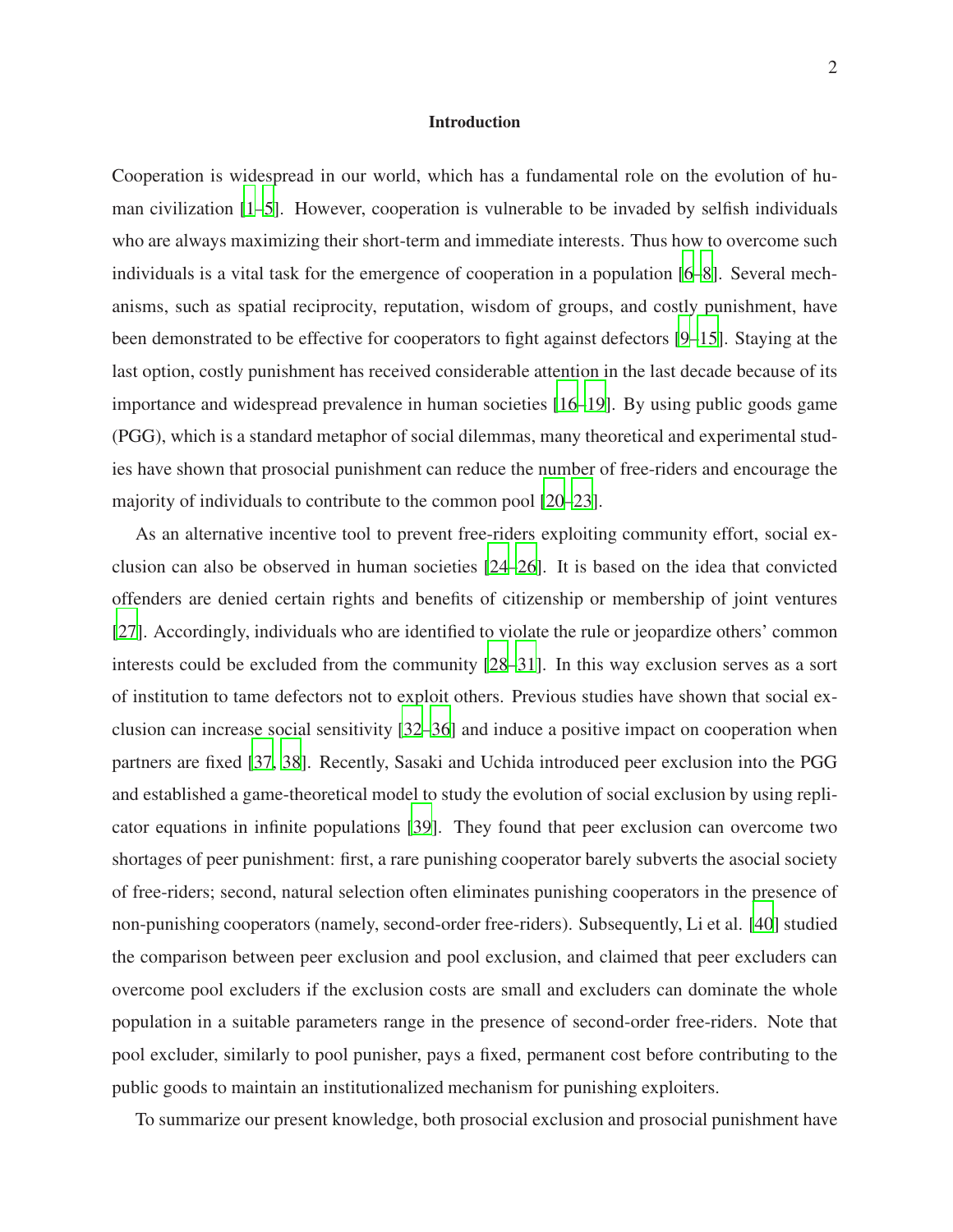been proved to be effective ways for promoting cooperation, but their systematic comparison is still missing. Indeed, the mentioned works [\[39,](#page-13-2) [40\]](#page-13-3) have compared their independent impacts on the cooperation level, but the consequence of their simultaneous presence is still unexplored. It remained unclear which strategy is more evolutionary advantageous if both exclusion and punishment are simultaneously available for individuals in the population. We wonder if exclusion or punishment is a better way to curb free-riding. How does their relation change if second-order sanctioning is also possible? In the latter case non-punishing individuals or those who deny contribution to the cost of exclusion may also be punished. Furthermore, we also wonder whether peer punishment (peer exclusion) or pool punishment (pool exclusion) is more efficient individual strategy to control transgressors for a higher well-being.

Motivated by these open problems, in this study we focus on the competition between prosocial exclusion and punishment in finite populations who play the PGG. We first investigate the direct competition between pool exclusion and pool punishment, and demonstrate that pool exclusion has the evolutionary advantage over pool punishment both in the optional and in the compulsory PGG, no matter whether second-order exclusion and punishment are considered or not. We then investigate the competition between peer exclusion and peer punishment, and find that peer exclusion is evolutionarily advantageous over peer punishment both in the optional and in the compulsory PGG, independently of the choice of second-order sanctioning. Third, we study the competition between pool exclusion and peer exclusion, and observe that peer exclusion can outperform pool exclusion both in the optional and in the compulsory PGG if second-order exclusion is ignored, while the situation is reversed in the presence of second-order exclusion. Finally, we investigate the full competition of all previously mentioned strategies, such as pool exclusion, peer exclusion, pool punishment, and peer punishment. As our main observation, it turns out that peer exclusion is the most advantageous strategy in the absence of second-order exclusion and punishment, but pool exclusion outperforms other strategies when second-order sanctioning is possible.

#### Model

We consider the standard PGG in a finite, well-mixed population with size  $M$ . In each round of the game,  $N \geq 2$  individuals are selected randomly from the population to form a group for participating in a one-shot game. Then, each individual in the group decides whether or not to contribute an amount of cost  $c$  to the common pool. The individual who is willing to contribute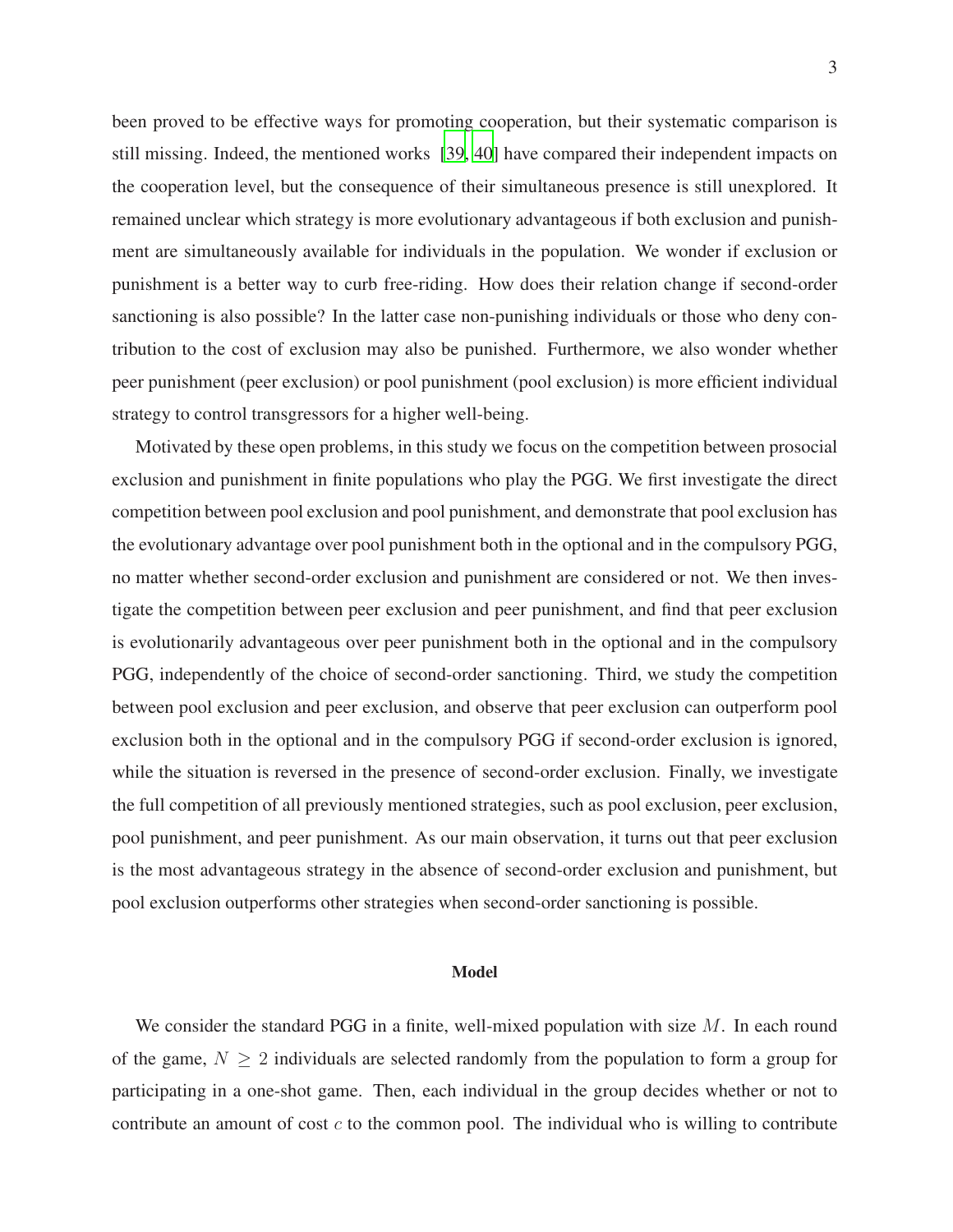is called a cooperator, and the individual who does not contribute is called a defector. In the optional PGG we also consider a third option, a strategy which gives up participating in the game, hence is called as a loner. The latter strategy has a constant payoff  $\sigma$  which is not affected by others. The sum of the contributions to the common pool is multiplied by the enhancement factor  $r (1 < r < N)$ , and then equally allocated among all individuals who participated in the game no matter they contributed or not. In agreement with previous works [\[41,](#page-13-4) [42\]](#page-42-0), if only one individual participates in the game then her income equals with  $\sigma$ .

In the second stage of the game exclusion or/and punishment is considered where both related strategies contribute c to the common pool. By following Refs. [\[21](#page-11-8), [43](#page-13-5)] peer punishers impose a fine  $\beta$  on each free-rider in their group at a cost  $\gamma$ . Accordingly, each defector will be fined an amount  $\beta N_W$ , where  $N_W$  is the number of peer punishers in the group. Pool punishers, however, pay a permanent cost  $G$  to the punishment pool beforehand. If there exist defectors in the group, they will be fined an amount  $BN_V$ , where  $N_V$  is the number of pool punishers in the group. It simply means that the additional cost of pool punisher is independent of the number of defectors in the group, while the related cost of peer punisher is proportional to the presence of defectors. If considering second-order punishment, second-order free-riders (individuals who contribute to the game but do not bear the extra cost of punishment) will be fined the same amount [\[21\]](#page-11-8).

When exclusion is applied we follow conceptually similar protocol as for punishment. Here exclusion serves as a sort of institution to prevent defectors to exploit other group members. Hence the role of excluder can be viewed as a sentinel who alarms other group members about the danger of defectors. Evidently, such an extra effort requires additional cost which is paid by excluder player. Consequently, a peer excluder does not only contribute  $c$  to the public goods game but also pay a cost  $c_E$  after every defector in the group to prevent them collecting benefit from the public goods sharing. In stark contrast to peer exclusion, pool excluders pay a permanent cost  $\delta$ to maintain the institution of exclusion which will block defectors to gain benefit from PGG in the presence of pool excluders. As previously, in case of the second-order exclusion, second-order free-riders (individuals who do not take the extra cost of exclusion) will also be excluded.

In order to study the evolutionary dynamics, we use the so-called pairwise comparison rule with the mutation-selection process [\[44,](#page-13-6) [45](#page-13-7)]. According to this protocol at each time step a randomly chosen player  $i$  may change her strategy. We consider the possibility of mutation, hence the player adopts a randomly chosen available strategy with probability  $\mu$ . Alternatively, which happens with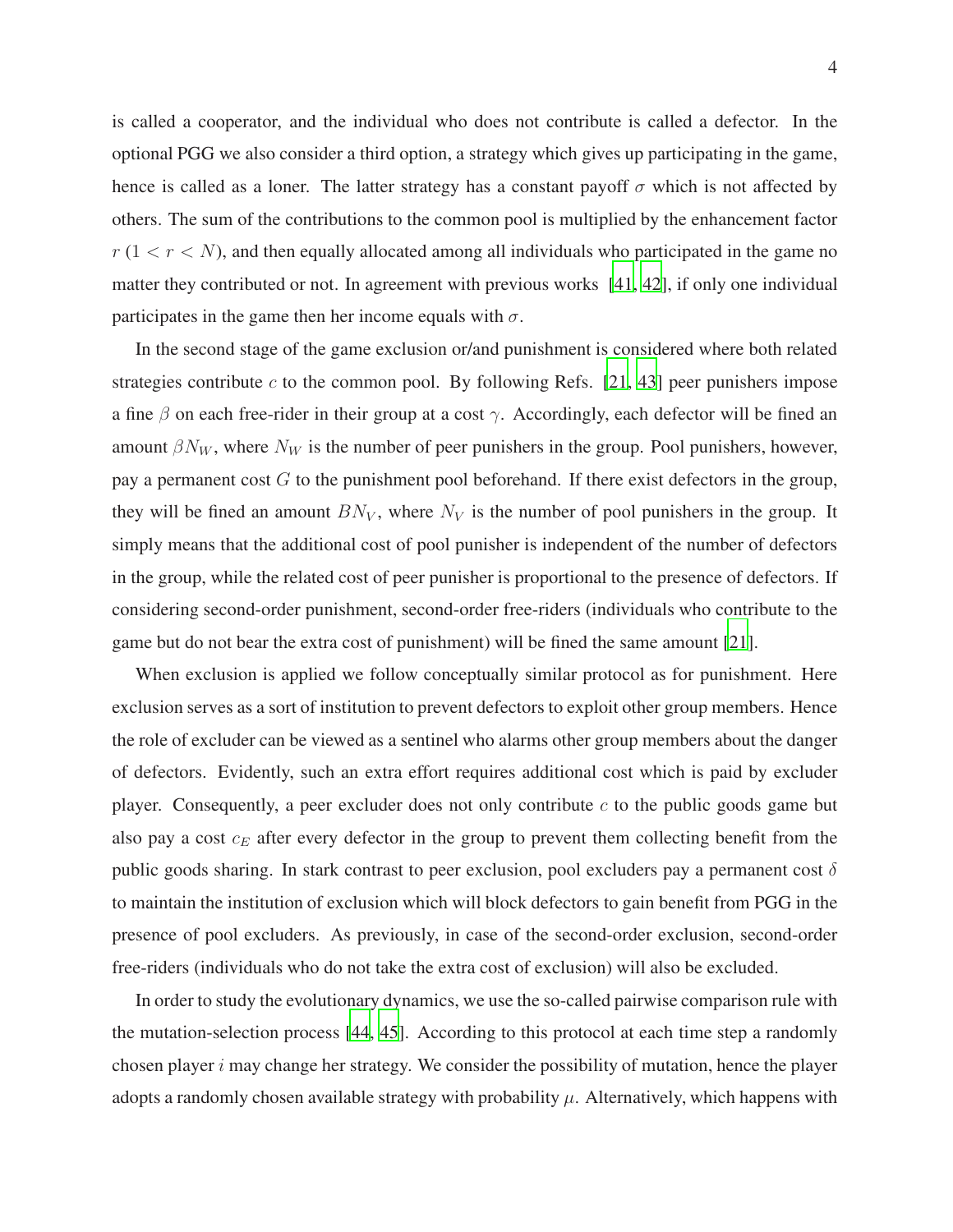probability  $1 - \mu$ , a player *i* tries to imitate a randomly chosen player *j* with a probability

$$
f(\Pi_j - \Pi_i) = \frac{1}{1 + \exp^{-\kappa(\Pi_j - \Pi_i)}}.
$$
\n(1)

Here  $\Pi_i$  and  $\Pi_j$  are the collected payoffs of the mentioned players i and j, while  $\kappa$  characterizes the intensity of selection. In the  $\kappa \to \infty$  strong imitation limit the more successful player j always succeeds in enforcing her strategy to player  $i$ , but never otherwise. On the other hand,  $\kappa \to 0$  indicates the so-called weak selection limit where strategy adoption becomes random independently of the payoff values. In between these extremes, at a finite value of  $\kappa$ , it is likely that a better performing player  $j$  is imitated, but it is still not impossible to adopt her strategy when performing worse.

In the following we consider four different scenarios when punishment and exclusion compete and we compute the resulting stationary distribution of all available strategies. We suppose a wellmixed finite population where all players interact with each other randomly. To make comparison with previous works easier we have adopted notations for variables by earlier works [\[21,](#page-11-8) [39](#page-13-2)]. Accordingly, let X denote the number of cooperators who contribute to the public pool, but do not bear the cost of punishment or exclusion; Y the number of defectors who contribute neither to PGG nor to the sanctions;  $Z$  the number of loners;  $V$  the number of pool punishers;  $W$  the number of peer punishers;  $F$  the number of pool excluders; and  $E$  the number of peer excluders. The whole size of population is denoted by  $M$  and  $N$  randomly chosen individuals are offered to form a group and establish a joint enterprise. In the next section we present the results of the more complex optional PGG while further details and results for the simplified compulsory PGG game are summarized in the Supplementary Information (SI).

### Results

### Competition between pool exclusion and pool punishment

We first study the direct competition between pool exclusion and pool punishment in the optional PGG. In this scenario, there are five available strategies in the population fulfilling the constraint  $X + Y + Z + F + V = M$ . We assume that  $0 < \sigma < rc - c - \delta$  and  $0 < \sigma < rc - c - G$ , which ensure that a punisher or excluder can get higher profit than a loner if there is more than one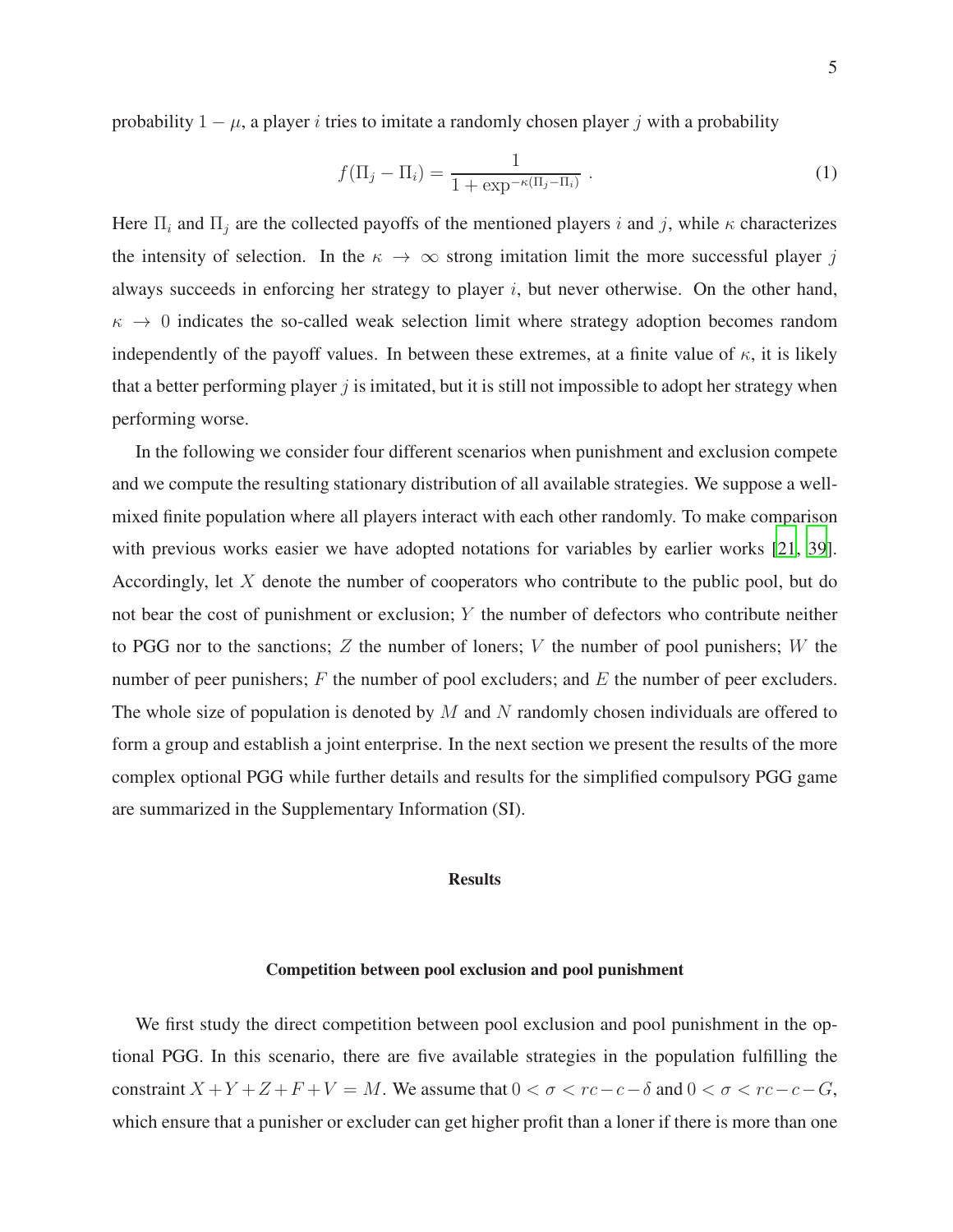participant in the group. In the absence of second-order exclusion and punishment only defectors are sanctioned by punishment or/and exclusion. In Fig. [1\(](#page-24-0)a) we plot the long-run frequencies for each strategy which determine the stationary distribution of all available strategies in dependence of imitation strength  $\kappa$ . We find that for  $\kappa < 10^{-4}$  the frequencies of the five competing strategies are identical due to the practically random imitation process. As we increase the strength of imitation then all the five strategies can survive and coexist. More precisely, in the perfect imitation limit the system evolves towards a homogeneous state, where the flips between almost homogeneous states are triggered by rare mutations. (A representative trajectory of evolution can be seen in Fig. 1 in Ref. [\[21](#page-11-8)].) In this way the presented frequencies of stationary states are calculated from the time average of frequencies for competing strategies. As Fig. [1\(](#page-24-0)a) suggests pure cooperators form the highest portion who can enjoy the benefit of exclusion and punishment without paying their costs. Interestingly, the second largest population is formed by pool-excluders followed by defectors and loners, while pool-punishers can make up the smallest fraction, or can be detected with the smallest probability. This result suggests that pool exclusion is more effective against defection and has an evolutionary advantage over pool-punishment strategy. In particular, in the strong imitation ( $\kappa \to \infty$ ) limit the long-run frequencies in the [X, Y, Z, F, V] subpopulations are 3  $\frac{3}{8}, \frac{3}{16}, \frac{1}{8}$  $\frac{1}{8}$ ,  $\frac{4M+5}{16M+32}$ , and  $\frac{M+5}{16M+32}$ , respectively (for further details, see Section 1 in SI).

The comparison of stationary strategies in Fig. [1\(](#page-24-0)a) emphasizes that it is better to cooperate but also to avoid the additional cost of sanctions. Needless to say, if everyone chose this option then we would face the original dilemma. To minimize this undesired consequence of "second-order freeriders" we may penalize those who refuse participating in the sanctioning process. In particular, when second-order exclusion and punishment are considered, we assume that pool-excluders drive out all strategies who do not contribute to the exclusion pool. In parallel, pool-punishers will also punish those who do not bear the additional cost of punishment pool. By applying this scenario, we observe that the long-run frequencies in the [X, Y, Z, F, V] subpopulations are [0, 0, 0, 1, 0] for  $\kappa > 10^{-3}$ , as shown in Fig. [1\(](#page-24-0)b). In other words, when second-order sanctioning is allowed poolexcluders prevail and all other strategies extinct during the evolutionary process. To answer our original question both panels plotted in Fig. [1](#page-24-0) highlight that pool-exclusion is a more advantageous strategy than pool-punishment independently of second-order sanctioning is considered or not. We should stress that our observation remains valid for a broad range of parameter interval including the level of the punishment fine or the group size. Furthermore, conceptually identical conclusion can be made if the compulsory PGG is assumed where loner strategy cannot compete (the related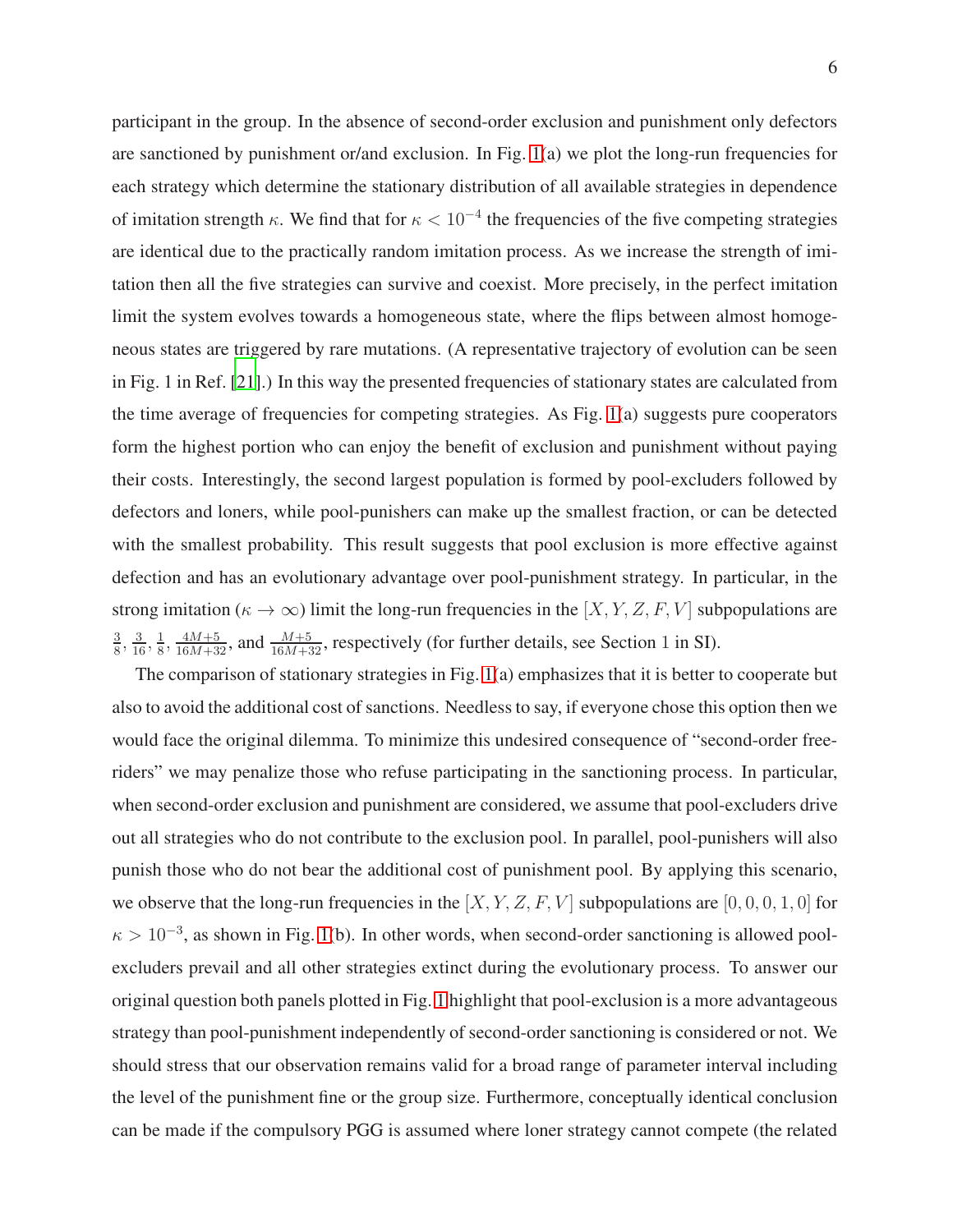results are presented in Sec. 2 of SI).

### Competition between peer exclusion and peer punishment

In this subsection, we investigate the competition between peer punishment and peer exclusion in the optional PGG. According to this scenario there are also five available strategies in the population whose fractions fulfill  $X+Y+Z+E+W = M$ . In the absence of second-order punishment and exclusion, we assume that  $0 < c_E < \frac{r - c_0}{N - 1}$  $\frac{r_{c}-c}{N-1}$ , which ensures that a single peer excluder can invade a group of all defectors. In Fig. [2\(](#page-28-0)a) we present the long-run frequencies of the five strategies as a function of the imitation strength  $\kappa$ . As expected, for weak selection, when  $\kappa < 10^{-4}$ , the frequencies of the five strategies are practically identical because of the random strategy updating. By increasing the imitation strength  $\kappa$  peer excluder strategy becomes gradually dominant and occupies the majority of the population. Peer punisher strategy can only reach the second best position in the rank of strategies. In the strong imitation limit the long-run frequencies for the  $[X, Y, Z, E, W]$  subpopulations are  $\left[\frac{6}{5M+23}, \frac{3}{5M+23}, \frac{2}{5M+23}, \frac{3M+6}{5M+23}, \frac{2M+6}{5M+23}\right]$  (see Section. 3 of SI). This suggests that the number of peer excluders is about 1.5 times larger in time average than the second best peer punishers for large population size, hence demonstrating the superiority of the former strategy.

If second-order sanctioning is allowed then the relation of sanctioning strategies becomes even more unambiguous. Interestingly, in this case excluders do not only ostracize pure cooperators but also punishers who refuse to contribute to the cost of exclusion. But the penalty works also in the reversed direction because punishers lower the payoff of both cooperation and exclusion strategies. The consequence of this mutual sanctioning is summarized in Fig. [2\(](#page-28-0)b), which suggests that peer exclusion prevails and gives no space for any other strategies. This observation supports our previous conclusion about the effectiveness of exclusion that is not restricted to pool strategies, but is still valid for peer strategies. We stress that this conclusion remains unchanged if we release the restriction for the value of  $c_E$ , which means that for  $c_E > \frac{r_c-c}{N-1}$  $\frac{r\cdot c-c}{N-1}$  peer exclusion has still evolutionary advantage over peer punishment. The border within this observation is valid can be extended further because peer exclusion outperforms peer punishment in the compulsory PGG, no matter whether second-order sanctioning is applied or not (for more details see Section 4 in SI).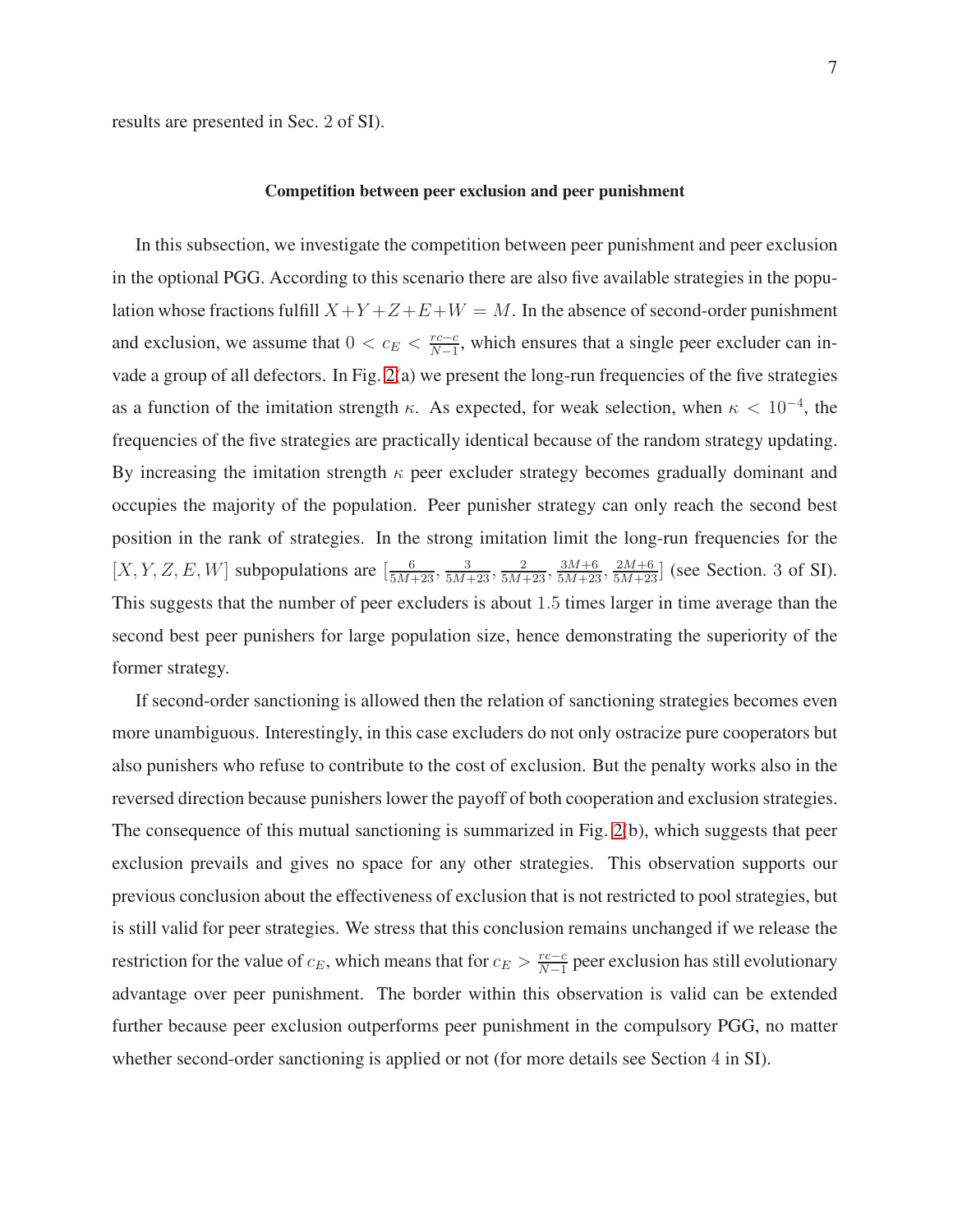### Competition between pool exclusion and peer exclusion

In the following subsection we compare the peer- and pool-exclusion strategies in the optional PGG, which are proved to be more effective than their punishing mates in the previously studied cases. Here, there are five available strategies in the population whose fractions fulfill the constraint  $X + Y + Z + F + E = M$ . For their proper comparison we assume that their costs remain below the previously established limit, that is  $0 < c_E < \frac{r_c-c}{N-1}$  $\frac{r c - c}{N-1}$  and  $0 < \sigma < r c - c - \delta$ . First, we consider the case when second-order exclusion is not allowed, hence both excluder strategies penalize pure defectors only. Fig. [3\(](#page-33-0)a) illustrates that peer excluder strategy becomes dominant as we gradually increase the imitation strength. All the other strategies can share a reasonable portion only at an intermediate value  $\kappa$ . If the imitation strength exceeds the threshold  $\kappa > 10^{-1}$  then the long-run frequencies of defectors, loners, and pool excluders are close to zero, and only cooperators can coexist with peer excluders. In particular, the fractions of  $[X, Y, Z, F, E]$  strategies in the strong imitation ( $\kappa \to \infty$ ) limit are  $\left[\frac{9}{6M+25}, \frac{3}{6M+25}, \frac{2}{6M+25}, \frac{2}{6M+25}, \frac{6M+9}{6M+25}\right]$  (further details can be seen in Section 5 of SI). These results suggest that peer excluder strategy is able to dominate the whole population in the absence of second-order exclusion.

Interestingly, the outcome of evolutionary trajectory is completely reversed if second-order exclusion is considered. In this case, in strong agreement with a previous work where peer- and pool-punisher strategies were compared [\[21](#page-11-8)], pool excluders are capable to crowd out peer excluders. The result of this competition is summarized in Fig. [3\(](#page-33-0)b) where the long-run frequencies for each strategy are plotted. In the strong imitation limit the victory of pool excluders is total, yielding  $[0, 0, 0, 1, 0]$  fractions for  $X, Y, Z, F$ , and E strategies respectively. As in the previous cases, these results remain valid if the compulsory PGG is played. Here, in the absence of loners, peer-excluders dominate when second-order exclusion is not considered yielding  $\left[\frac{4}{3M+11}, \frac{2}{3M+11}, \frac{1}{3M+11}, \frac{3M+4}{3M+11}\right]$  values for the competing X, Y, F, and E strategies in the strong imitation limit (details can be found in Sec. 6 of SI). When second-order exclusion is possible then the pool excluder strategy prevails in close agreement with the result of optional PGG.

### Competition between prosocial exclusions and punishments

The pair comparison of competing strategies may provide a first guide about their relations, but the presence of a third party could be a decisive factor, which may completely rearrange the ranks of competitors. To clarify this possibility in the following we explore the simultaneous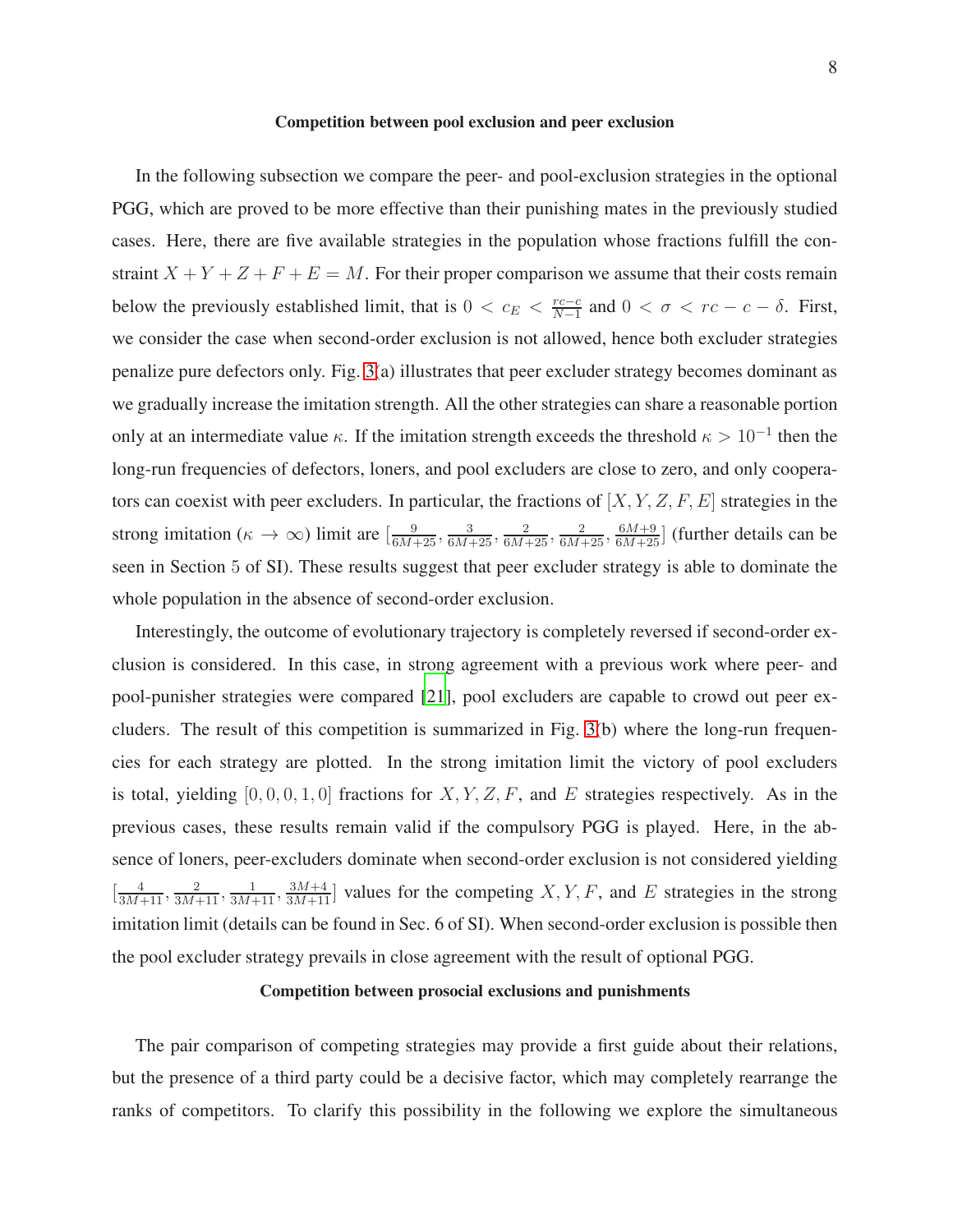competitions of all previously studied strategies. Namely, we consider an optional PGG where seven strategies, namely pure cooperator, defector, loner, peer excluder, peer punisher, pool excluder, and pool punisher are present. As in the previous cases, we first consider the option when second-order sanctions are not applied hence only defectors suffer from the presence of excluders and punishers. Fig. [4\(](#page-38-0)a) summarizes our results, which suggest that "peer-sactioning" strategies are the most effective, but more importantly, peer excluders can dominate the population. In this way the dominance of peer excluders over peer punishers is not disturbed by the presence of other sanctioning strategies such as pool excluders or pool punishers. As Fig. [4\(](#page-38-0)a) shows all the other strategies become irrelevant in the strong imitation limit. In particular, the long-run frequencies of X, Y, Z, E, W, F and V subpopulations are  $\frac{45}{163+35M}$ ,  $\frac{15}{163+35M}$  $\frac{15}{163+35M}$ ,  $\frac{6}{163+35M}$  $\frac{6}{163+35M}$ ,  $\frac{20M+45}{163+35M}$  $\frac{20M+45}{163+35M}$ ,  $\frac{15M+45}{163+35M}$  $\frac{15M+45}{163+35M}$  $\frac{18M+7}{(163+35M)(3M+2)}$ , and  $\frac{3M+7}{(163+35M)(3M+2)}$ , respectively (further details can be seen in Section 7 of SI). This result suggests that only the sanctioning strategies survive in the large population limit where the majority of individuals are peer excluders in most of the time.

In the next logical step we consider the case when second-order sanctioning is possible. This option offers an extremely complex food-web between competing strategies, because practically all sanctioning strategies try to beat all the others. For instance, pool excluders ostracize not only defectors and simple cooperators, but also peer excluders, peer punishers, and pool punishers. In this "almost everybody beats everybody else" battle the final victor is pool excluder strategy. This case is plotted in Fig. [4\(](#page-38-0)b) where the resulting fractions of the strategies are  $[0, 0, 0, 0, 0, 1, 0]$  in the strong imitation limit (further details can be seen in Sec. 7 of SI).

To close this section we briefly summarize the results of the compulsory PGG where 6 competing strategies remain. The details of the calculation can be found in Sec. 8 of SI. In the absence of second-order exclusion and punishment, we find that the behaviour is conceptually similar to the one we observed for the optional PGG. Here peer excluders and peer punishers perform the best, but all the other strategies survive at intermediate strength of imitation. In the strong imitation limit the resulting fractions of  $X, Y, E, W, F$ , and V strategies are  $\left[\frac{6}{5M+22}, \frac{3}{5M+22}, \frac{3M+6}{5M+22}, \frac{2M+6}{5M+22}, \frac{3M+1}{(5M+22)(3M+2)}, \frac{1}{(5M+22)(3M+2)}\right]$ , which suggests that only sanctioning strategies survive in the large-population limit. When second-order exclusion and punishment are possible then we get back the result obtained previously for the optional PGG: only pool excluders survive for strong enough imitation strength.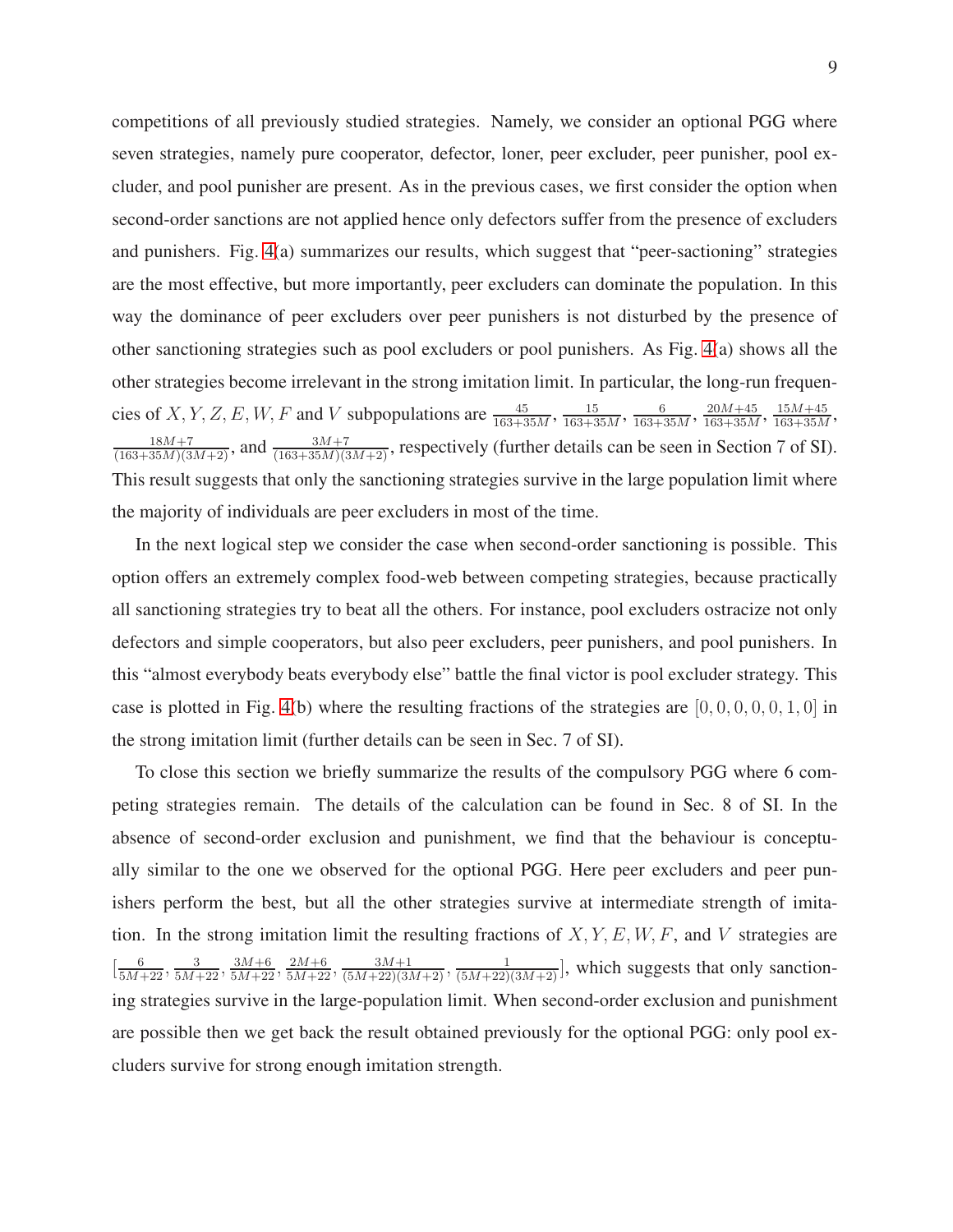### **Discussion**

Penalizing free-riders whose behaviour threaten the collective efforts seems almost inevitable. But which sanctioning tool shall we apply to reach our goal efficiently? To punish them by lowering their payoffs or to deny their rights to enjoy the benefit of public goods? The answer could be even more complicated because both peer and pool sanctioning can be used. While peer punishers and peer excluders invest an extra cost only in the presence of defectors, pool punisher and pool excluder strategies apply a permanent effort to maintain the sanctioning institutions. Based on previous works both punishment and exclusion seem to be appropriate methods [\[21,](#page-11-8) [46](#page-42-1)], but their systematic comparison has not been done yet.

In this work, we have thus studied the competitions between costly punishments and exclusions in finite populations playing the PGG by using different scenarios. For a fair comparison we have applied equally high cost of punishment and exclusion. We have found that peer exclusion is always favored by natural selection when it competes with peer punishment both in the optional and in the compulsory PGG, independently of second-order punishment and exclusion are considered or not. Conceptually similar findings have been obtained for pool exclusion when it directly competes with pool punishment. Furthermore, when peer exclusion competes with pool exclusion, peer exclusion wins in the absence of second-order exclusion, while pool exclusion prevails when second-order exclusion is applied. Lastly, we have also explored the most complex option when all four sanctioning methods compete with the pure cooperator, defector, and loner strategies. In the latter case peer exclusion is proved to be the most viable tool in the absence of second-order punishment and exclusion, while pool exclusion prevails when second-order sanctioning is allowed. To sum up, the systematic comparison of sanctioning strategies highlights that exclusion is always a more effective way to control free-riders than punishment, but the absence or the presence of second-order sanctioning could be a decisive factor, because the former condition supports peer exclusion while the latter option helps pool exclusion strategy to prevail.

We would like to stress that our finding is robust and remains valid in a broad range of model parameters (some representative plots are given in Sec. 9 of SI). For instance, if we increase the punishment fine by fixing the cost of punishment then the superiority of exclusion is still not in danger. In general, if the fine is not unrealistically high and the cost of exclusion does not exceed the cost of punishment then exclusion strategy always performs better similarly to the cases we discussed earlier. Indeed, we have verified that in the absence of second-order sanctioning the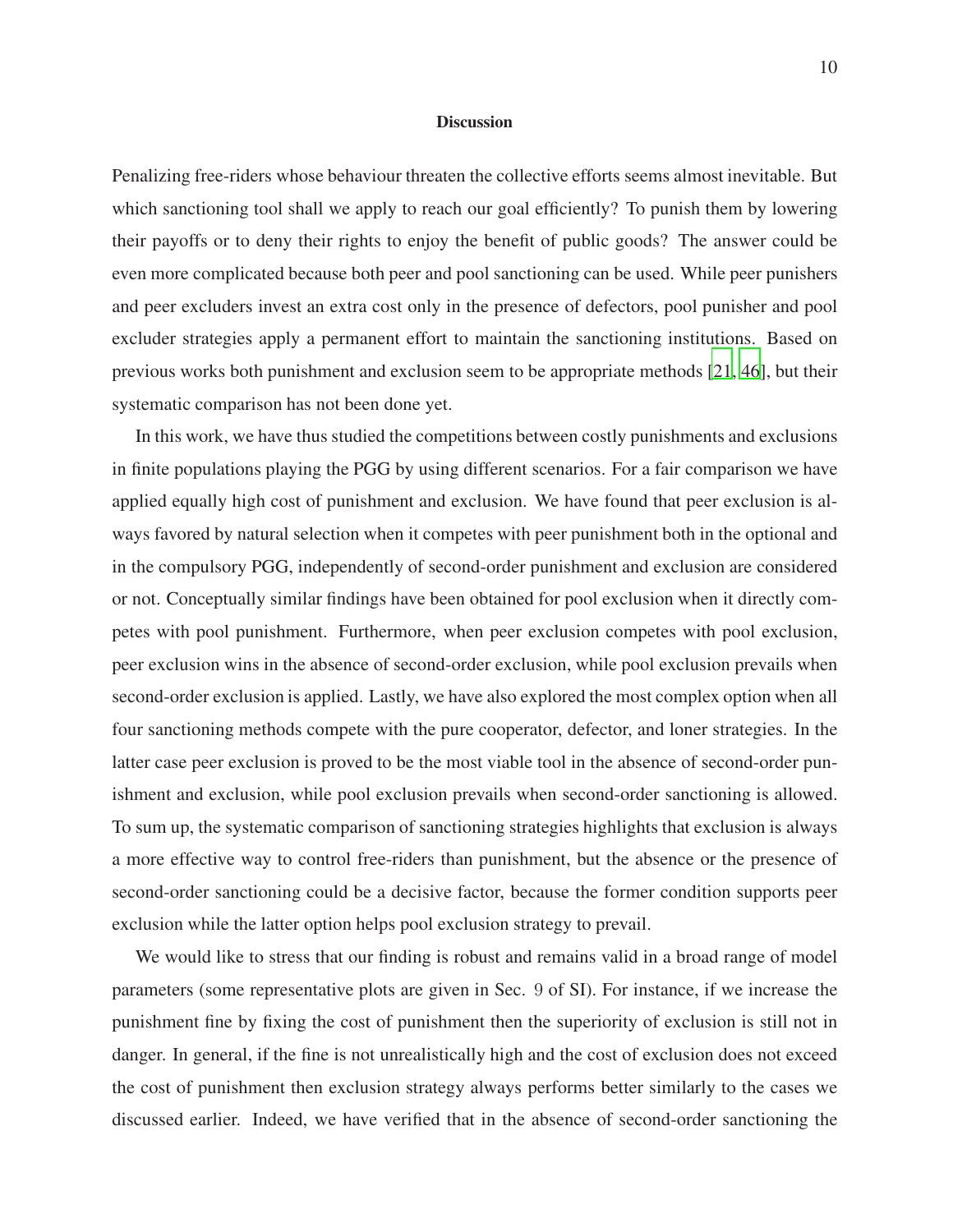exclusion strategy still has an evolutionary advantage over the punishment strategy, no matter an enhanced fine value applied by peer and pool punishers. To give an example, the outcomes remain conceptually intact when the punishment fine exceeds eight times the punishment cost. But if second-order sanctioning is applied at such severe punishment then the advantage of excluders diminishes because their payoff becomes negative, which implies the victory of punishers. However, we should note that applying such a severe punishment is not an attractive feature when humans qualify potential social partners [\[47](#page-13-8)]. We have also considered different group sizes and found that it has no significant role in the competition of sanctioning strategies (this is demonstrated clearly in Fig. S7 of SI).

In order to provide a convenient framework for studying the competitions between costly exclusions and punishments, we focused on the option when free-riders are always exiled in the presence of excluders who have to bear the related cost. A further step could be when this sanction is not perfect and exclusion happens in a probabilistic manner [\[39](#page-13-2), [40](#page-13-3)]. Indeed, previous works emphasized the value of probabilistic sanctioning [\[19](#page-11-6), [48](#page-13-9)], which opens promising avenue for future studies. Our work can be also extended where the error of perception, i.e. defectors are identified with some ambiguity, or the error of punishment or exclusion are also considered. In the latter cases innocent players are punished or excluded from the joint venture by mistake. To consider anti-social punishment and anti-social exclusion may also open interesting research avenue to explore the effectiveness of exclusion [\[49](#page-13-10)[–51\]](#page-13-11). Lastly, we note that our calculation is restricted to the simplest, well-mixed population because of the extremely high number of competing strategies. However, it is a frequently discussed fact that in structured populations, where interaction topology is considered, the evolutionary outcomes could be significantly different from those presented for mean-field systems [\[52](#page-14-0)[–57\]](#page-14-1). Therefore, we expect similar exciting new observations from related efforts which will hopefully make our understanding more accurate.

<span id="page-10-0"></span><sup>[1]</sup> Axelrod, R. M. *The evolution of cooperation*. (Basic books, New York, 2006).

<sup>[2]</sup> Taylor, M. *The possibility of cooperation*. (Cambridge University Press, Cambridge, UK, 1987).

<sup>[3]</sup> Searle, J. *Making the social world: The structure of human civilization*. (Oxford University Press, London, UK, 2010).

<sup>[4]</sup> Boyd, R. & Richerson, P. J. Culture and the evolution of human cooperation. *Phil. Trans. R. Soc. B*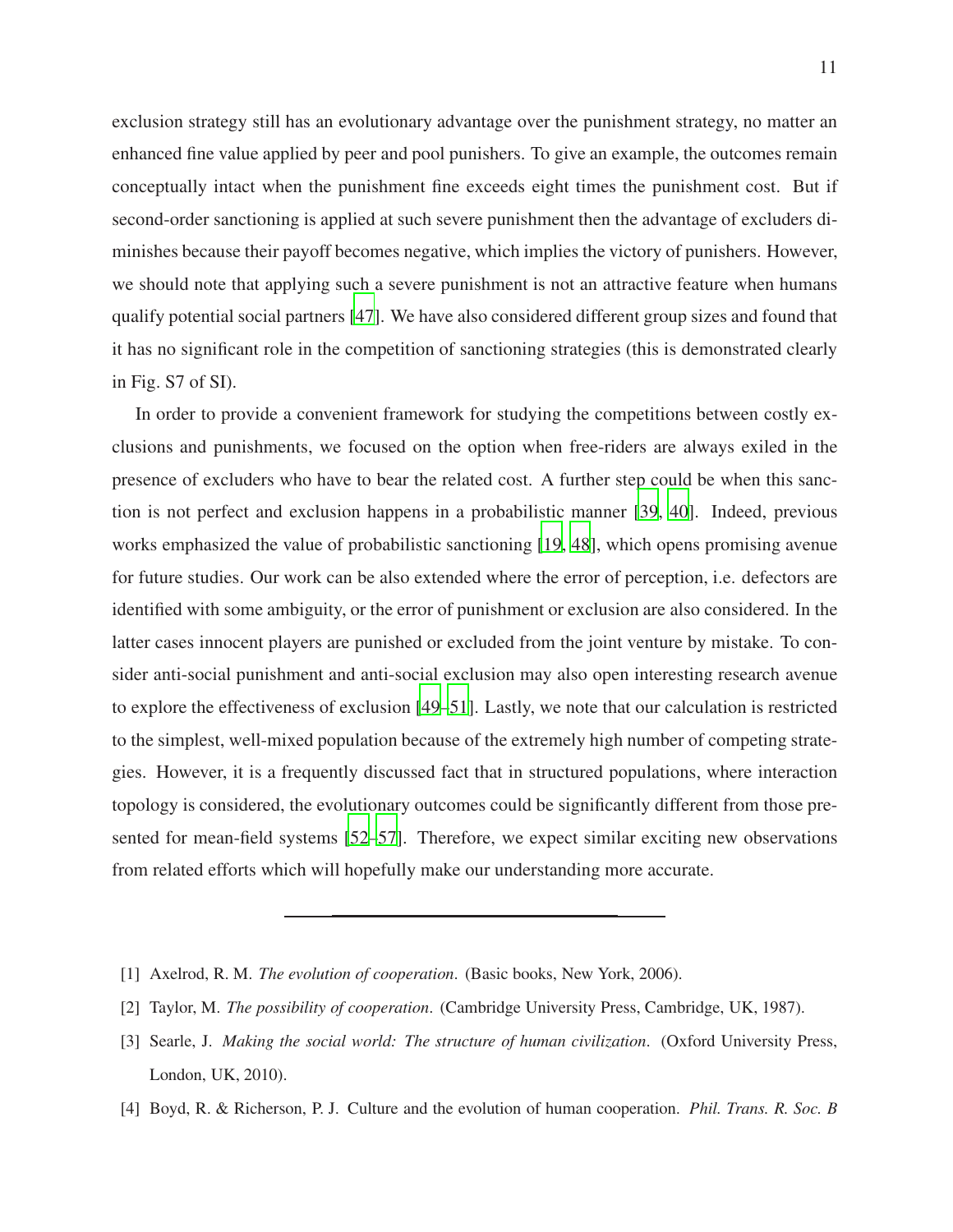364, 3281-3288 (2009).

- <span id="page-11-1"></span><span id="page-11-0"></span>[5] Chase, I. D. Cooperative and noncooperative behavior in animals. *Am. Nat.*115, 827-857 (1980).
- [6] Hardin, G. The tragedy of the commons. *Science* 1, 1243-1248 (1968).
- [7] Komorita, S. S. & Lapworth, C. W. Cooperative choice among individuals versus groups in an Nperson dilemma situation *J. Pers. Soc. Psychol.* 42, 487 (1982).
- <span id="page-11-3"></span><span id="page-11-2"></span>[8] Miller, D. T. The norm of self-interest. *Am. Psychol.* 54, 1053 (1999).
- [9] Santos, F. C. & Pacheco, J. M. Scale-free networks provide a unfying framework for the emergence of cooperation. *Phys. Rev. Lett.* 958, 098104 (2005).
- [10] Perc, M. & Szolnoki, A. A double-edged sword: Benefits and pitfalls of heterogeneous punishment in evolutionary inspection games. *Sci. Rep.* 5, 11027 (2015).
- [11] Clutton-Brock, T. Breeding together: kin selection and mutualism in cooperative vertebrates. *Science* 296, 69-72 (2002).
- [12] Fu, F., Hauert, C., Nowak, M. A. & Wang, L. Reputation-based partner choice promotes cooperation in social networks. *Phys. Rev. E* 78, 026117 (2008).
- [13] Chen, X., Sasaki, T. & Perc, M. Evolution of public cooperation in a monitored society with implicated punishment and within-group enforcement. *Sci. Rep.* 5, 17050 (2015).
- [14] Szolnoki, A., Wang, Z. & Perc, M. Wisdom of groups promotes cooperation in evolutionary social dilemmas. *Sci. Rep.* 2, 576-576 (2012).
- <span id="page-11-4"></span>[15] Boyd, R., Gintis, H. & Bowles, S. Coordinated punishment of defectors sustains cooperation and can proliferate when rare. *Science* 328, 617-620 (2010).
- <span id="page-11-5"></span>[16] Henrich, J., McElreath, R., Barr, A. & Lesorogol, C. Costly punishment across human societies. *Science* 312, 1767-1770 (2006).
- [17] Chen, X., Sasaki, T., Brännström, Å. & Dieckmann, U. First carrot, then stick: how the adaptive hybridization of incentives promotes cooperation. *J. R. Soc. Interface* 12, 20140935 (2015).
- [18] Helbing, D., Szolnoki, A., Perc, M., & Szabó, G. Punish, but not too hard: how costly punishment spreads in the spatial public goods game. *New J. Phys.* 12, 083005 (2010).
- <span id="page-11-6"></span>[19] Chen, X., Szolnoki, A. & Perc, M. Probabilistic sharing solves the problem of costly punishment. *New J. Phys.* 16, 083016 (2014).
- <span id="page-11-7"></span>[20] Denant-Boemont,L., Masclet, D. & Noussair, C. N. Punishment, counterpunishment and sanction enforcement in a social dilemma experiment. *Econ. Theor.* 33, 145-167 (2007).
- <span id="page-11-8"></span>[21] Sigmund, K., De Silva, H., Traulsen, A. & Hauert, C. Social learning promotes institutions for gov-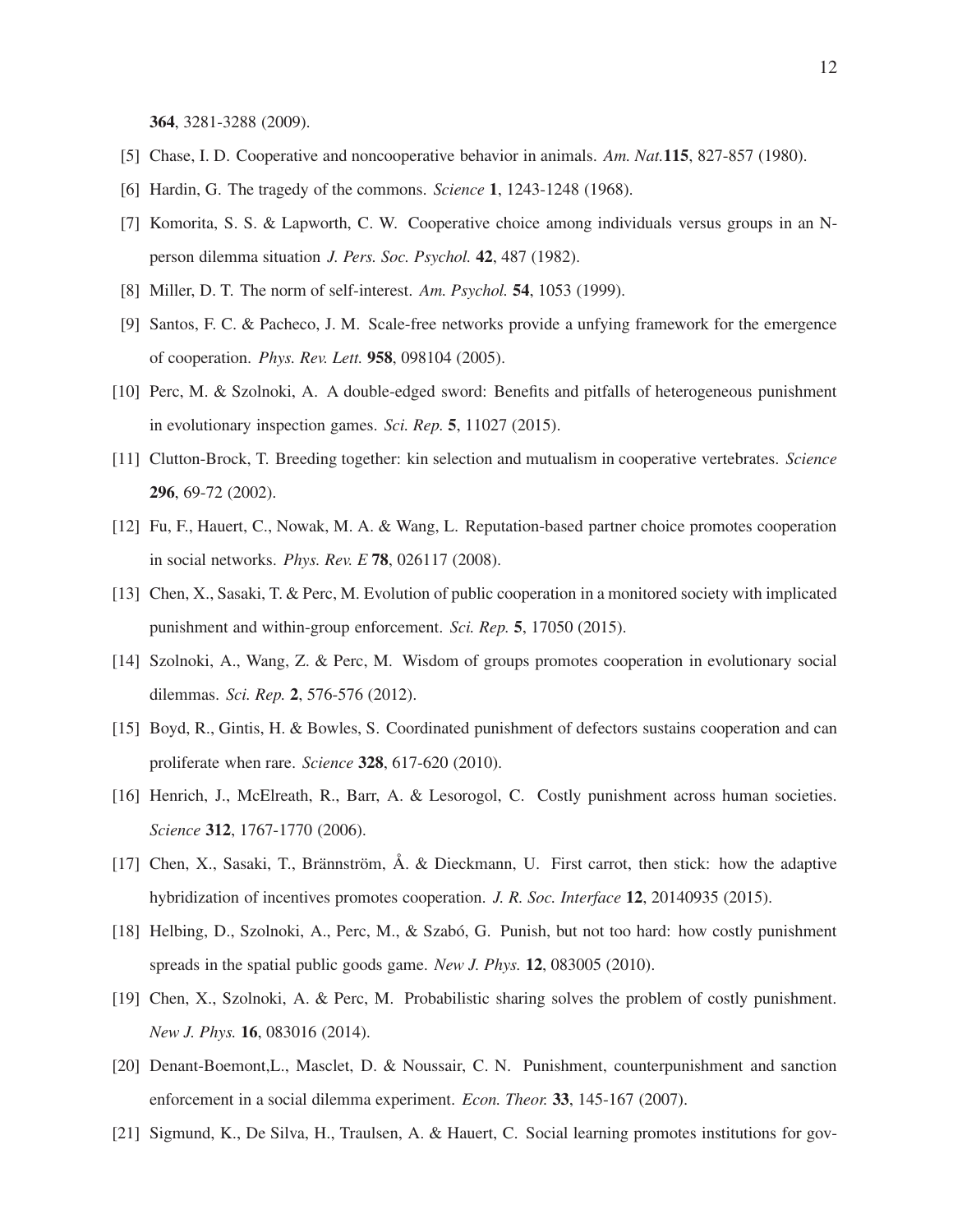erning the commons. *Nature* 466, 861-863 (2010).

- [22] Shinada, M. & Yamagishi, T. Punishing free riders: direct and indirect promotion of cooperation. *Evol. Hum. Behav.* 28, 330-339 (2007).
- <span id="page-12-0"></span>[23] Traulsen, A., Röhl, T., & Milinski, M. An economic experiment reveals that humans prefer pool punishment to maintain the commons. *Proc. R. Soc. B* 279, 3716-3721 (2012).
- <span id="page-12-1"></span>[24] Gruter, M. & Masters, R. D. Ostracism as a social and biological phenomenon: An introduction. *Ethol. Sociobiol.* 7, 149-158 (1986).
- [25] Feinberg, M., Willer, R., & Schultz, M. Gossip and ostracism promote cooperation in groups. *Psychol. Sci.*25, 656-664 (2014).
- <span id="page-12-2"></span>[26] Molden, D. C., Lucas, G. M., Gardner, W. L., Dean, K., & Knowles, M. L. Motivations for prevention or promotion following social exclusion: being rejected versus being ignored. *J. Pers. Soc. Psychol.* 96, 415 (2009).
- <span id="page-12-3"></span>[27] Travis, J. *Invisible Punishment*. (The New Press, London, New York, 2002).
- <span id="page-12-4"></span>[28] Unit, S. E. & Britain, G. *Preventing social exclusion*. (Cabinet Office, London, 2001).
- [29] Twenge, J. M., Baumeister, R. F., Tice, D. M. & Stucke, T. S. If you can't join them, beat them: effects of social exclusion on aggressive behavior. *J. Pers. Soc. Psychol.* 81, 1058 (2001).
- [30] Byrne, D. *Social exclusion*. (McGraw-Hill Education, London, UK, 2005).
- <span id="page-12-5"></span>[31] Masclet, D. Ostracism in work teams: a public good experiment. *Int. J. Manpower* 24, 867-887 (2003).
- <span id="page-12-6"></span>[32] Bernstein, M. J. & Claypool, H. M. Not all social exclusions are created equal: Emotional distress following social exclusion is moderated by exclusion paradigm. *Soc. Influence* 7, 113-130 (2012).
- [33] DeWall, C. N., Deckman, T., Pond, R. S. & Bonser, I. Belongingness as a core personality trait: How social exclusion influences social functioning and personality expression. *J. Pers.* 79, 1281-1314 (2011).
- [34] Tuscherer, T., Sacco, D. F., Wirth, J. H., Claypool, H. M., Hugenberg, K. & Wesselmann, E. D. Responses to exclusion are moderated by its perceived fairness. *Eur. J. Soc. Psychol.* 46, 280-293 (2015).
- [35] Twenge, J. M., Baumeister, R. F., DeWall, C. N., Ciarocco, N. J. & Bartels, J. M. Social exclusion decreases prosocial behavior. *J. Pers. Soc. Psychol.* 92, 56 (2007).
- <span id="page-12-7"></span>[36] Eisenberger, N. I., Jarcho, J. M., Lieberman, M. D. & Naliboff, B. D. An experimental study of shared sensitivity to physical pain and social rejection. *Pain* 126, 132-138 (2006).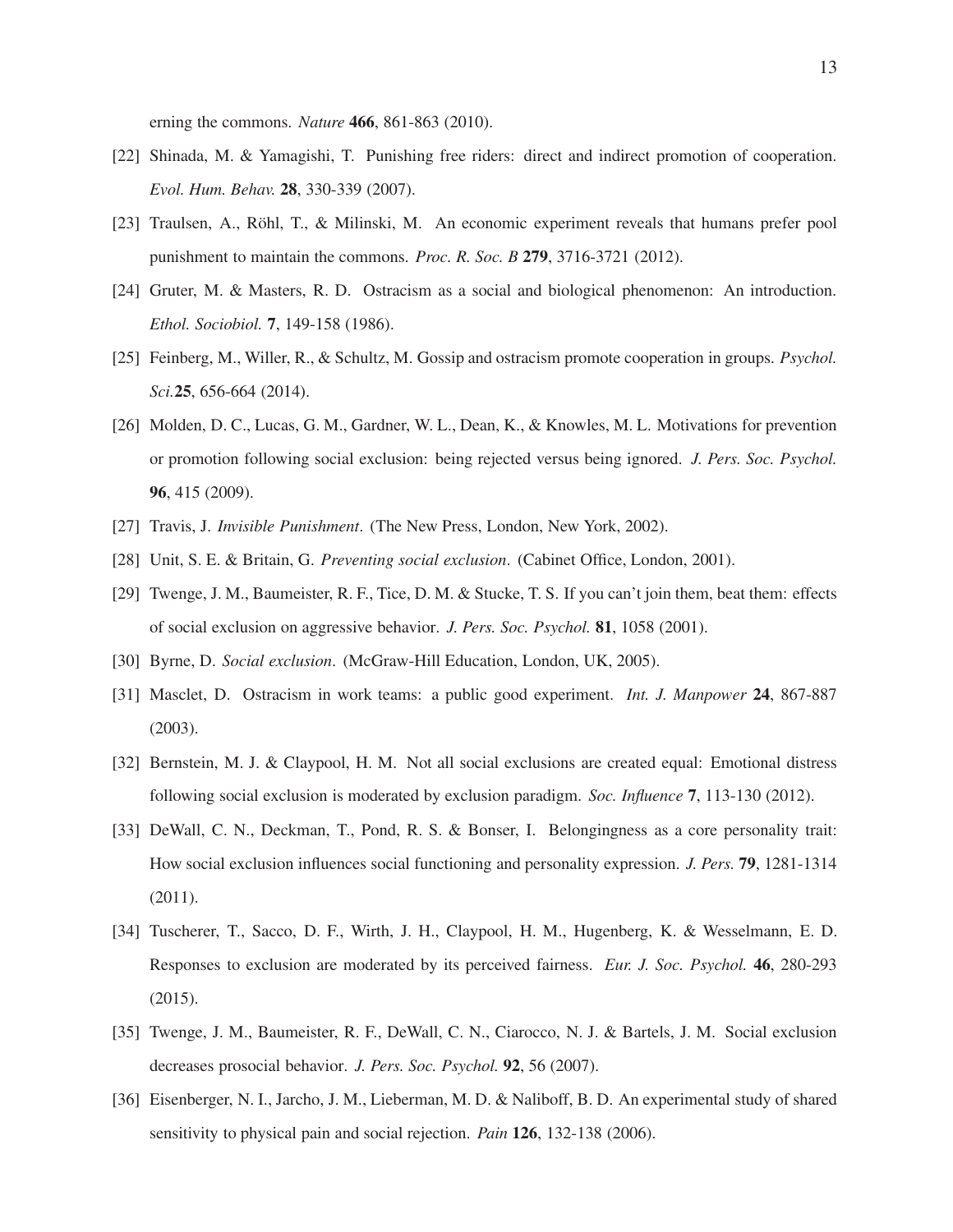- <span id="page-13-0"></span>[37] Maier-Rigaud, F. P., Martinsson, P. & Staffiero, G. Ostracism and the provision of a public good: experimental evidence. *J. Econ. Behav. Organ.* 73, 387-395 (2010).
- <span id="page-13-1"></span>[38] Ouwerkerk, J. W., Kerr, N. L., Gallucci, M. & Van Lange, P. A. Avoiding the social death penalty: Ostracism and cooperation in social dilemmas. *The social outcast: Ostracism, social exclusion, rejection, and bullying* , 321-332 (2005).
- <span id="page-13-2"></span>[39] Sasaki, T. & Uchida, S. The evolution of cooperation by social exclusion. *Proc. R. Soc. B* 280, 20122498 (2013).
- <span id="page-13-3"></span>[40] Li, K., Cong, R., Wu, T. & Wang, L. Social exclusion in finite populations. *Phys. Rev. E* 91, 042810 (2015).
- <span id="page-13-4"></span>[41] Hauert, C., De Monte, S., Hofbauer, J. & Sigmund, K. Volunteering as red queen mechanism for cooperation in public goods games. *Science* 296, 1129-1132 (2002).
- [42] Hauert, C., Traulsen, A., Brandt, H., Nowak, M. A. & Sigmund, K. Via Freedom to Coercion: the emergence of costly punishment. *Science* 316, 1905–1907 (2007).
- <span id="page-13-5"></span>[43] Sasaki, T., Uchida, S. & Chen, X. Voluntary rewards mediate the evolution of pool punishment for maintaining public goods in large populations. *Sci. Rep.* 5, 8917 (2015).
- <span id="page-13-7"></span><span id="page-13-6"></span>[44] Szabó, G. & Fáth, G. Evolutionary games on graphs. *Phys. Rep.* 446, 97–216 (2007).
- [45] Traulsen, A., Pacheco, J. M. & Nowak, M. A. Pairwise comparison and selection temperature in evolutionary game dynamics. *J. Theor. Biol.* 246, 522-529 (2007).
- [46] Abdallah, S., Sayed, R., Rahwan, I., LeVeck, R. L., Cebrian, M, Rutherford, A. & Fowler, J. H. Corruption drives the emergence of civil society. *J. R. Soc. Interface* 11, 20131044 (2014).
- <span id="page-13-8"></span>[47] Rockenbach, B. & Milinski, M. To qualify as a social partner, humans hide severe punishment, although their observed cooperativeness is decisive. *Proc. Natl. Acad. Sci. USA* 108, 18307–18312 (2011).
- <span id="page-13-9"></span>[48] Szolnoki, A. & Perc, M. Effectiveness of conditional punishment for the evolution of public cooperation. *J. Theor. Biol.* 325, 34–41 (2013).
- <span id="page-13-10"></span>[49] Hauser O. P., Nowak, M. A. & Rand, D. G. Punishment does not promote cooperation under exploration dynamics when anti-social punishment is possible *J. Theor. Biol.* 360, 163–171 (2014).
- [50] dos Santos, M. The evolution of anti-social rewarding and its countermeasures in public goods games *Proc. R. Soc. B* 282, 20141994 (2015).
- <span id="page-13-11"></span>[51] Szolnoki, A. & Perc M. Antisocial pool rewarding does not deter public cooperation *Proc. R. Soc. B* 282, 20151975 (2015).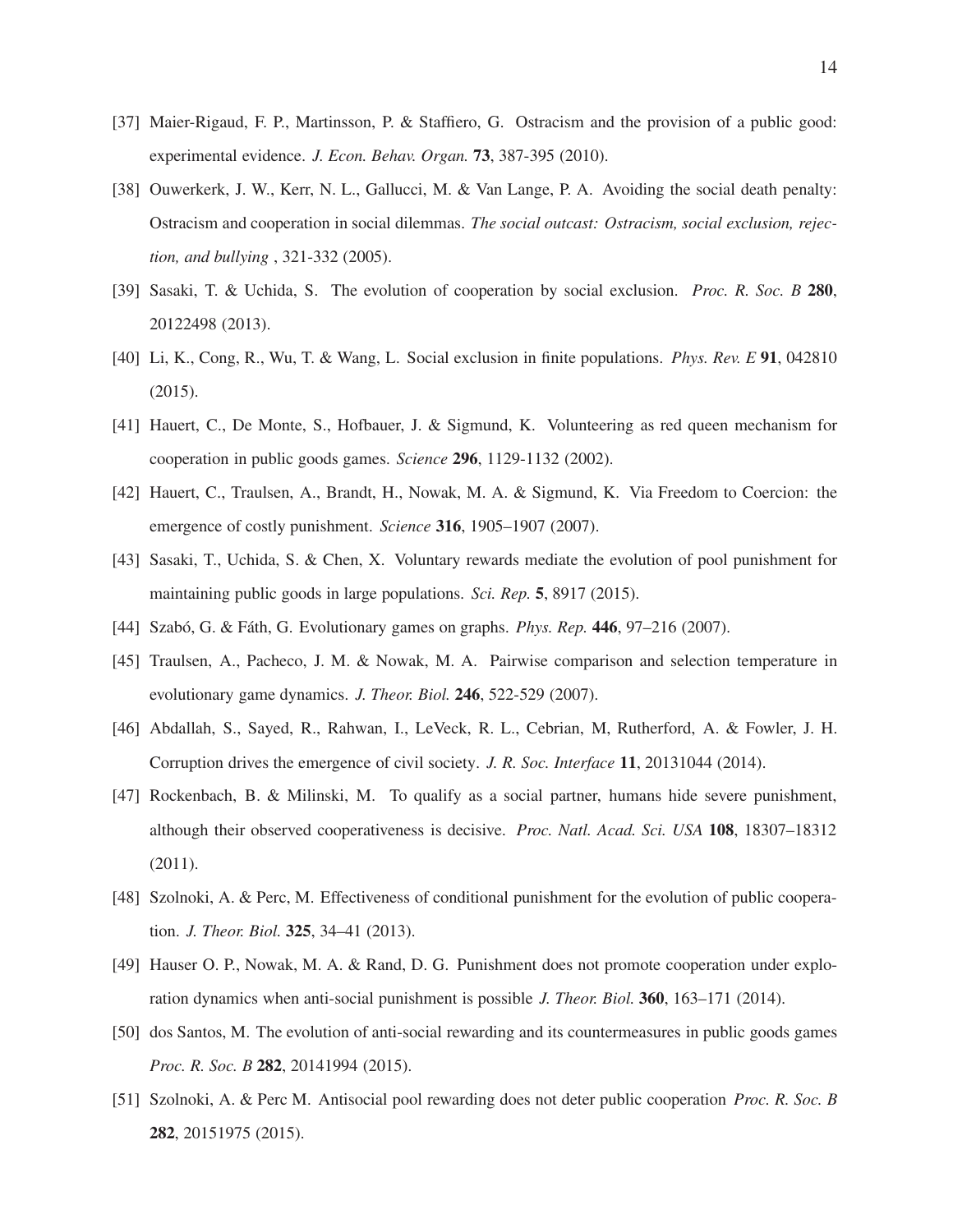- <span id="page-14-0"></span>[52] Masuda, N. Participation costs dismiss the advantage of heterogeneous networks in evolution of cooperation. *Proc. R. Soc. B* 274, 1815–1821 (2007).
- [53] Perc, M., Gómez-Gardeñes, J., Szolnoki, A., Floría, L. M. & Moreno, Y. Evolutionary dynamics of group interactions on structured populations: a review. *J. R. Soc. Interface* 10, 20120997 (2013).
- [54] Chen, X., Szolnoki, A. & Perc, M. Competition and cooperation among different punishing strategies in the sptail public goods game. *Phys. Rev. E* 92, 012819 (2015).
- [55] Szolnoki, A. & Perc, M. Correlation of positive and negative reciprocity fails to confer an evolutionary advantage: phase transitions to elementary strategies. *Phys. Rev. X* 3, 041021 (2013).
- [56] Pinheiro, F. L., Santos, F. C. & Pacheco, J. M. How selection pressure changes the nature of social dilemmas in structured populations. *New J. Phys.* 14, 073035 (2012).
- <span id="page-14-1"></span>[57] Szolnoki, A., Szabó, G. & Czakó, L. Competition of individual and institutional punishments in spatial public goods games. *Phys. Rev. E* 84, 046106 (2011).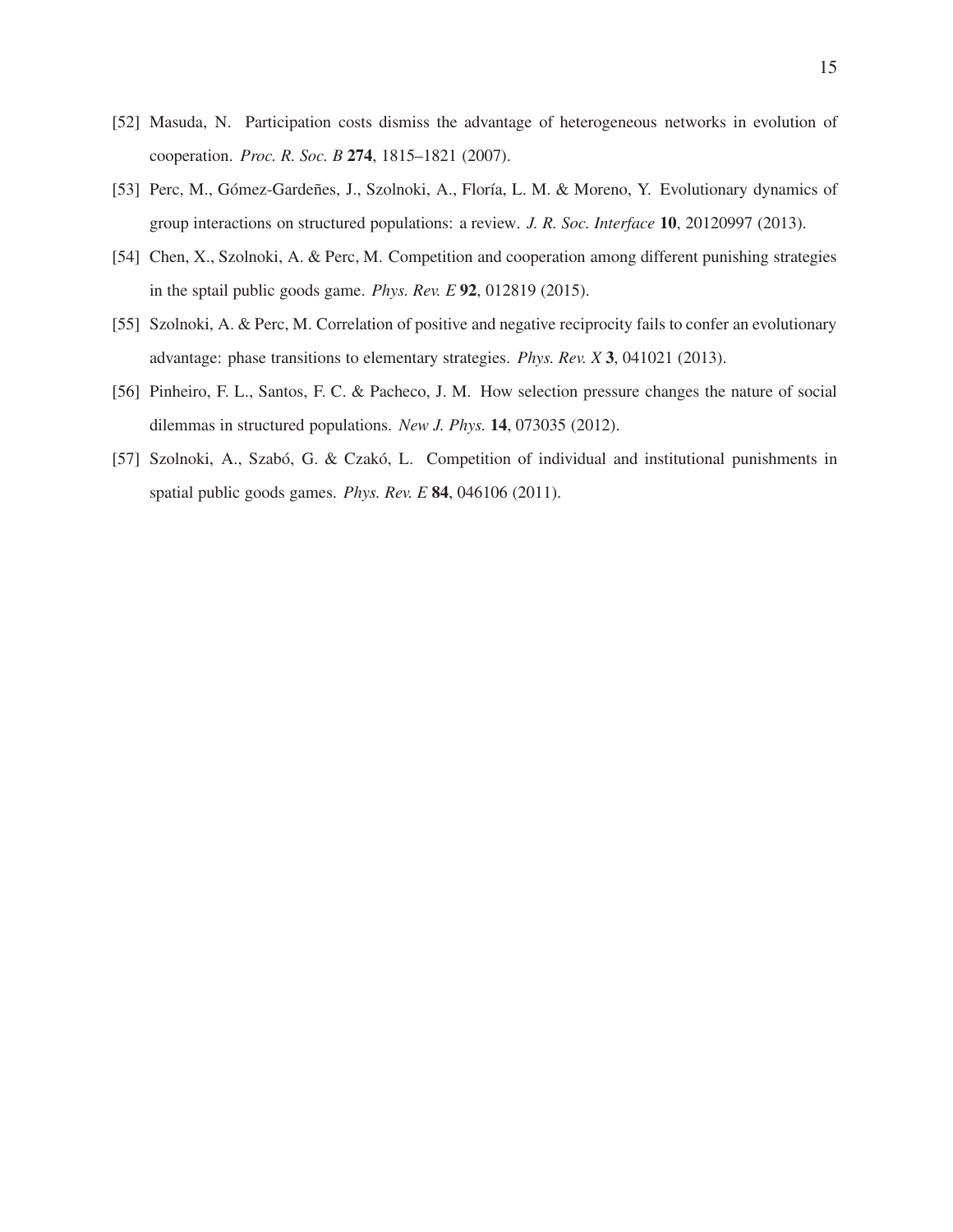# Acknowledgments

This research was supported by the National Natural Science Foundation of China (Grants No. 61503062) and the Fundamental Research Funds of the Central Universities of China.

# Author contributions

The authors designed and performed the research as well as wrote the paper.

# Competing financial interests

The authors declare no competing financial interests.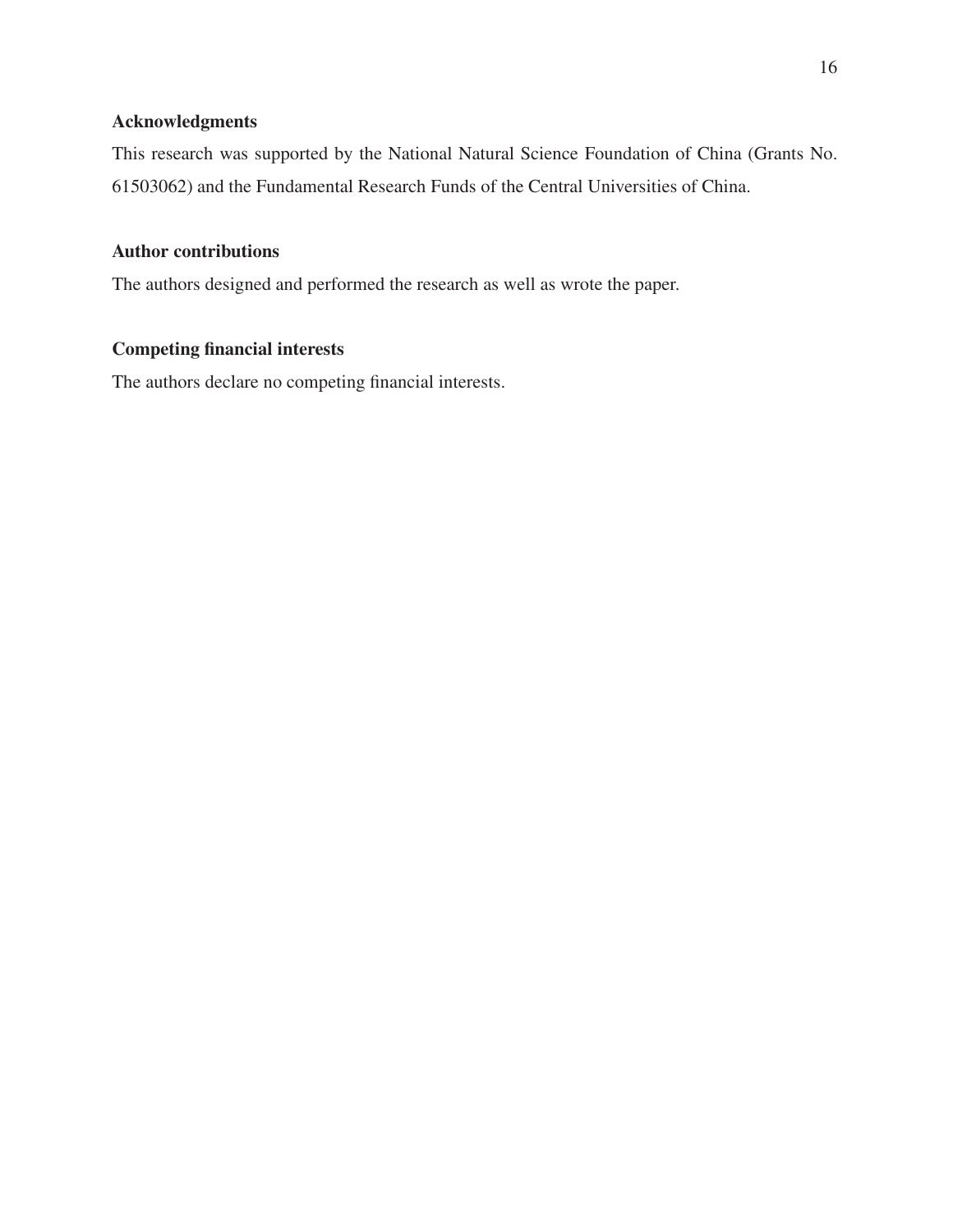FIG. 1: The competition between pool exclusion and pool punishment in the optional PGG. Without second-order exclusion or punishment, shown in panel (a), the frequency of pool excluders is significantly higher than the portion of pool punishers, but all strategies can coexist in time average. In the presence of second-order exclusion and punishment, presented in panel (b), pool excluders prevail and dominate in the strong selection limit. Parameters:  $N = 5$ ,  $r = 3$ ,  $c = 1$ ,  $\mu = 10^{-6}$ ,  $\sigma = 1$ ,  $M = 100$ ,  $\delta = 0.4$ , and  $G = B = 0.4.$ 

FIG. 2: The competition between peer exclusion and peer punishment in the optional PGG. In the absence of second-order sanctioning, shown in panel (a), both strategies survive but peer exclusion dominates. If second-order exclusion and punishment are applied then peer excluders prevail, as shown in panel (b). Both the cost and fine of punishment are equal. Parameters:  $N = 5$ ,  $r = 3$ ,  $c = 1$ ,  $\mu = 10^{-6}$ ,  $\sigma = 1$ ,  $M = 100$ ,  $c_E = 0.4$ , and  $\beta = \gamma = 0.4$ 

FIG. 3: The competition between pool exclusion and peer exclusion in the optional PGG. In the absence of second-order exclusion, peer excluders prevail, shown in panel (a). Panel (b) shows the opposite case which happens if second-order exclusion is applied. Parameters:  $N = 5$ ,  $r = 3$ ,  $c = 1$ ,  $\mu = 10^{-6}$ ,  $\sigma = 1$ ,  $M = 100$ , and  $c_E = \delta = 0.4$ .

FIG. 4: The competition between different types of social exclusion and costly punishment in the optional PGG. When strategies can penalize defectors only, shown in panel (a), then all strategies coexist in time average for weak strength of imitation, but in most of the time peer excluders form the majority of the population for other imitation strength values. Panel (b) shows the case when second-order sanctioning is possible. Here pool excluders prevail and conquer the whole population. Parameters:  $N = 5$ ,  $r = 3$ ,  $c = 1, \mu = 10^{-6}, \sigma = 1, M = 100, c_E = \delta = 0.4, \beta = \gamma = 0.4, \text{ and } B = G = 0.4.$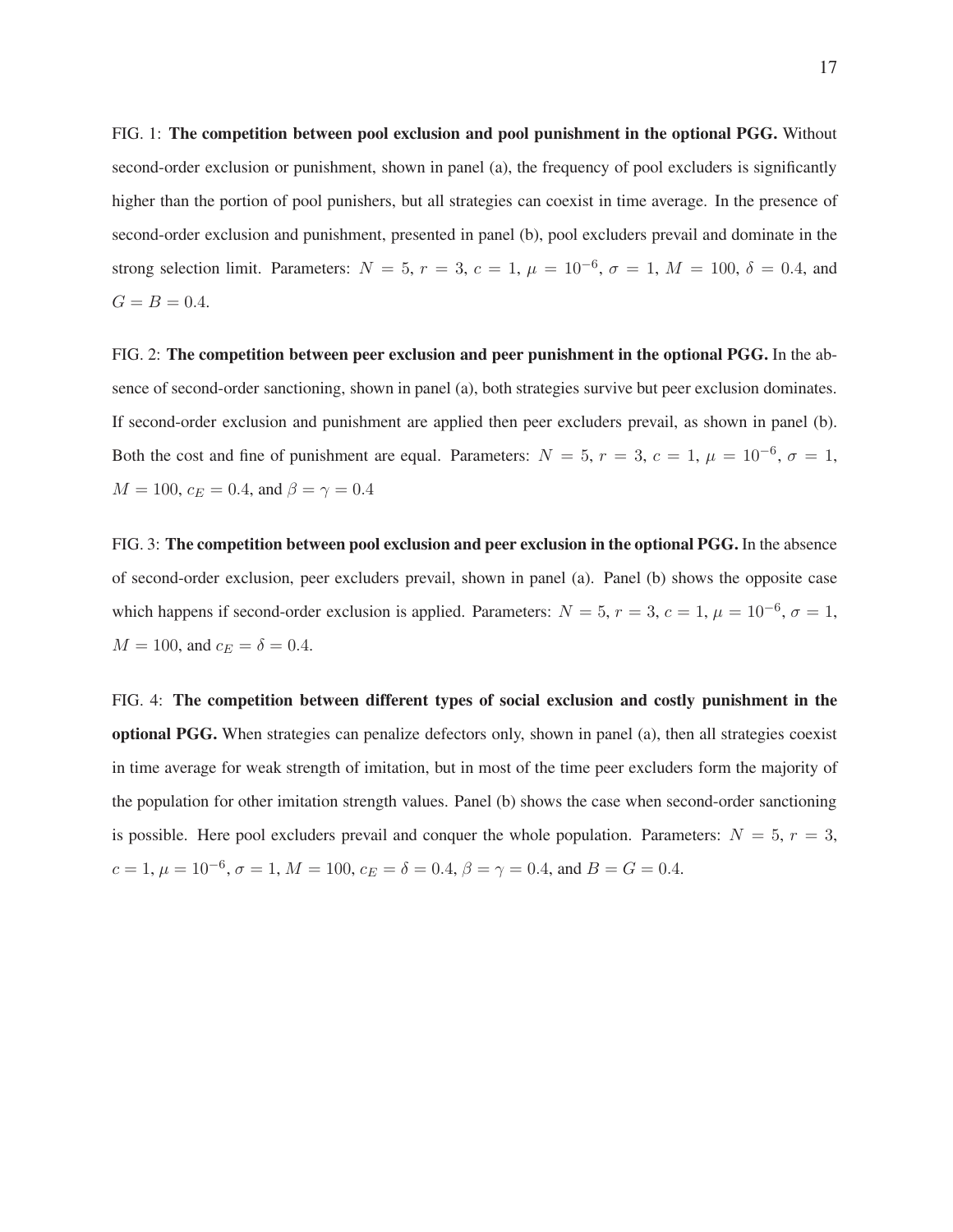# Supplementary Information: Competitions between prosocial exclusions and punishments in finite populations

Linjie Liu,<sup>1</sup> Xiaojie Chen,<sup>1</sup> and Attila Szolnoki<sup>2</sup>

*<sup>1</sup>School of Mathematical Sciences, University of Electronic Science and Technology of China, Chengdu 611731, China 2 Institute of Technical Physics and Materials Science,*

*Centre for Energy Research, Hungarian Academy of Sciences, P.O. Box 49, H-1525 Budapest, Hungary*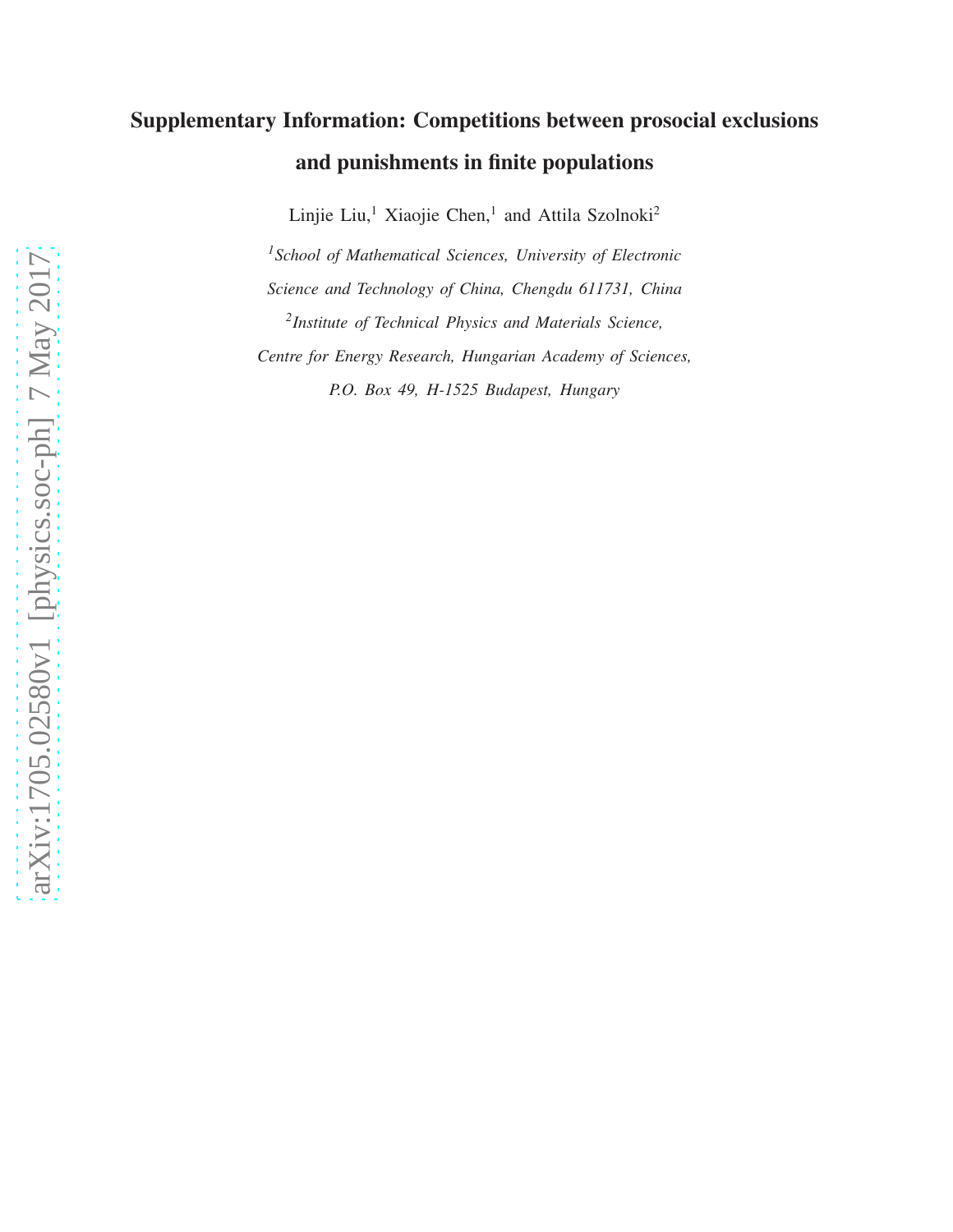In the Supplementary Information (SI), we provide the specific analysis for the strategy distribution in the finite population with size  $M$  by elaborating eight different scenarios. In order to calculate the stationary distribution of more than two strategies in our study, we consider that the mutation probability  $\mu$  is sufficiently small that is in agreement with previous works [\[1](#page-42-1)[–4](#page-42-2)]. Consequently, the population will never contain more than two different strategies simultaneously, and the population can evolve into a homogeneous state where all individuals adopt the same strategy because the time between two mutation events is long enough. This assumption allows us to approximate the evolutionary dynamics by means of an embedded Markov chain whose states correspond to the different homogeneous states of the population. If the number of available strategies is denoted by  $d$  then the state transition matrix which describes the different transition probabilities for the population to move from one state to the other is given by

$$
\mathbf{A} = [a_{hq}]_{d \times d},
$$

where  $a_{hq}$  is the probability that the system switches from the h state (where all individuals adopt strategy h) to the q state (where all individuals adopt strategy q) after the emergence of a single mutation). Here  $a_{hq} = \frac{\rho_{hq}}{d-1}$  $\frac{\rho_{hq}}{d-1}$  if  $h \neq q$  and  $a_{hq} = 1 - \sum_{q \neq h}$  $\rho_{hq}$  $\frac{\rho_{hq}}{d-1}$  otherwise, where  $\rho_{hq}$  is the fixation probability that a single individual with strategy  $q$  takes over a resident population of individuals with strategy h. The stationary distribution of the population can be calculated from the average fraction of time that population spends in each of the homogeneous states. Technically, it is given by the normalized left eigenvector of the eigenvalue 1 of the transition matrix A.

The fixation probability  $\rho_{hq}$  can be calculated as follows. We assume that in a finite population with size M there are H individuals using strategy h and  $Q = M - H$  individuals using strategy q. Then the probability that the number of individuals who use strategy  $h$  increases/decreases by one is

$$
T^{\pm}(H) = \frac{H M - H}{M M} \frac{1}{1 + exp^{\mp \kappa(\Pi_{hq} - \Pi_{qh})}},
$$

where  $\Pi_{hq}$  and  $\Pi_{qh}$  are the average payoffs of individuals with strategy h and with strategy q, depending on the numbers H and Q. Correspondingly, the fixation probability  $\rho_{hq}$  can be expressed by

$$
\rho_{hq} = \frac{1}{1 + \sum_{m=1}^{M-1} \prod_{Q=1}^m \frac{T^-(H)}{T^+(H)}} = \frac{1}{1 + \sum_{m=1}^{M-1} exp^{[\kappa \sum_{Q=1}^m (\Pi_{hq} - \Pi_{qh})]}}.
$$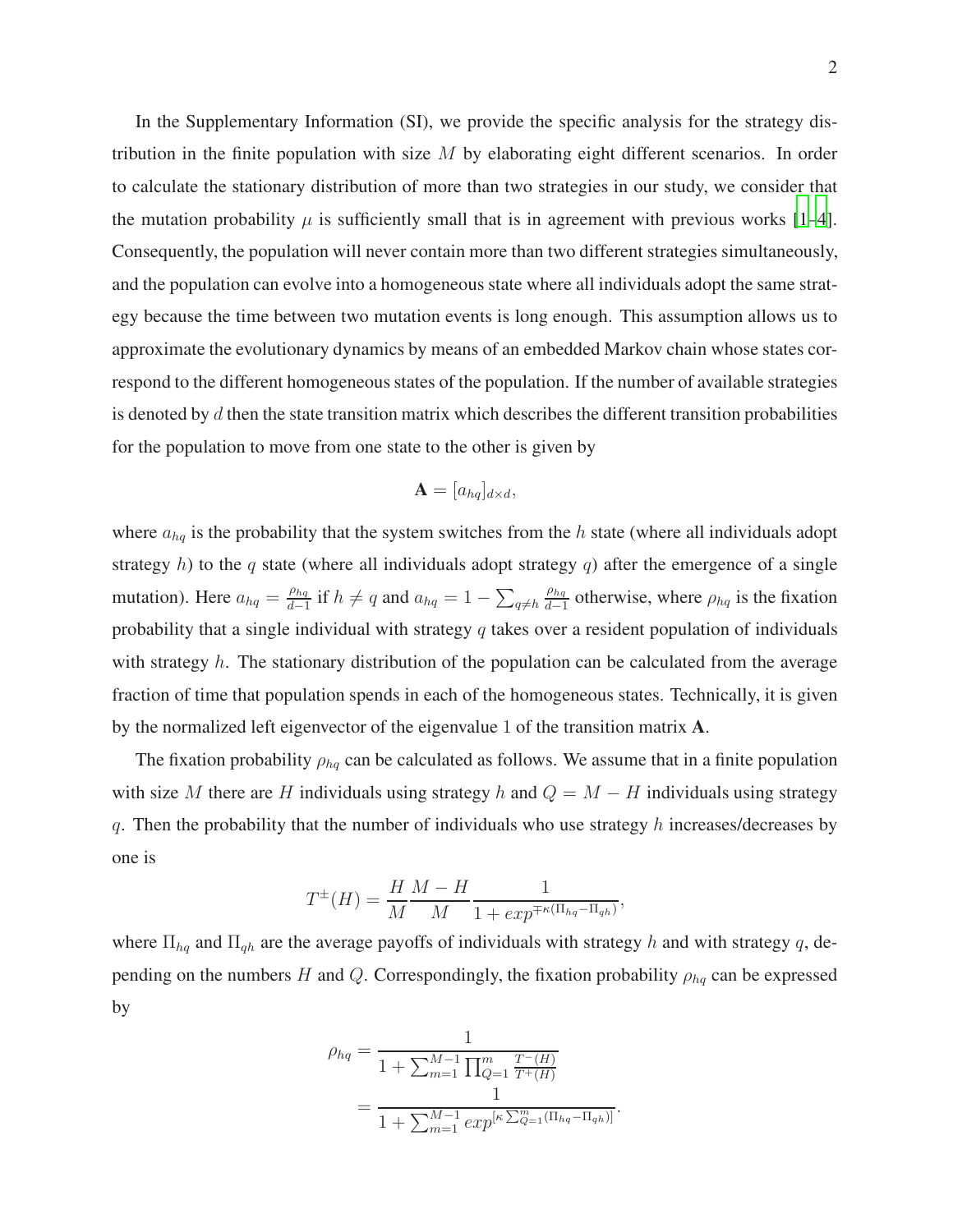## 1 Competition between pool exclusion and pool punishment in the optional PGG

First, we calculate the average payoffs for each strategy in a finite population assuming that M individuals consist of X cooperators, Y defectors, Z loners,  $F$  pool excluders, and V pool punishers. Thus the probability to find no pool excluders in the population is

$$
\frac{{M-F-1 \choose N-1}}{{M-1 \choose N-1}}.
$$

Accordingly, the average payoff for cooperators is given by

$$
\Pi_X = \frac{\binom{Z}{N-1}}{\binom{M-1}{N-1}} \sigma + \left[1 - \frac{\binom{Z}{N-1}}{\binom{M-1}{N-1}}\right] \left\{ \left[1 - \frac{\binom{M-F-1}{N-1}}{\binom{M-1}{N-1}}\right] (rc - c) + \frac{\binom{M-F-1}{N-1}}{\binom{M-1}{N-1}} \sum_{k=0}^{N-1} \sum_{j=0}^{N-k-1} \frac{\binom{M-Y-Z-F-1}{N-j-k-1} \binom{Y}{j} \binom{Z}{k}}{\binom{M-F-1}{N-1}} \left[\frac{r(N-j-k)c}{N-k} - c\right] \right\},
$$

where  $k$  represents the number of loners, and  $j$  represents the number of defectors in the group. Defectors are not only excluded by pool excluders, but also punished by pool punishers. Thus, the average payoff for defectors is

$$
\Pi_{Y} = \frac{\binom{Z}{N-1}}{\binom{M-1}{N-1}} \sigma + \left[1 - \frac{\binom{Z}{N-1}}{\binom{M-1}{N-1}}\right] \left\{ \left[1 - \frac{\binom{M-F-1}{N-1}}{\binom{M-1}{N-1}}\right] \left[-\frac{(N-1)VB}{M-1}\right] + \frac{\binom{M-F-1}{N-1}}{\binom{M-1}{N-1}} \right\}
$$
\n
$$
\sum_{i=0}^{N-1} \sum_{j=0}^{N-i-1} \sum_{k=0}^{N-i-j-1} \frac{\binom{M-Y-X-Z-F}{N-i-j-k-1} \binom{Y-1}{j} \binom{Z}{k} \binom{X}{i}}{\binom{N-j}{N-1}} \left[\frac{r(N-j-k-1)c}{N-k} - (N-i-j-k-1)B\right],
$$

where  $i$  represents the number of cooperators. The average payoff for loners is

$$
\Pi_Z=\sigma.
$$

The average payoff for pool excluders is

$$
\Pi_F = \frac{\binom{Z}{N-1}}{\binom{M-1}{N-1}} \sigma + \left[1 - \frac{\binom{Z}{N-1}}{\binom{M-1}{N-1}}\right] (rc - c - \delta).
$$

Finally, the pool punishers' payoff is

$$
\Pi_V = \frac{\binom{Z}{N-1}}{\binom{M-1}{N-1}} \sigma + \left[1 - \frac{\binom{Z}{N-1}}{\binom{M-1}{N-1}}\right] \left\{ \left[1 - \frac{\binom{M-F-1}{N-1}}{\binom{M-1}{N-1}}\right] (rc - c - G) + \frac{\binom{M-F-1}{N-1}}{\binom{M-1}{N-1}} \sum_{j=0}^{N-1} \sum_{k=0}^{N-j-1} \frac{\binom{M-F-Y-Z-1}{N-j-k-1} \binom{Y}{j} \binom{Z}{k}}{\binom{M-F-1}{N-1}} \left[\frac{r(N-j-k)c}{N-k} - c - G\right]\right\}.
$$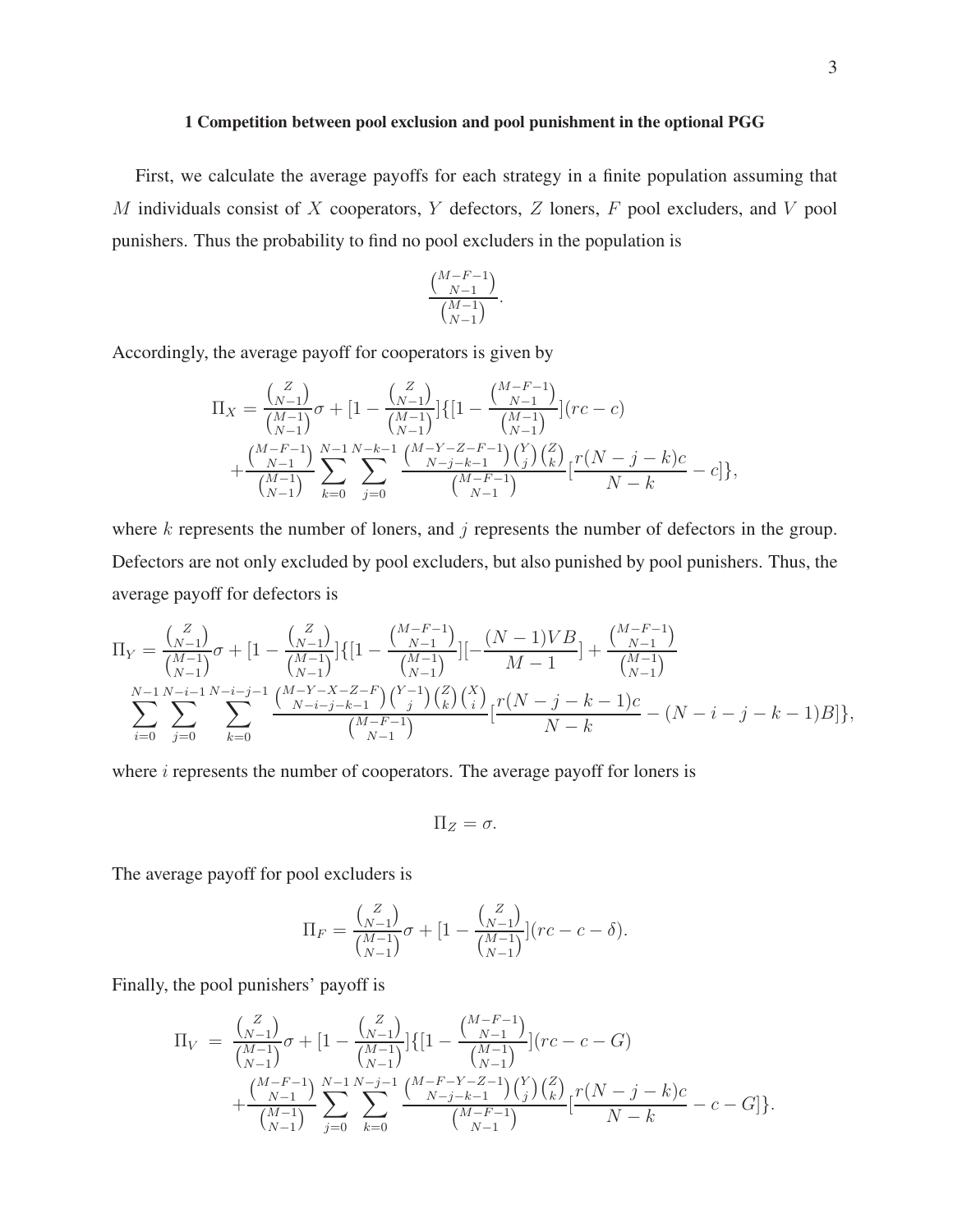In what follows, we calculate the elements of the transition matrix  $\bf{A}$  to determine the stationary distribution of the population. First, we calculate the payoff expressions  $\Pi_{hq}$  of strategy type h competing against type  $q$  for all the possible pairs, which are the followings.

$$
\Pi_{XY} = \sum_{i=0}^{N-1} \frac{\binom{X-1}{i}\binom{M-X}{N-i-1}}{\binom{M-1}{N-i}} \frac{r(i+1)c}{N} - c] = \frac{rc}{N} \left[ \frac{(N-1)(X-1)}{M-1} + 1 \right] - c,
$$
\n
$$
\Pi_{YX} = \sum_{i=0}^{N-1} \frac{\binom{X}{i}\binom{M-X-1}{N-i-1}}{\binom{M-1}{N-1}} \frac{ric}{N} = \frac{rc}{N} \frac{(N-1)X}{M-1},
$$
\n
$$
\Pi_{XZ} = \frac{\binom{Z}{N-1}}{\binom{M-1}{N-1}} \sigma + \left[1 - \frac{\binom{Z}{N-1}}{\binom{M-1}{N-1}}\right] (rc - c) = rc - c - \frac{\binom{Z}{N-1}}{\binom{M-1}{N-1}} (rc - c - \sigma),
$$
\n
$$
\Pi_{ZX} = \Pi_{ZY} = \Pi_{ZY} = r - c,
$$
\n
$$
\Pi_{YX} = \Pi_{YY} = rc - c - \delta,
$$
\n
$$
\Pi_{YX} = \Pi_{YY} = rc - c - \delta,
$$
\n
$$
\Pi_{YZ} = \frac{\binom{Z}{N-1}}{\binom{M-1}{N-1}} \sigma,
$$
\n
$$
\Pi_{YZ} = \frac{\binom{Z}{N-1}}{\binom{M-1}{N-1}} \sigma,
$$
\n
$$
\Pi_{YY} = \frac{(N-1)V}{M-1} \left( \frac{rc}{N} - B \right),
$$
\n
$$
\Pi_{FZ} = rc - c - \delta - \frac{\binom{Z}{N-1}}{\binom{M-1}{N-1}} (rc - c - \delta - \sigma),
$$
\n
$$
\Pi_{VY} = \frac{rc}{N} \left( \frac{(N-1)(V-1)}{M-1} + 1 \right) - c - G,
$$
\n
$$
\Pi_{VZ} = rc - c - G - \frac{\binom{Z}{N-1}}{\binom{M-1}{N-1}} (rc - c - G - \sigma).
$$

Based on the above payoff expressions, we can give the embedded Markov chain describing the transition between cooperators  $(X)$ , defectors  $(Y)$ , loners  $(Z)$ , pool excluders  $(F)$ , and pool excluders  $(V)$  as

$$
\left(\begin{array}{ccccc}I_X & \frac{\rho_{XY}}{4} & \frac{\rho_{XZ}}{4} & \frac{\rho_{XF}}{4} & \frac{\rho_{XY}}{4} \\ \frac{\rho_{YX}}{4} & I_Y & \frac{\rho_{YZ}}{4} & \frac{\rho_{YF}}{4} & \frac{\rho_{YY}}{4} \\ \frac{\rho_{ZX}}{4} & \frac{\rho_{ZY}}{4} & I_Z & \frac{\rho_{ZF}}{4} & \frac{\rho_{ZY}}{4} \\ \frac{\rho_{FX}}{4} & \frac{\rho_{FY}}{4} & \frac{\rho_{FZ}}{4} & I_F & \frac{\rho_{FY}}{4} \\ \frac{\rho_{VX}}{4} & \frac{\rho_{VY}}{4} & \frac{\rho_{VZ}}{4} & \frac{\rho_{VF}}{4} & I_V \end{array}\right),
$$

where  $I_K = 1 - \sum_{K \neq L}$  $\rho_{KL}$  $\frac{KL}{4}$ , and  $K, L \in \{X, Y, Z, F, V\}$ . Correspondingly, we can determine the long-run frequency for each strategy as a function of the imitation strength  $\kappa$  [see Fig. 1(a)].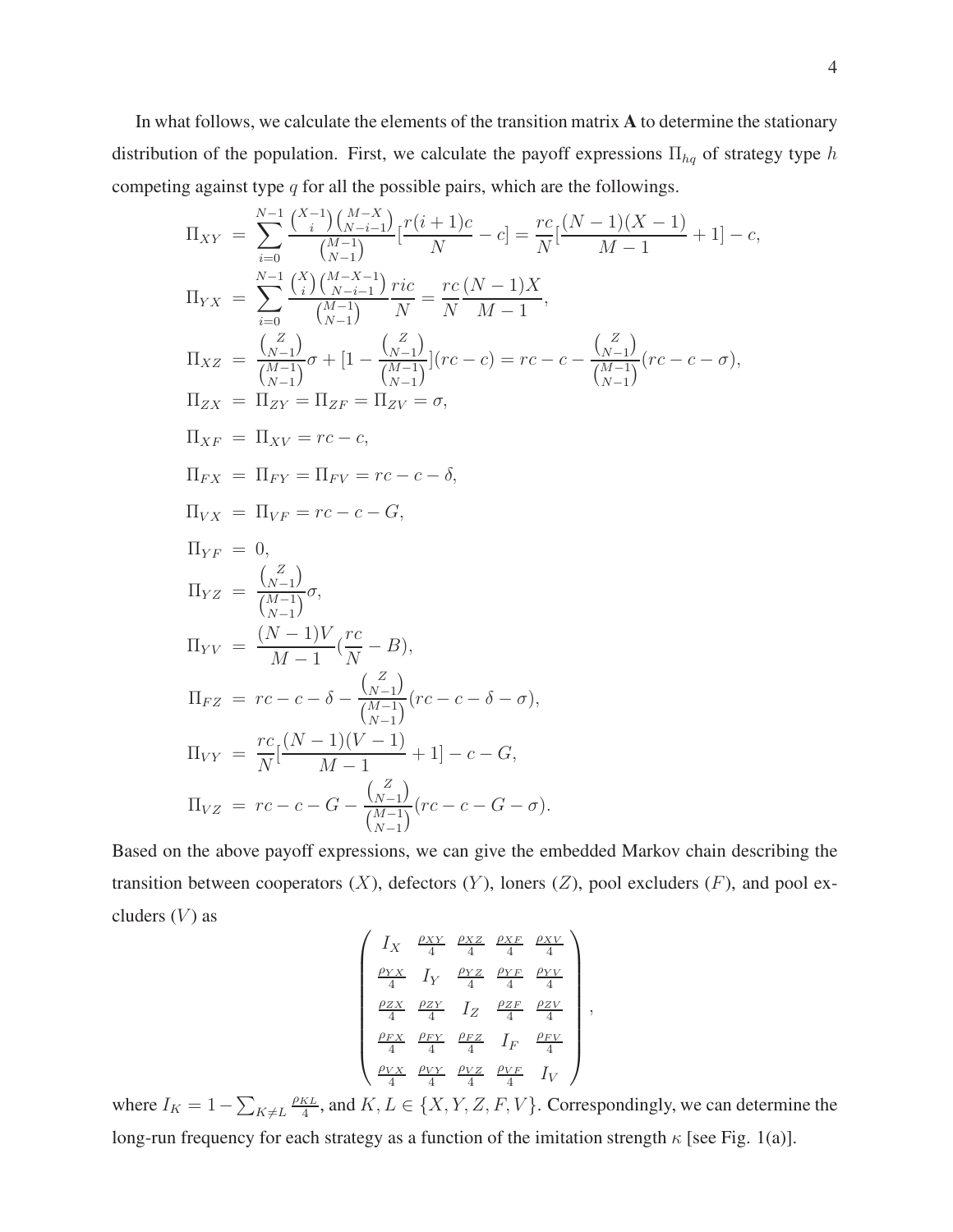$$
\begin{pmatrix}\n\frac{3}{4} & \frac{1}{4} & 0 & 0 & 0 \\
0 & \frac{1}{2} & \frac{1}{4} & \frac{1}{4} & 0 \\
\frac{1}{8} & 0 & \frac{5}{8} & \frac{1}{8} & \frac{1}{8} \\
\frac{1}{4} & 0 & 0 & \frac{3}{4} - \frac{1}{4M} & \frac{1}{4M} \\
\frac{1}{4} & 0 & 0 & \frac{1}{4M} & \frac{3}{4} - \frac{1}{4M}\n\end{pmatrix}
$$

.

Accordingly, the stationary distribution is  $\left[\frac{3}{8}\right]$  $\frac{3}{8}, \frac{3}{16}, \frac{1}{8}$  $\frac{1}{8}$ ,  $\frac{4M+5}{16M+32}$ ,  $\frac{M+5}{16M+32}$ , which demonstrates that all the five strategists can coexist, but the frequency of pool punishers is significantly lower than pool excluders.

In the presence of second-order exclusion and punishment, we assume that pool excluders exclude pool punishers, pure cooperators, and defectors. And pool punishers punish pool excluders, pure cooperators, and defectors. The average payoffs for defectors and loners are not changed. But the average payoff for cooperators is given by

$$
\Pi_X = \frac{\binom{Z}{N-1}}{\binom{M-1}{N-1}} \sigma + \left[1 - \frac{\binom{Z}{N-1}}{\binom{M-1}{N-1}}\right] \left\{ \left[1 - \frac{\binom{M-F-1}{N-1}}{\binom{M-1}{N-1}}\right] \left[-c - \frac{(N-1)VB}{M-1}\right] + \frac{\binom{M-F-1}{N-1}}{\binom{M-1}{N-1}} \sum_{i=0}^{N-1} \sum_{k=0}^{N-1-i-k} \frac{\binom{M-X-Y-F-Z}{p} \binom{Z}{k} \binom{X-1}{i} \binom{Y}{N-i-k-p-1}}{\binom{M-F-1}{N-1}} \left[\frac{rc(i+p+1)}{N-k} - c - pB\right],
$$

where  $p$  represents the number of pool punishers in the group. The average payoff for pool excluders is given by

$$
\Pi_F = \frac{\binom{Z}{N-1}}{\binom{M-1}{N-1}} \sigma + \left[1 - \frac{\binom{Z}{N-1}}{\binom{M-1}{N-1}}\right] \sum_{i=0}^{N-1} \sum_{k=0}^{N-1-i} \sum_{p=0}^{N-1-i-k} \frac{\binom{M-X-Y-V-Z-1}{N-i-k-p-1} \binom{Z+Y}{k} \binom{X}{i} \binom{V}{p}}{\binom{M-1}{N-i-p-k}} \left[\frac{rc(N-k)}{N-i-p-k} - c - \delta - pB\right].
$$

Last, the payoff for pool punishers is

$$
\Pi_V = \frac{\binom{Z}{N-1}}{\binom{M-1}{N-1}} \sigma + \left[1 - \frac{\binom{Z}{N-1}}{\binom{M-1}{N-1}}\right] \left\{ \left[1 - \frac{\binom{M-F-1}{N-1}}{\binom{M-1}{N-1}}\right] (-c - G) + \frac{\binom{M-F-1}{N-1}}{\binom{M-1}{N-1}} \sum_{i=0}^{N-1} \sum_{k=0}^{N-1-i} \sum_{p=0}^{N-1-i-k} \frac{\binom{M-X-Y-F-Z-1}{p} \binom{Z}{k} \binom{X}{i} \binom{Y}{N-i-k-p-1}}{\binom{M-F-1}{N-1}} \left[\frac{rc(i+p+1)}{N-k} - c - G\right] \right\}.
$$

Again, the transition matrix between cooperators  $(X)$ , defectors  $(Y)$ , loners  $(Z)$ , pool excluders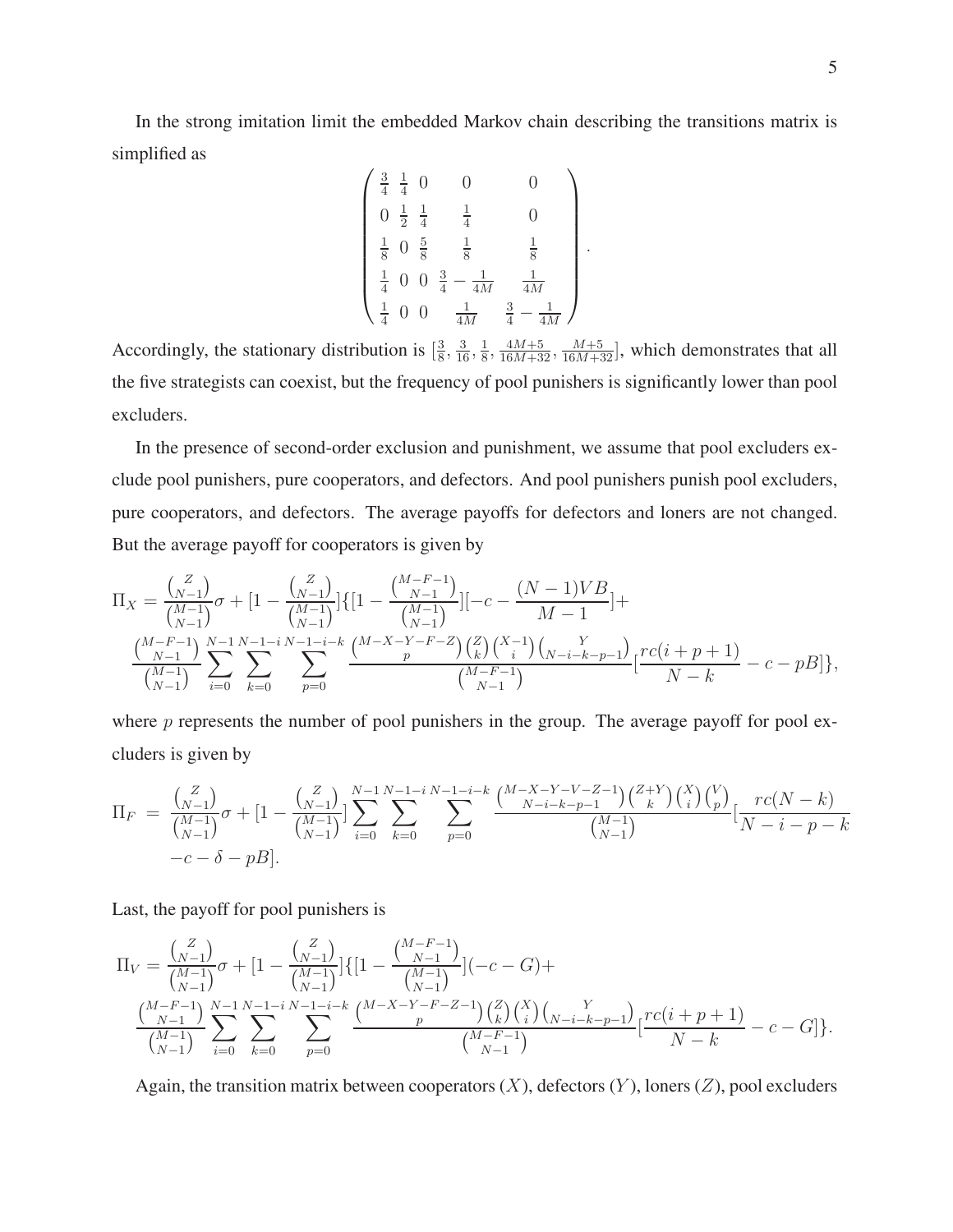$$
\begin{pmatrix}\n\frac{1}{2} & \frac{1}{4} & 0 & \frac{1}{4} & 0 \\
0 & \frac{1}{2} & \frac{1}{4} & \frac{1}{4} & 0 \\
\frac{1}{8} & 0 & \frac{5}{8} & \frac{1}{8} & \frac{1}{8} \\
0 & 0 & 0 & 1 & 0 \\
0 & 0 & 0 & \frac{1}{4} & \frac{3}{4}\n\end{pmatrix}
$$

.

The resulting stationary distribution is  $[0, 0, 0, 1, 0]$ , which suggests that pool excluders prevail [results are summarized in Fig. 1(b)].

## 2 Competition between pool exclusion and pool punishment in the compulsory PGG

In this section we assume that the population contains  $X$  cooperators,  $Y$  defectors,  $F$  pool excluders, and  $V$  pool punishers from which  $N$  individuals are selected randomly to play the PGG. In the absence of second-order exclusion and punishment, a cooperator obtains the average payoff as

$$
\Pi_X = \left[1 - \frac{\binom{M-F-1}{N-1}}{\binom{M-1}{N-1}}\right](rc - c) + \frac{\binom{M-F-1}{N-1}}{\binom{M-1}{N-1}} \sum_{i=0}^{N-1} \frac{\binom{M-Y-F-1}{i}\binom{Y}{N-i-1}}{\binom{M-F-1}{N-1}} \left[\frac{r(i+1)c}{N} - c\right]
$$

$$
= rc[1 - \frac{\binom{M-F-1}{N-1}}{\binom{M-1}{N-1}} \frac{(N-1)Y}{N(M-F-1)}\right] - c.
$$

The payoff for defectors is

$$
\Pi_{Y} = \left[1 - \frac{\binom{M-F-1}{N-1}}{\binom{M-1}{N-1}}\right] \sum_{p=0}^{N-1} \frac{\binom{M-V-1}{N-p-1} \binom{V}{p}}{\binom{M-1}{N-1}} (-pB) +
$$
\n
$$
\frac{\binom{M-F-1}{N-1}}{\binom{M-1}{N-1}} \sum_{j=0}^{N-1} \sum_{p=0}^{N-1-j} \frac{\binom{M-Y-F-V}{N-j-p-1} \binom{V}{p} \binom{Y-1}{j}}{\binom{M-F-1}{N-1}} \left[\frac{r(N-j-1)c}{N} - pB\right]
$$
\n
$$
= -\frac{\binom{M-F-1}{N-1}}{\binom{M-1}{N-1}} \frac{(N-1)[FVNB - (M-F-Y)rc(M-1)]}{N(M-F-1)(M-1)} - \frac{(N-1)VB}{M-1}.
$$

The payoff for pool excluders is

$$
\Pi_F = rc - c - \delta.
$$

Finally, the payoff for pool punishers is

$$
\Pi_V = rc - c - G - \frac{\binom{M-F-1}{N-1}}{\binom{M-1}{N-1}} \frac{rc(N-1)Y}{N(M-F-1)}.
$$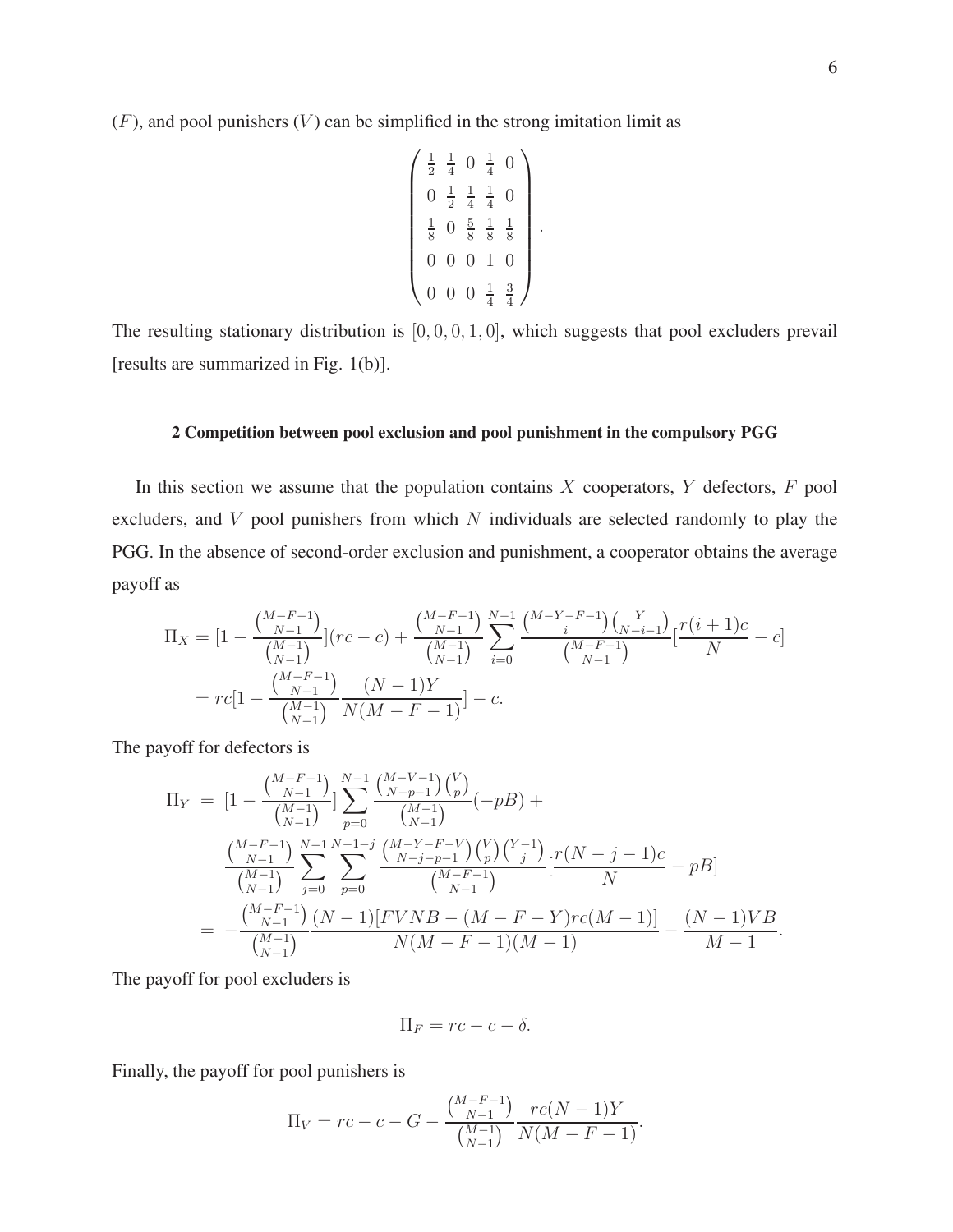For small mutation rate, the embedded Markov chain describing the transitions between cooperators  $(X)$ , defectors  $(Y)$ , pool excluders  $(F)$ , and pool punishers  $(V)$  is given by

$$
\begin{pmatrix}\nI_X & \frac{\rho_{XY}}{3} & \frac{\rho_{XF}}{3} & \frac{\rho_{XY}}{3} \\
\frac{\rho_{YX}}{3} & I_Y & \frac{\rho_{YF}}{3} & \frac{\rho_{YY}}{3} \\
\frac{\rho_{FX}}{3} & \frac{\rho_{FY}}{3} & I_F & \frac{\rho_{FY}}{3} \\
\frac{\rho_{VX}}{3} & \frac{\rho_{VY}}{3} & \frac{\rho_{VF}}{3} & I_V\n\end{pmatrix},
$$

where  $I_K = 1 - \sum_{K \neq L}$  $\rho_{KL}$  $\frac{KL}{3}$ , and  $K, L \in \{X, Y, F, V\}.$ 

For strong imitation, we set that  $\delta = G$ , then the transition matrix is given by

$$
\begin{pmatrix}\n\frac{2}{3} & \frac{1}{3} & 0 & 0 \\
0 & \frac{2}{3} & \frac{1}{3} & 0 \\
\frac{1}{3} & 0 & \frac{2}{3} - \frac{1}{3M} & \frac{1}{3M} \\
\frac{1}{3} & 0 & \frac{1}{3M} & \frac{2}{3} - \frac{1}{3M}\n\end{pmatrix}
$$

.

In this case the resulting stationary distribution is  $\left[\frac{1}{3}\right]$  $\frac{1}{3}, \frac{1}{3}$  $\frac{1}{3}, \frac{M+1}{3M+6}, \frac{1}{3M+6}$ . It suggests that pool punishers become extinct for large population size, and the surviving three strategies beat each other by forming a Rock-Paper-Scissors-like cyclic dominance [see Fig. S1(a)].

In the presence of second-order exclusion and punishment, we assume that pool excluders exclude pool punishers, pure cooperators, and defectors. Similarly, pool punishers punish pool excluders, pure cooperators, and defectors. While the payoff for defectors remains unchanged, the average payoff for cooperators is modified by

$$
\Pi_X = -c - \frac{(N-1)VB}{M-1} + \frac{\binom{M-F-1}{N-1}}{\binom{M-1}{N-1}} \left\{ \frac{-NFVB(N-1) + rc(M-1)[N(M-F-1) - (N-1)Y]}{N(M-1)(M-F-1)} \right\}.
$$

The payoff for pool excluders is

$$
\Pi_F = \sum_{l=0}^{N-1} \sum_{i=0}^{N-l-1} \sum_{p=0}^{N-i-l-1} \frac{\binom{M-X-Y-V-1}{l}\binom{X}{i}\binom{V}{p}\binom{Y}{N-i-p-l-1}}{\binom{M-1}{N-1}} \left[\frac{r(i+l+p+1)c}{l+1} - c - pB - \delta\right],
$$

where  $l$  represents the number of pool excluders in the group. Last, the payoff for pool punishers is

$$
\Pi_V = -c - G + \frac{\binom{M-F-1}{N-1}}{\binom{M-1}{N-1}} [rc - \frac{rc(N-1)Y}{N(M-F-1)}].
$$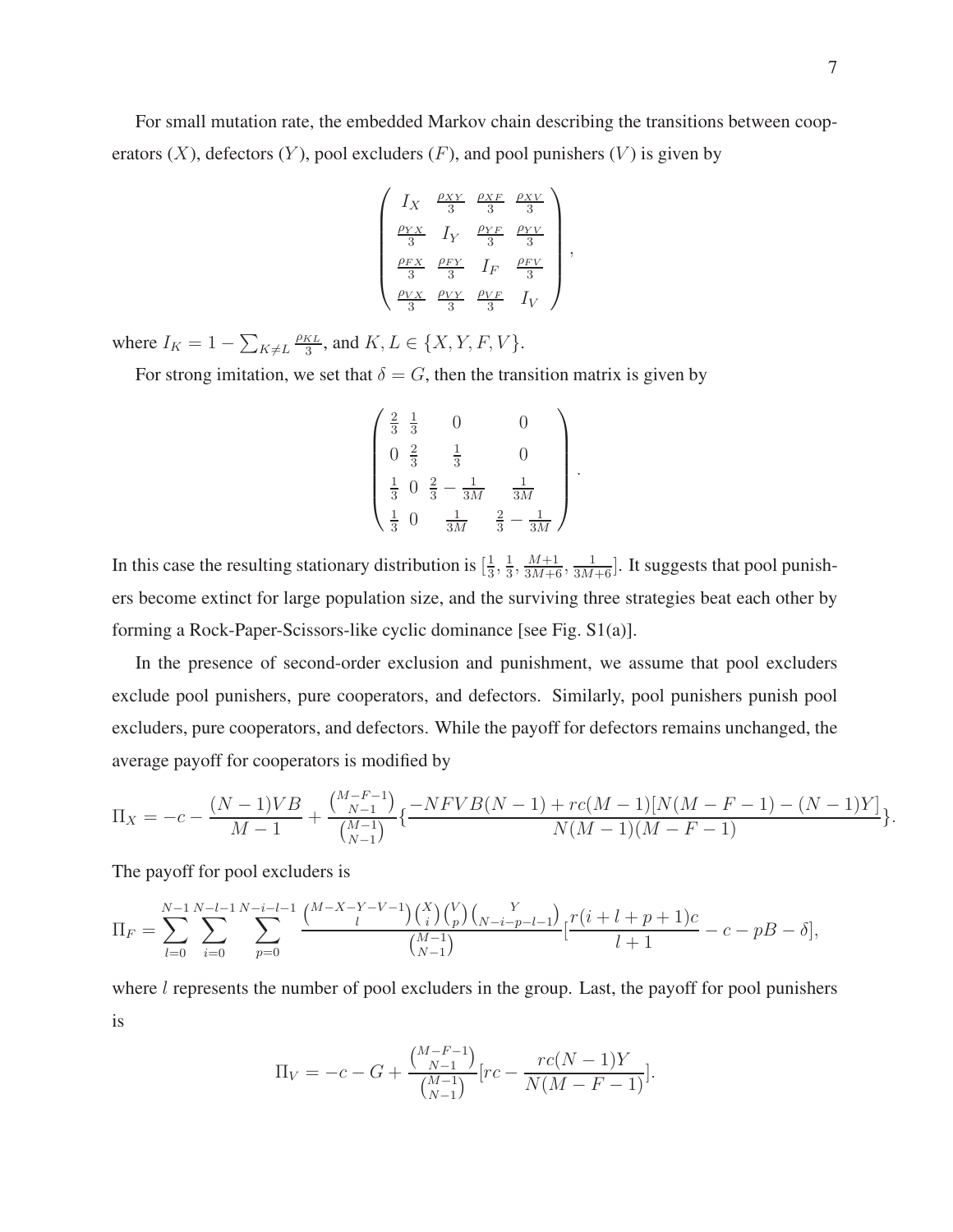

<span id="page-24-0"></span>FIG. S1: (Color online) The competition between pool exclusion and pool punishment in the compulsory PGG. In the absence of second-order exclusion and punishment, punishers become extinct, and the other three strategies can coexist in time average (a). In the presence of second-order exclusion and punishment, pool excluders can occupy the whole population (b). Parameters:  $N = 5$ ,  $M = 100$ ,  $c = 1$ ,  $r = 3$ ,  $G = 0.4$ ,  $\delta = 0.4$ , and  $B = 0.4$ .

The simplified transition matrix in the strong imitation limit is

$$
\begin{pmatrix}\n\frac{1}{3} & \frac{1}{3} & \frac{1}{3} & 0 \\
0 & \frac{2}{3} & \frac{1}{3} & 0 \\
0 & 0 & 1 & 0 \\
0 & 0 & \frac{1}{3} & \frac{2}{3}\n\end{pmatrix},
$$

which yields the stationary distribution  $[0, 0, 1, 0]$ . This distribution shows that pool excluders prevail, as shown in Fig. S1(b).

### 3 Competition between peer exclusion and peer punishment in the optional PGG

In the following let us assume that there are  $E$  peer excluders and  $W$  peer punishers in the population, and we have  $X + Y + Z + E + W = M$ . We set that the exclusion probability is 1, then the probability that no peer excluders are found in the population is given by

$$
\frac{\binom{M-E-1}{N-1}}{\binom{M-1}{N-1}}.
$$

Accordingly, in the absence of second-order exclusion and punishment the average payoff for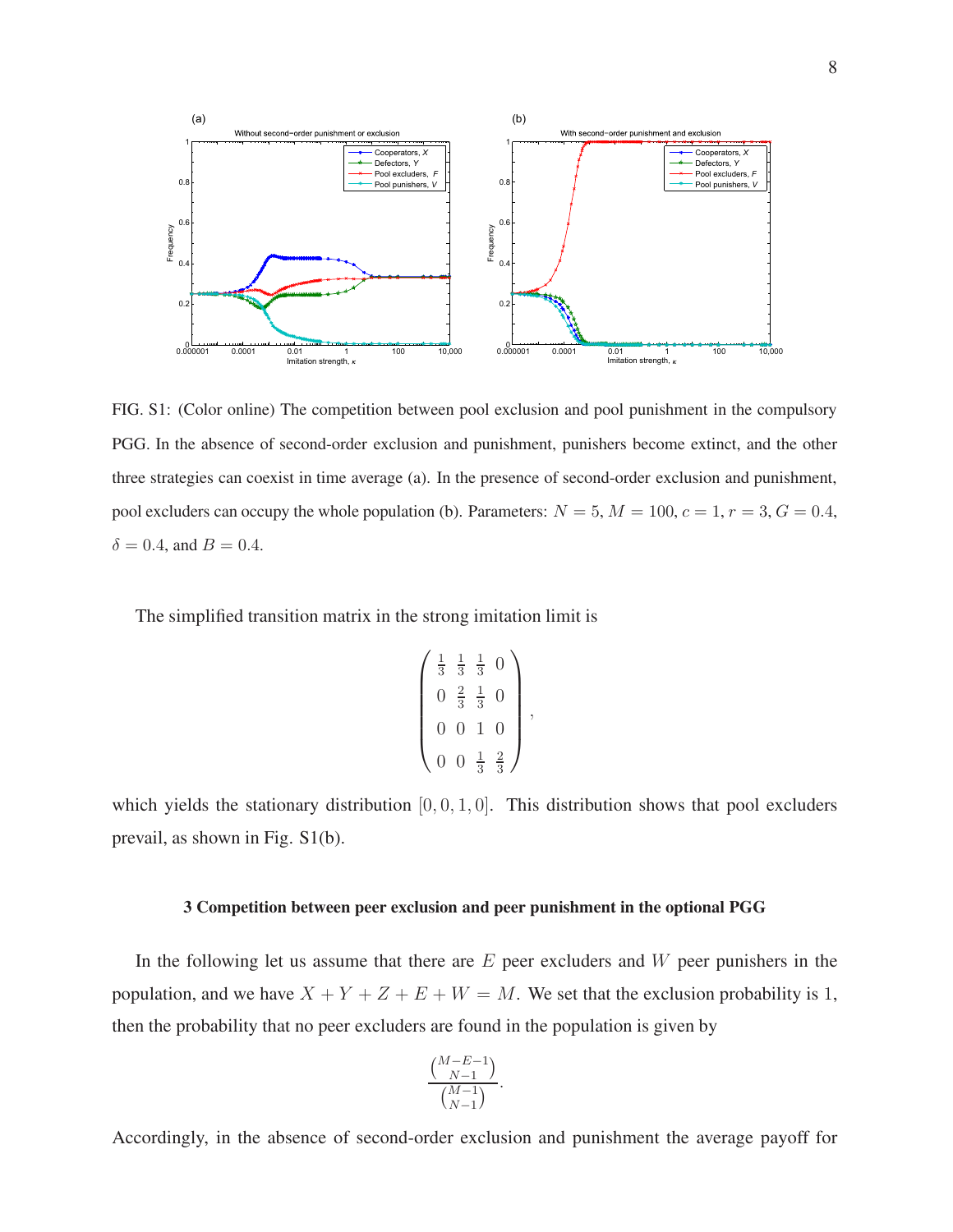cooperators is

$$
\Pi_X = \frac{\binom{Z}{N-1}}{\binom{M-1}{N-1}} \sigma + \left[1 - \frac{\binom{Z}{N-1}}{\binom{M-1}{N-1}}\right] \left\{ \left[1 - \frac{\binom{M-E-1}{N-1}}{\binom{M-1}{N-1}}\right] (rc - c) + \frac{\binom{M-E-1}{N-1}}{\binom{M-1}{N-1}} \sum_{i=0}^{N-1} \sum_{k=0}^{N-i-1} \frac{\binom{M-E-Y-Z-1}{i} \binom{Z}{k} \binom{Y}{N-i-k-1}}{\binom{M-E-1}{N-1}} \left\lfloor \frac{rc(i+1)}{N-k} - c \right\rfloor \right\}
$$

The payoff for defectors is

$$
\Pi_{Y} = \frac{\binom{Z}{N-1}}{\binom{M-1}{N-1}} \sigma + \left[1 - \frac{\binom{Z}{N-1}}{\binom{M-1}{N-1}}\right] \left\{ \left[1 - \frac{\binom{M-E-1}{N-1}}{\binom{M-1}{N-1}}\right] \left[-\frac{\binom{N-1}{N}W\gamma}{M-1}\right] + \frac{\binom{M-E-1}{N-1}}{\binom{M-1}{N-1}} \sum_{j=0}^{N-1} \sum_{t=0}^{N-j-t-1} \sum_{k=0}^{\binom{M-E-Y-Z-W}{N-t-k-j-1}} \binom{W}{t} \binom{Z}{k} \binom{Y-1}{j}}{\binom{M-E-1}{N-k}} \left[\frac{rc(N-1-j-k)}{N-k} - t\gamma\right],
$$

where  $t$  represents the number of peer punishers. The payoff for peer excluders is

$$
\Pi_E = \frac{\binom{Z}{N-1}}{\binom{M-1}{N-1}} \sigma + \left[1 - \frac{\binom{Z}{N-1}}{\binom{M-1}{N-1}}\right] \left[ rc - c - \frac{(N-1)Yc_E}{M-1} \right].
$$

Last, peer punishers' payoff is

$$
\Pi_W = \frac{\binom{Z}{N-1}}{\binom{M-1}{N-1}} \sigma + \left[1 - \frac{\binom{Z}{N-1}}{\binom{M-1}{N-1}}\right] \{rc - c - \frac{N-1}{M-1}Y\beta - \frac{\binom{M-E-1}{N-1}}{\binom{M-1}{N-1}}[rc - c - \frac{(N-1)Y\beta}{M-1} - \sum_{j=0}^{N-1} \sum_{k=0}^{N-j-1} \frac{\binom{M-E-Y-Z-1}{N-j-k-1} \binom{Z}{k} \binom{Y}{j}}{\binom{M-E-1}{N-1}} \left(\frac{N-j-k}{N-k}rc - c - j\beta\right)\}.
$$

The embedded Markov chain describing the transitions between cooperators  $(X)$ , defectors  $(Y)$ , loners  $(Z)$ , peer excluders  $(E)$ , and peer punishers  $(W)$  is given by

$$
\left(\begin{array}{ccccc}I_X & \frac{\rho_{XY}}{4} & \frac{\rho_{XZ}}{4} & \frac{\rho_{XE}}{4} & \frac{\rho_{XW}}{4} \\ \frac{\rho_{YX}}{4} & I_Y & \frac{\rho_{YZ}}{4} & \frac{\rho_{YE}}{4} & \frac{\rho_{YW}}{4} \\ \frac{\rho_{ZX}}{4} & \frac{\rho_{ZY}}{4} & I_Z & \frac{\rho_{ZE}}{4} & \frac{\rho_{ZW}}{4} \\ \frac{\rho_{EX}}{4} & \frac{\rho_{EY}}{4} & \frac{\rho_{EZ}}{4} & I_E & \frac{\rho_{EW}}{4} \\ \frac{\rho_{WX}}{4} & \frac{\rho_{WY}}{4} & \frac{\rho_{WZ}}{4} & \frac{\rho_{WE}}{4} & I_W \end{array}\right)
$$

,

.

where  $I_K = 1 - \sum_{K \neq L}$  $\rho_{KL}$  $\frac{KL}{4}$ , and  $K, L \in \{X, Y, Z, E, W\}$ .

For strong imitation, the simplified transitions matrix is

$$
\begin{pmatrix}\n\frac{3}{4} - \frac{1}{2M} & \frac{1}{4} & 0 & \frac{1}{4M} & \frac{1}{4M} \\
0 & \frac{1}{2} & \frac{1}{4} & \frac{1}{4} & 0 \\
\frac{1}{8} & 0 & \frac{5}{8} & \frac{1}{8} & \frac{1}{8} \\
\frac{1}{4M} & 0 & 0 & 1 - \frac{1}{2M} & \frac{1}{4M} \\
\frac{1}{4M} & 0 & 0 & \frac{1}{4M} & 1 - \frac{1}{2M}\n\end{pmatrix}
$$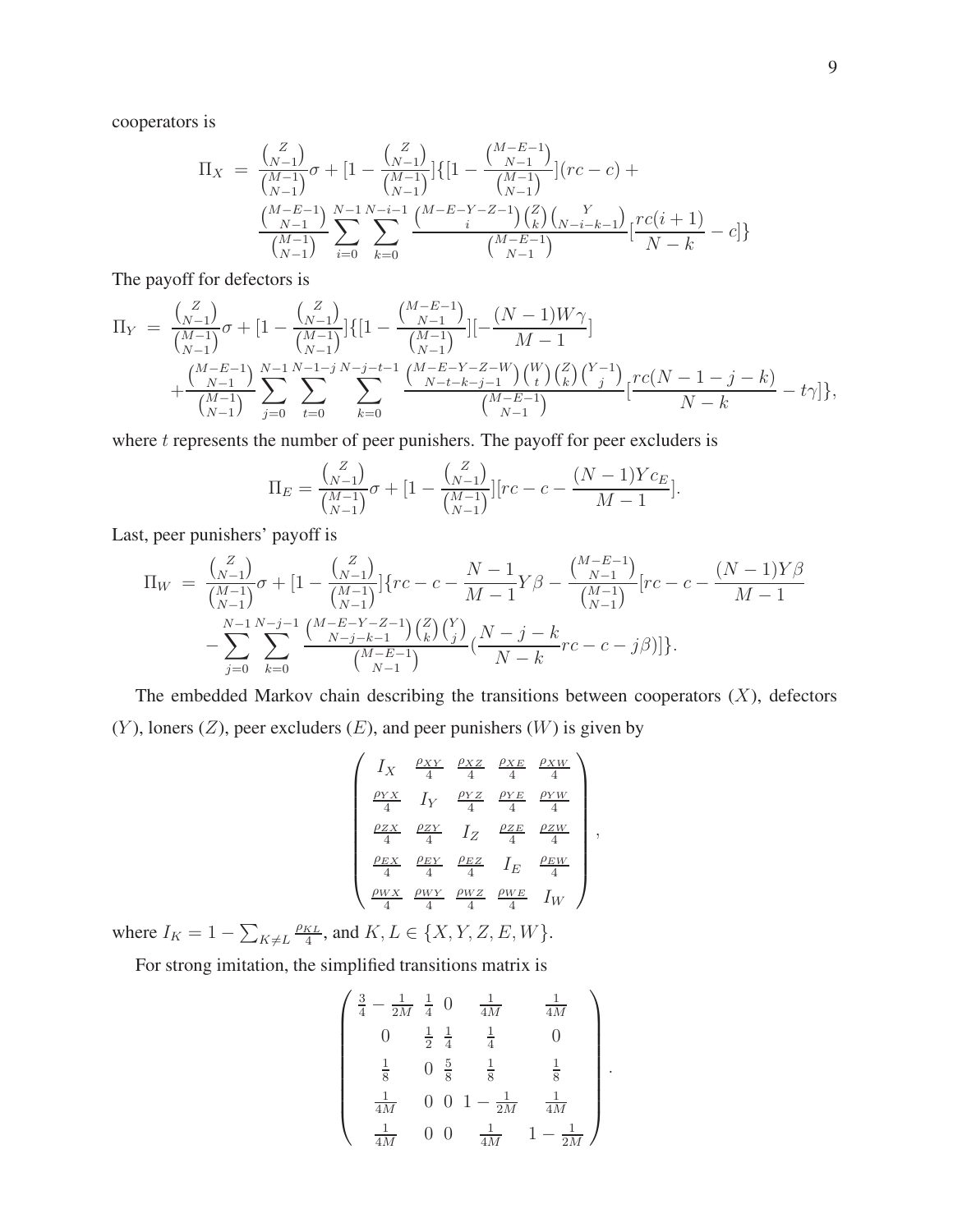The resulting stationary distribution is  $\left[\frac{6}{5M+23}, \frac{3}{5M+23}, \frac{2}{5M+23}, \frac{3M+6}{5M+23}, \frac{2M+6}{5M+23}\right]$ , which shows that the frequency of peer excluders is higher than the frequency of peer punishers [see Fig.2(a)].

In the presence of second-order exclusion and punishment, we assume that peer excluders exclude peer punishers, pure cooperators, and defectors. Similarly, peer punishers punish peer excluders, pure cooperators, and defectors. The average payoff for cooperators is given by

$$
\Pi_X = \frac{\binom{Z}{N-1}}{\binom{M-1}{N-1}} \sigma + \left[1 - \frac{\binom{Z}{N-1}}{\binom{M-1}{N-1}}\right] \left\{ \left[1 - \frac{\binom{M-E-1}{N-1}}{\binom{M-1}{N-1}}\right] \left[-c - \frac{\binom{N-1}{N-1}}{M-1}\right] + \frac{\binom{M-E-1}{N-1}}{\binom{M-1}{N-1}} \sum_{i=0}^{N-1} \sum_{k=0}^{N-i-k} \sum_{t=0}^{N-i-k-1} \frac{\binom{M-E-W-Y-Z-1}{i} \binom{Z}{k} \binom{W}{t} \binom{Y}{N-i-k-t-1}}{\binom{M-E-1}{N-1}} \left[\frac{rc(i+t+1)}{N-k} - c - t\gamma\right] \right\}.
$$

The payoff for defectors is

$$
\Pi_{Y} = \frac{\binom{Z}{N-1}}{\binom{M-1}{N-1}} \sigma + \left[1 - \frac{\binom{Z}{N-1}}{\binom{M-1}{N-1}}\right] \left\{ \left[1 - \frac{\binom{M-E-1}{N-1}}{\binom{M-1}{N-1}}\right] \left[-\frac{\binom{N-1}{N}W\gamma}{M-1}\right] + \frac{\binom{M-E-1}{N-1}}{\binom{M-1}{N-1}} \sum_{j=0}^{N-1} \sum_{t=0}^{N-j-t-1} \sum_{k=0}^{\binom{M-E-Y-Z-W}{N-t-k-j-1}} \binom{W}{t} \binom{Z}{k} \binom{Y-1}{j}}{\binom{M-E-1}{N-k}} \left[\frac{rc(N-1-j-k)}{N-k} - t\gamma\right] \right\}.
$$

The payoff for peer excluders is

$$
\Pi_E = \frac{\binom{Z}{N-1}}{\binom{M-1}{N-1}} \sigma + \left[1 - \frac{\binom{Z}{N-1}}{\binom{M-1}{N-1}}\right]
$$
\n
$$
\sum_{i=0}^{N-1} \sum_{j=0}^{N-1-i} \sum_{k=0}^{N-i-j-1} \sum_{t=0}^{N-i-j-k-1} \underbrace{\binom{M-X-W-Y-Z-1}{N-i-j-k-t-1} \binom{Z}{k} \binom{X}{i} \binom{W}{i} \binom{Y}{j}}_{\begin{subarray}{l}m-1\\N-i-j-k-t \end{subarray}} \frac{r(N-j-k)c}{N-i-j-k-t}
$$
\n
$$
-c - (i+j+t)c_E - t\gamma].
$$

Finally, the payoff for peer punishers is

$$
\Pi_W = \frac{\binom{Z}{N-1}}{\binom{M-1}{N-1}} \sigma + \left[1 - \frac{\binom{Z}{N-1}}{\binom{M-1}{N-1}}\right] \left\{ \left[1 - \frac{\binom{M-E-1}{N-1}}{\binom{M-1}{N-1}}\right] \left[-c - \frac{(N-1)(X+E+Y)\beta}{M-1}\right] + \frac{\binom{M-E-1}{N-1}}{\binom{M-1}{N-1}} \sum_{i=0}^{N-1} \sum_{j=0}^{N-1} \sum_{k=0}^{N-i-j-1} \frac{\binom{M-E-X-Y-Z-1}{N-i-j-k-1} \binom{Z}{k} \binom{Y}{i} \binom{Y}{j}}{\binom{N-E-1}{N-k}} \left[\frac{r c (N-j-k)}{N-k} - c - (i+j)\beta\right] \right\}.
$$

The transition matrix between cooperators, defectors, loners, peer excluders, and peer punishers in the strong imitation limit is

$$
\begin{pmatrix}\n\frac{1}{2} & \frac{1}{4} & 0 & \frac{1}{4} & 0 \\
0 & \frac{1}{2} & \frac{1}{4} & \frac{1}{4} & 0 \\
\frac{1}{8} & 0 & \frac{5}{8} & \frac{1}{8} & \frac{1}{8} \\
0 & 0 & 0 & 1 & 0 \\
0 & 0 & 0 & \frac{1}{4} & \frac{3}{4}\n\end{pmatrix},
$$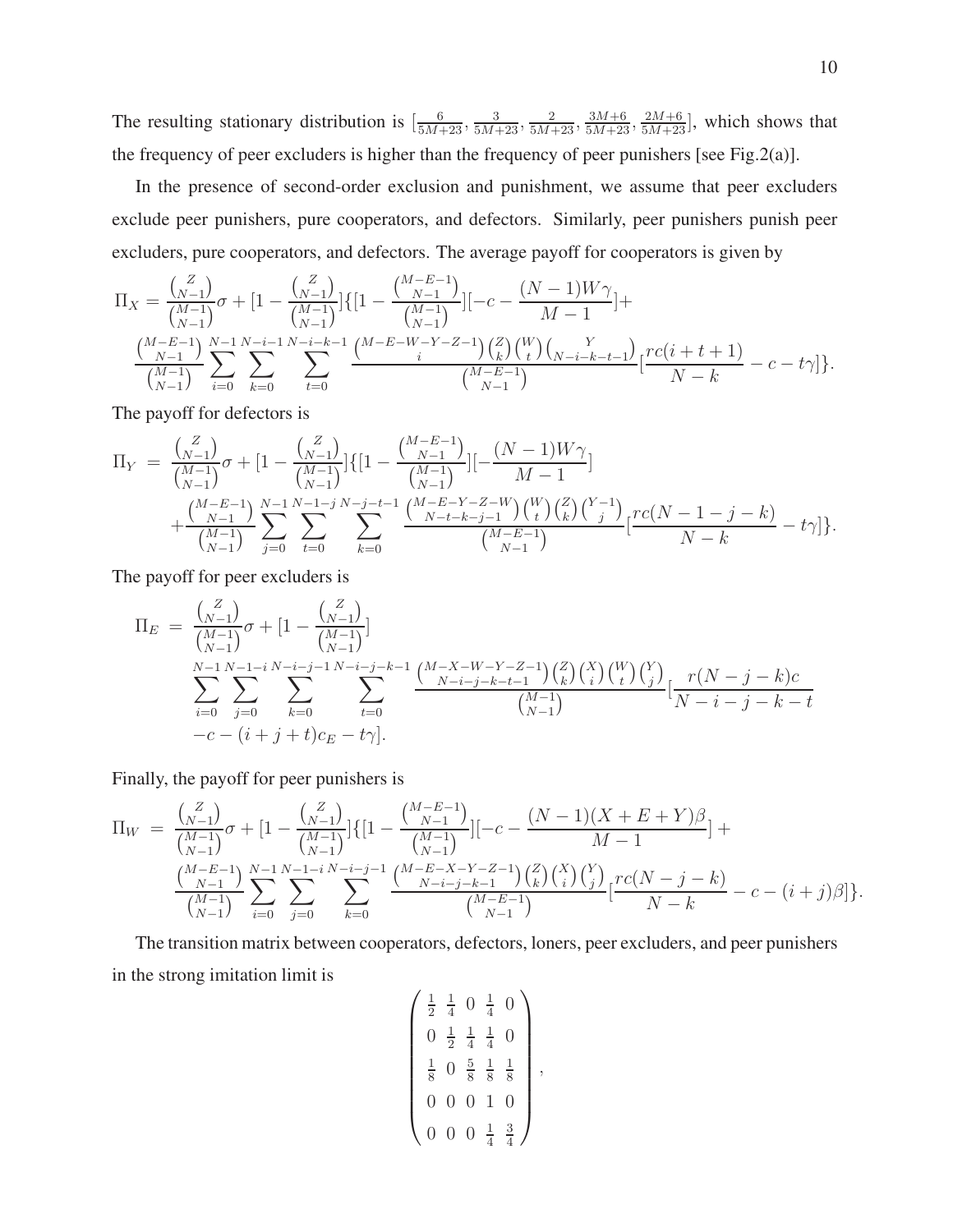which yields the [0, 0, 0, 1, 0] stationary distribution. As a result, peer excluders prevail, shown in  $Fig.2(b).$ 

# 4 Competition between peer exclusion and peer punishment in the compulsory PGG

Considering the compulsory PGG the probability that no peer excluder is found in the group is

$$
\frac{\binom{M-E-1}{N-1}}{\binom{M-1}{N-1}}.
$$

In the absence of second-order exclusion and punishment, the average payoff for cooperators is

$$
\Pi_X = \left[1 - \frac{\binom{M-E-1}{N-1}}{\binom{M-1}{N-1}}\right](rc - c) + \frac{\binom{M-E-1}{N-1}}{\binom{M-1}{N-1}} \sum_{i=0}^{N-1} \frac{\binom{M-E-Y-1}{i}\binom{Y}{N-i-1}}{\binom{M-E-1}{N-1}} \left[\frac{rc(i+1)}{N} - c\right]
$$

$$
= rc[1 - \frac{\binom{M-E-1}{N-1}}{\binom{M-1}{N-1}} \frac{(N-1)Y}{(M-E-1)N}] - c,
$$

while the average payoff for defectors is

$$
\Pi_Y = \frac{\binom{M-E-1}{N-1}}{\binom{M-1}{N-1}} \frac{rc(M-1)(N-1)(W+X) - N(N-1)WE\gamma}{N(M-E-1)(M-1)} - \frac{(N-1)W\gamma}{M-1}.
$$

The average payoff for peer excluders is

$$
\Pi_E = \sum_{i=0}^{N-1} \frac{\binom{M-Y-1}{i} \binom{Y}{N-i-1}}{\binom{M-1}{N-1}} [rc - c - (N-i-1)c_E]
$$
  
=  $rc - c - \frac{(N-1)Yc_E}{M-1}.$ 

Last, the payoff for peer punishers is

$$
\Pi_W = rc - c - \frac{(N-1)Y\beta}{M-1} - \frac{\binom{M-E-1}{N-1}}{\binom{M-1}{N-1}} \frac{rc(M-1)(N-1)Y + (N-1)NEY\beta}{N(M-E-1)(M-1)}.
$$

For small mutation rate, the embedded Markov chain describing the transitions among cooperators  $(X)$ , defectors  $(Y)$ , peer excluders  $(E)$ , and peer punishers  $(W)$  is given by

$$
\begin{pmatrix}\nI_X & \frac{\rho_{XY}}{3} & \frac{\rho_{XE}}{3} & \frac{\rho_{XW}}{3} \\
\frac{\rho_{YX}}{3} & I_Y & \frac{\rho_{YE}}{3} & \frac{\rho_{YW}}{3} \\
\frac{\rho_{EX}}{3} & \frac{\rho_{EY}}{3} & I_E & \frac{\rho_{EW}}{3} \\
\frac{\rho_{WX}}{3} & \frac{\rho_{WY}}{3} & \frac{\rho_{WE}}{3} & I_W\n\end{pmatrix},
$$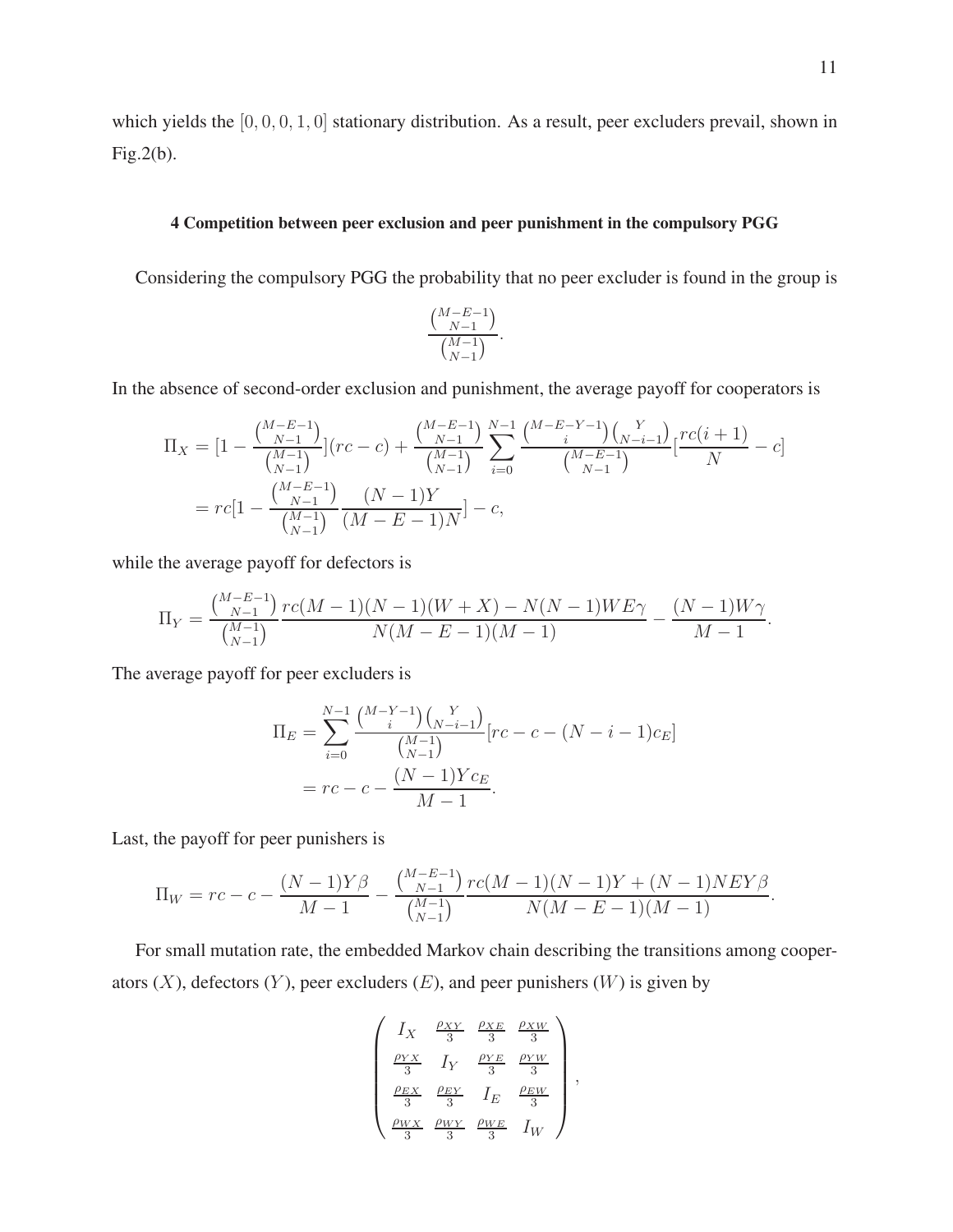

<span id="page-28-0"></span>FIG. S2: (Color online) The competition between peer exclusion and peer punishment in the compulsory PGG. In the absence of second-order exclusion and punishment (a), the final frequency of peer excluders is about two times higher than that of peer punishers, and other two strategists become extinct (a). With second-order exclusion and punishment, peer excluders win (b). Parameters:  $N = 5$ ,  $M = 100$ ,  $c = 1$ ,  $r = 3$ ,  $c_E = 0.4$ ,  $\beta = 0.4$ , and  $\gamma = 0.4$ .

where  $I_K = 1 - \sum_{K \neq L}$  $\rho_{KL}$  $\frac{KL}{3}$ , and  $K, L \in \{X, Y, E, W\}.$ 

The simplified transition matrix between cooperators  $(X)$ , defectors  $(Y)$ , peer excluders  $(E)$ , and peer punishers  $(W)$  in the strong imitation can be given as

$$
\begin{pmatrix}\n\frac{2}{3} - \frac{2}{3M} & \frac{1}{3} & \frac{1}{3M} & \frac{1}{3M} \\
0 & \frac{2}{3} & \frac{1}{3} & 0 \\
\frac{1}{3M} & 0 & 1 - \frac{2}{3M} & \frac{1}{3M} \\
\frac{1}{3M} & 0 & \frac{1}{3M} & 1 - \frac{2}{3M}\n\end{pmatrix}
$$

.

The resulting stationary distribution is  $\left[\frac{1}{4+}\right]$  $\frac{1}{4+M}$ ,  $\frac{1}{4+$  $\frac{1}{4+M}$ ,  $\frac{2M+3}{12+3M}$  $\frac{2M+3}{12+3M}$ ,  $\frac{M+3}{12+3M}$  $\frac{M+3}{12+3M}$ , which shows that peer excluders' frequency is higher than that of other strategists (see Fig.S2).

If we consider second-order exclusion and punishment, we assume that peer excluders exclude peer punishers, pure cooperators, and defectors. Simultaneously, peer punishers punish peer excluders, pure cooperators, and defectors. Accordingly, the payoff for defectors remains unchanged, but the average payoff for cooperators is changed to

$$
\Pi_X = -c - \frac{(N-1)W\gamma}{M-1} + \frac{\binom{M-E-1}{N-1}}{\binom{M-1}{N-1}} \{ \frac{rc(M-1)[N(M-E-1)-(N-1)Y] - NE(N-1)W\gamma}{N(M-1)(M-E-1)} \}.
$$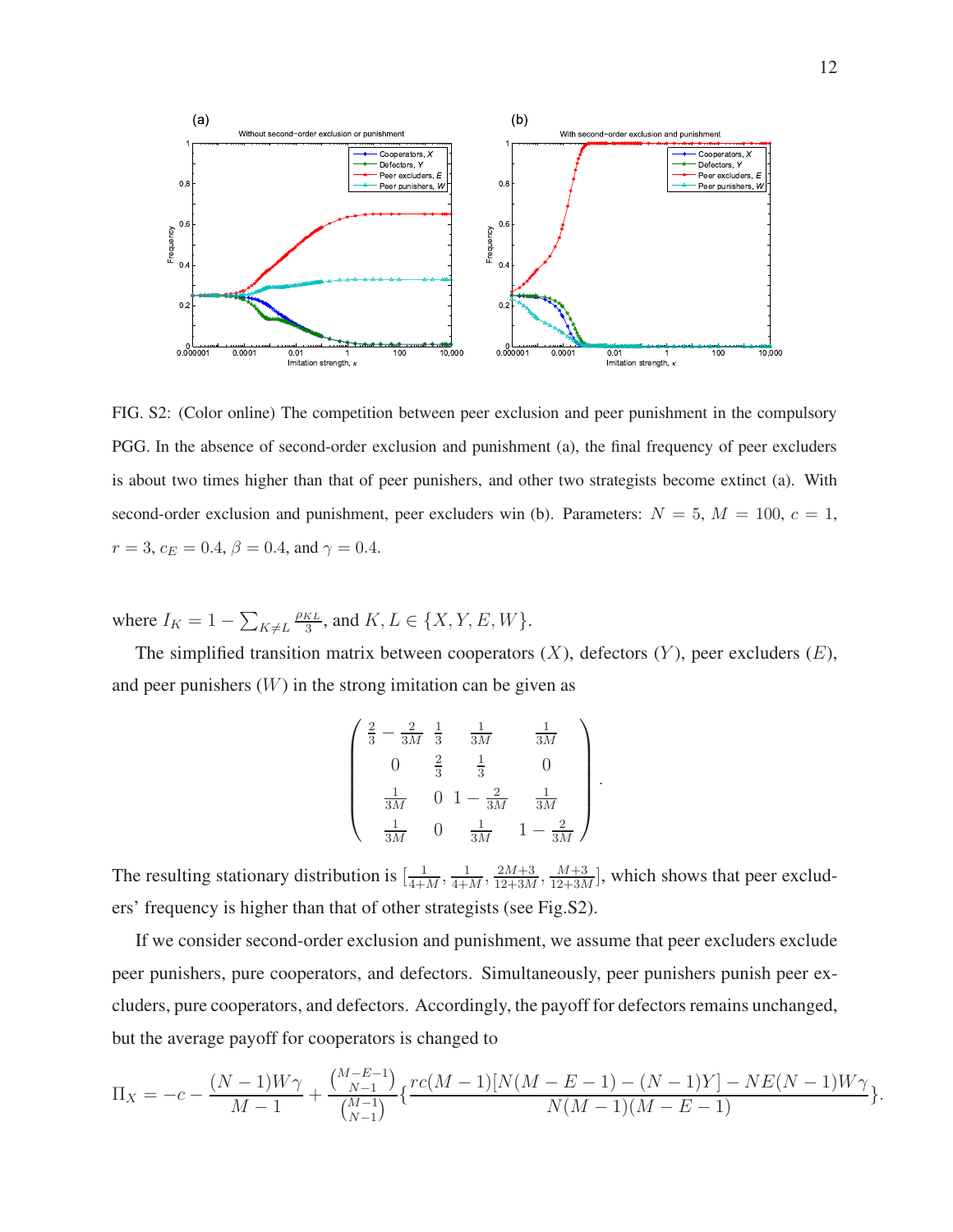The payoff for peer excluders is

$$
\Pi_E = \sum_{i=0}^{N-1} \sum_{j=0}^{N-1-i} \sum_{t=0}^{N-i-j-1} \frac{\binom{M-W-Y-X-1}{N-i-j-t-1} \binom{X}{i} \binom{W}{t} \binom{Y}{j}}{\binom{M-1}{N-i-j-t}} \left[ \frac{r(N-j)c}{N-i-j-t} - c - (i+j+t)c_E - t\gamma \right],
$$

while the payoff for peer punishers is

$$
\Pi_W = -c - \frac{(N-1)(X+E+Y)\beta}{M-1} + \frac{\binom{M-E-1}{N-1}}{\binom{M-1}{N-1}} [rc - \frac{(N-1)Yrc}{N(M-E-1)} - \frac{(N-1)(M-W-E)\beta}{M-E-1} + \frac{(N-1)(X+E+Y)\beta}{M-1}].
$$

Here the transitions matrix between cooperators, defectors, peer excluders, and peer punishers is

$$
\begin{pmatrix}\n\frac{1}{3} & \frac{1}{3} & \frac{1}{3} & 0 \\
0 & \frac{2}{3} & \frac{1}{3} & 0 \\
0 & 0 & 1 & 0 \\
0 & 0 & \frac{1}{3} & \frac{2}{3}\n\end{pmatrix},
$$

which gives the stationary distribution  $(0, 0, 1, 0)$ . It suggests that peer excluders prevail as shown in Fig. S2.

# 5 Competition between pool exclusion and peer exclusion in the optional PGG

In the optional PGG, the probability that no peer excluder or pool excluder is found in the group is given by

$$
\frac{\binom{M-E-F-1}{N-1}}{\binom{M-1}{N-1}}.
$$

In the absence of second-order exclusion, the average payoff for cooperators is given by

$$
\Pi_X = \frac{\binom{Z}{N-1}}{\binom{M-1}{N-1}} \sigma + \left[1 - \frac{\binom{Z}{N-1}}{\binom{M-1}{N-1}}\right] \left\{ \left[1 - \frac{\binom{M-E-F-1}{N-1}}{\binom{M-1}{N-1}}\right] (rc - c) + \frac{\binom{M-E-F-1}{N-1}}{\binom{M-1}{N-1}} \sum_{i=0}^{N-1} \sum_{k=0}^{N-1-i} \frac{\binom{M-E-F-Y-Z-1}{i} \binom{Z}{k} \binom{Y}{N-i-k-1}}{\binom{M-E-F-1}{N-1}} \left[\frac{rc(i+1)}{N-k} - c\right] \right\}.
$$

The average payoff for defectors is

$$
\Pi_Y = \frac{\binom{Z}{N-1}}{\binom{M-1}{N-1}} \sigma + \left[1 - \frac{\binom{Z}{N-1}}{\binom{M-1}{N-1}}\right] \frac{\binom{M-E-F-1}{N-1}}{\binom{M-1}{N-1}} \sum_{i=0}^{N-1} \sum_{k=0}^{N-1-i} \frac{\binom{M-E-F-Y-Z}{i}\binom{Z}{k}\binom{Y-1}{N-i-k-1}}{\binom{M-F-E-1}{N-1}} \frac{ric}{N-k}.
$$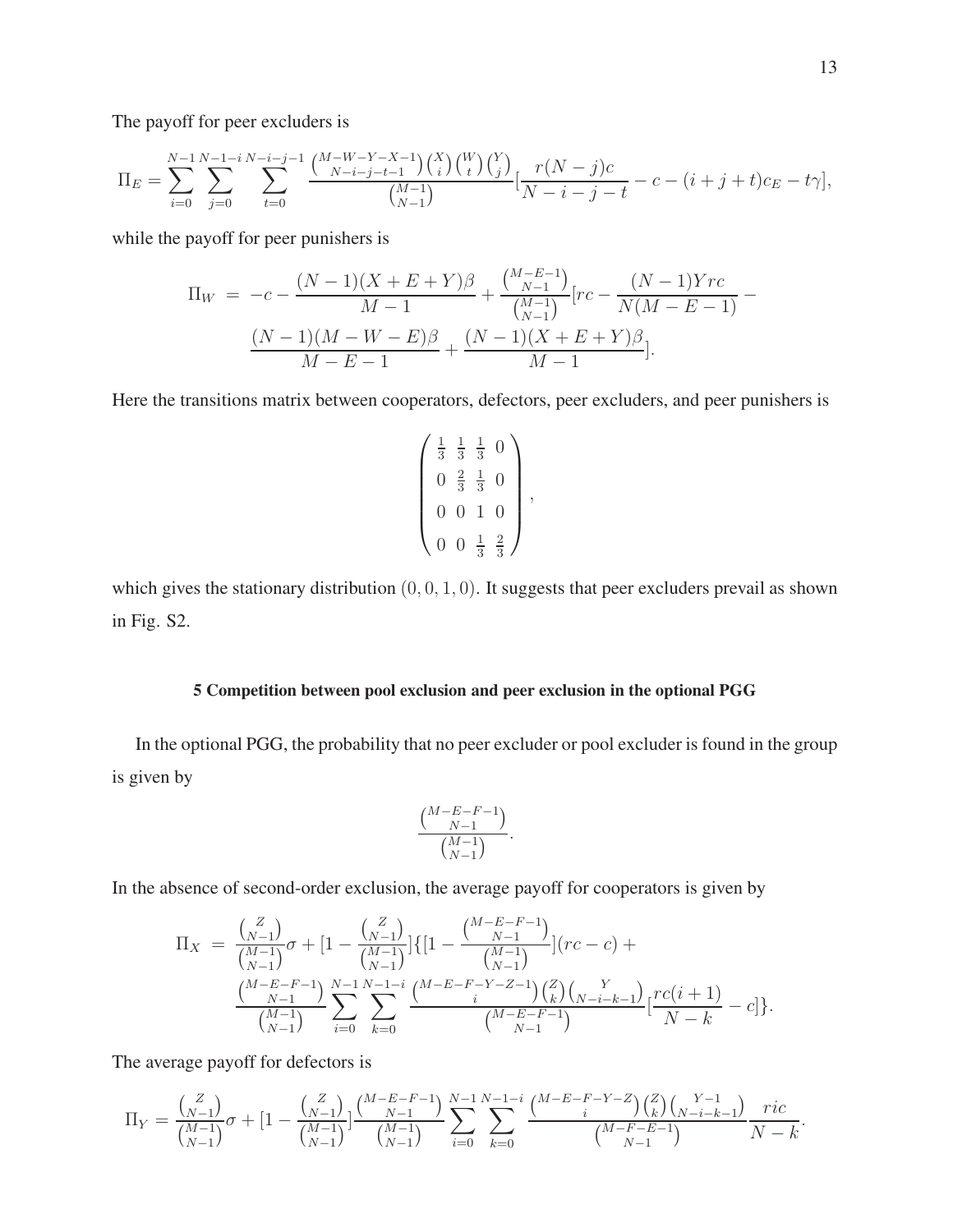The average payoff for pool excluders is

$$
\Pi_F = \frac{\binom{Z}{N-1}}{\binom{M-1}{N-1}} \sigma + \left[1 - \frac{\binom{Z}{N-1}}{\binom{M-1}{N-1}}\right] (rc - c - \delta).
$$

The average payoff for peer excluders is

$$
\Pi_E = \frac{\binom{Z}{N-1}}{\binom{M-1}{N-1}} \sigma + \left[1 - \frac{\binom{Z}{N-1}}{\binom{M-1}{N-1}}\right] \left[ rc - c - \frac{(N-1)Yc_E}{M-1} \right].
$$

For small mutation rate, the embedded Markov chain describing the transitions between cooperators  $(X)$ , defectors  $(Y)$ , loners  $(Z)$ , pool excluders  $(F)$ , and peer excluders  $(E)$  is given by

$$
\left(\begin{array}{ccccc}I_X & \frac{\rho_{XY}}{4} & \frac{\rho_{XZ}}{4} & \frac{\rho_{XF}}{4} & \frac{\rho_{XE}}{4} \\ \frac{\rho_{YX}}{4} & I_Y & \frac{\rho_{YZ}}{4} & \frac{\rho_{YE}}{4} & \frac{\rho_{YE}}{4} \\ \frac{\rho_{ZX}}{4} & \frac{\rho_{ZY}}{4} & I_Z & \frac{\rho_{ZF}}{4} & \frac{\rho_{ZE}}{4} \\ \frac{\rho_{FX}}{4} & \frac{\rho_{FY}}{4} & \frac{\rho_{FZ}}{4} & I_F & \frac{\rho_{FE}}{4} \\ \frac{\rho_{EX}}{4} & \frac{\rho_{EY}}{4} & \frac{\rho_{EZ}}{4} & \frac{\rho_{EF}}{4} & I_E \end{array}\right),
$$

where  $I_K = 1 - \sum_{K \neq L}$  $\rho_{KL}$  $\frac{KL}{4}$ , and  $K, L \in \{X, Y, Z, F, E\}.$ 

For strong imitation, the transition matrix becomes to

$$
\begin{pmatrix}\n\frac{3}{4} - \frac{1}{4M} & \frac{1}{4} & 0 & 0 & \frac{1}{4M} \\
0 & \frac{1}{4} & \frac{1}{4} & \frac{1}{4} & \frac{1}{4} \\
\frac{1}{8} & 0 & \frac{5}{8} & \frac{1}{8} & \frac{1}{8} \\
\frac{1}{4} & 0 & 0 & \frac{1}{2} & \frac{1}{4} \\
\frac{1}{4M} & 0 & 0 & 0 & 1 - \frac{1}{4M}\n\end{pmatrix}
$$

.

Accordingly, the stationary distribution is  $\left[\frac{9}{25+4}\right]$  $\frac{9}{25+6M}$ ,  $\frac{3}{25+6}$  $\frac{3}{25+6M}, \frac{2}{25+6}$  $\frac{2}{25+6M}, \frac{2}{25+6}$  $\frac{2}{25+6M}$ ,  $\frac{6M+9}{25+6M}$  $\frac{6M+9}{25+6M}$ , and the population is dominated by peer excluders (see Fig. 3).

If we consider second-order exclusion, we assume that pool excluders exclude peer excluders because the latter players do not contribute to the exclusion pool. But peer excluders do not exclude pool excluders. Accordingly, the average payoff for cooperators is given by

$$
\Pi_X = \frac{\binom{Z}{N-1}}{\binom{M-1}{N-1}} \sigma + \left[1 - \frac{\binom{Z}{N-1}}{\binom{M-1}{N-1}}\right] \left\{ \left[1 - \frac{\binom{M-E-F-1}{N-1}}{\binom{M-1}{N-1}}\right](-c) + \frac{\binom{M-E-F-1}{N-1}}{\binom{M-1}{N-1}} \sum_{i=0}^{N-1} \sum_{k=0}^{N-1-i} \frac{\binom{M-E-F-Y-Z-1}{i} \binom{Z}{k} \binom{Y}{N-i-k-1}}{\binom{M-E-F-1}{N-1}} \left[\frac{rc(i+1)}{N-k} - c\right],
$$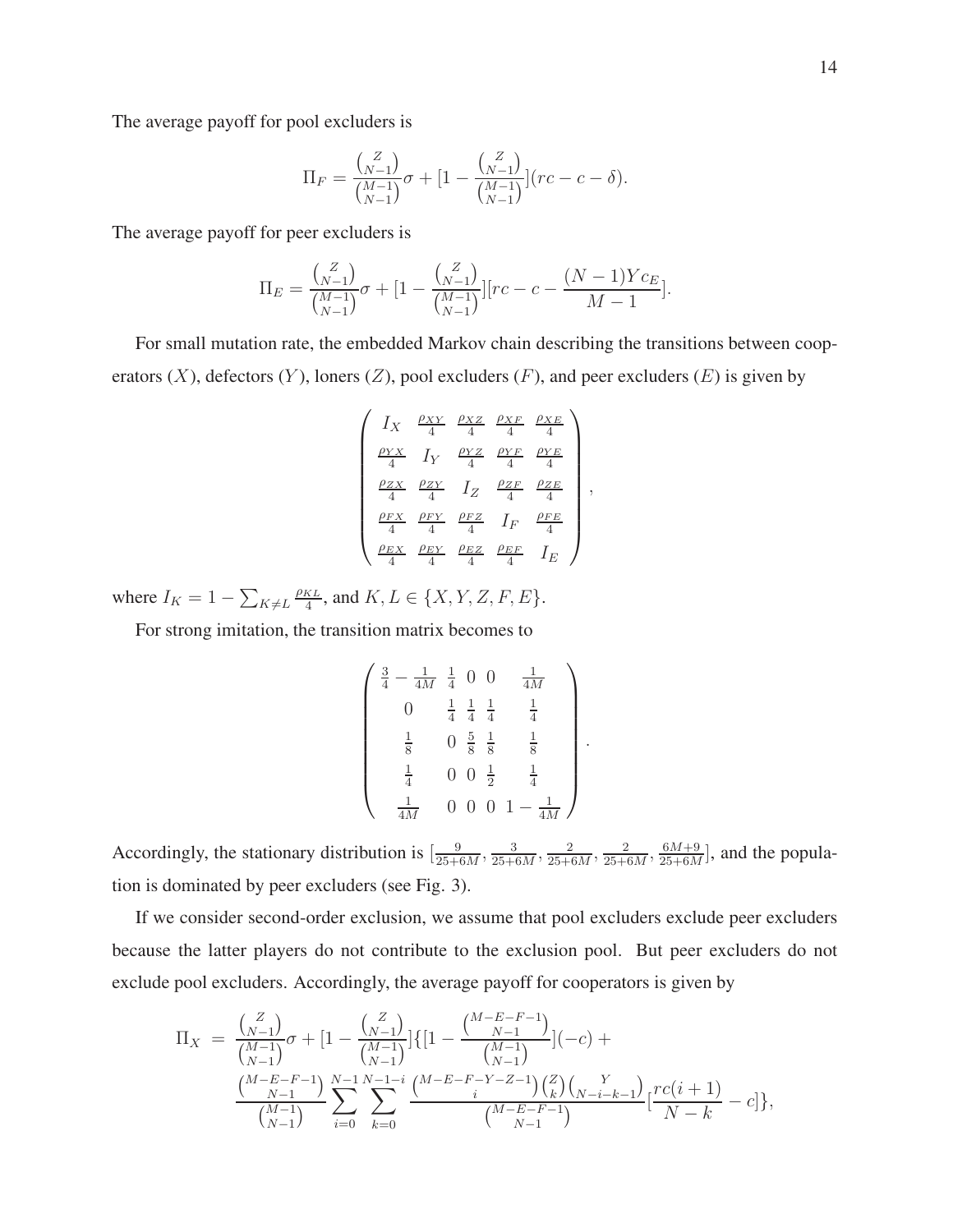where  $\frac{\binom{M-E-F-1}{N-1}}{\binom{M-1}{N}}$  $\frac{N-1}{\binom{M-1}{N-1}}$  denotes the probability that neither peer excluder nor pool excluder is found in the group. The average payoffs for peer excluders and pool excluders are respectively

$$
\Pi_E = \frac{\binom{Z}{N-1}}{\binom{M-1}{N-1}} \sigma + \left[1 - \frac{\binom{Z}{N-1}}{\binom{M-1}{N-1}}\right] \left\{ \left[1 - \frac{\binom{M-F-1}{N-1}}{\binom{M-1}{N-1}}\right] \left[-c - \sum_{i=0}^{N-1} \sum_{j=0}^{N-1-i} \frac{\binom{M-Y-X-1}{N-i-j-1} \binom{X}{i} \binom{Y}{j}}{\binom{M-1}{N-1}} (i+j)c_E \right] + \frac{\binom{M-F-1}{N-1}}{\binom{M-1}{N-1}} \sum_{i=0}^{N-1} \sum_{k=0}^{N-1-i-k} \sum_{j=0}^{N-1-i-k} \frac{\binom{M-X-F-Y-Z-1}{N-i-j-k-1} \binom{Z}{k} \binom{Y}{j} \binom{X}{i}}{\binom{N}{N-i-j} \left[\frac{rc(N-j-k)}{N-j-i-k} - c - (i+j)c_E\right]},
$$

$$
\Pi_F = \frac{\binom{Z}{N-1}}{\binom{M-1}{N-1}} \sigma + \left[1 - \frac{\binom{Z}{N-1}}{\binom{M-1}{N-1}}\right] \sum_{k=0}^{N-1} \sum_{j=0}^{N-1-k} \sum_{l=0}^{N-1-k-j} \frac{\binom{M-F-Y-Z}{N-j-k-l-1} \binom{Z}{k} \binom{Y}{j} \binom{F-1}{l}}{\binom{M-1}{N-1}} \left[\frac{rc(N-j-k)}{l+1} - c - \delta\right].
$$

The payoffs of loners and defectors are not changed.

For strong imitation, the transitions between cooperators  $(X)$ , defectors  $(Y)$ , loners  $(Z)$ , pool excluders  $(F)$ , and peer excluders  $(E)$  are given by

$$
\begin{pmatrix}\n\frac{1}{4} & \frac{1}{4} & 0 & \frac{1}{4} & \frac{1}{4} \\
0 & \frac{1}{4} & \frac{1}{4} & \frac{1}{4} & \frac{1}{4} \\
\frac{1}{8} & 0 & \frac{5}{8} & \frac{1}{8} & \frac{1}{8} \\
0 & 0 & 0 & 1 & 0 \\
0 & 0 & 0 & \frac{1}{4} & \frac{3}{4}\n\end{pmatrix}
$$

.

Accordingly, the stationary distribution is  $[0, 0, 0, 1, 0]$ , which shows that pool excluders prevail (see Fig. 3).

### 6 Competition between pool exclusion and peer exclusion in the compulsory PGG

In the compulsory PGG, the probability that no peer excluder or no pool excluder is found in the group is given by

$$
\frac{\binom{M-E-F-1}{N-1}}{\binom{M-1}{N-1}}.
$$

In the absence of second-order exclusion, the average payoff for cooperators is given by

$$
\Pi_X = \left[1 - \frac{\binom{M-E-F-1}{N-1}}{\binom{M-1}{N-1}}\right](rc - c) + \frac{\binom{M-E-F-1}{N-1}}{\binom{M-1}{N-1}} \sum_{i=0}^{N-1} \frac{\binom{M-E-F-Y-1}{i}\binom{Y}{N-i-1}}{\binom{M-E-F-1}{N-1}} \left[\frac{rc(i+1)}{N} - c\right]
$$
\n
$$
= rc[1 - \frac{\binom{M-E-F-1}{N-1}}{\binom{M-1}{N-1}} \frac{(N-1)Y}{N(M-E-F-1)}\right] - c.
$$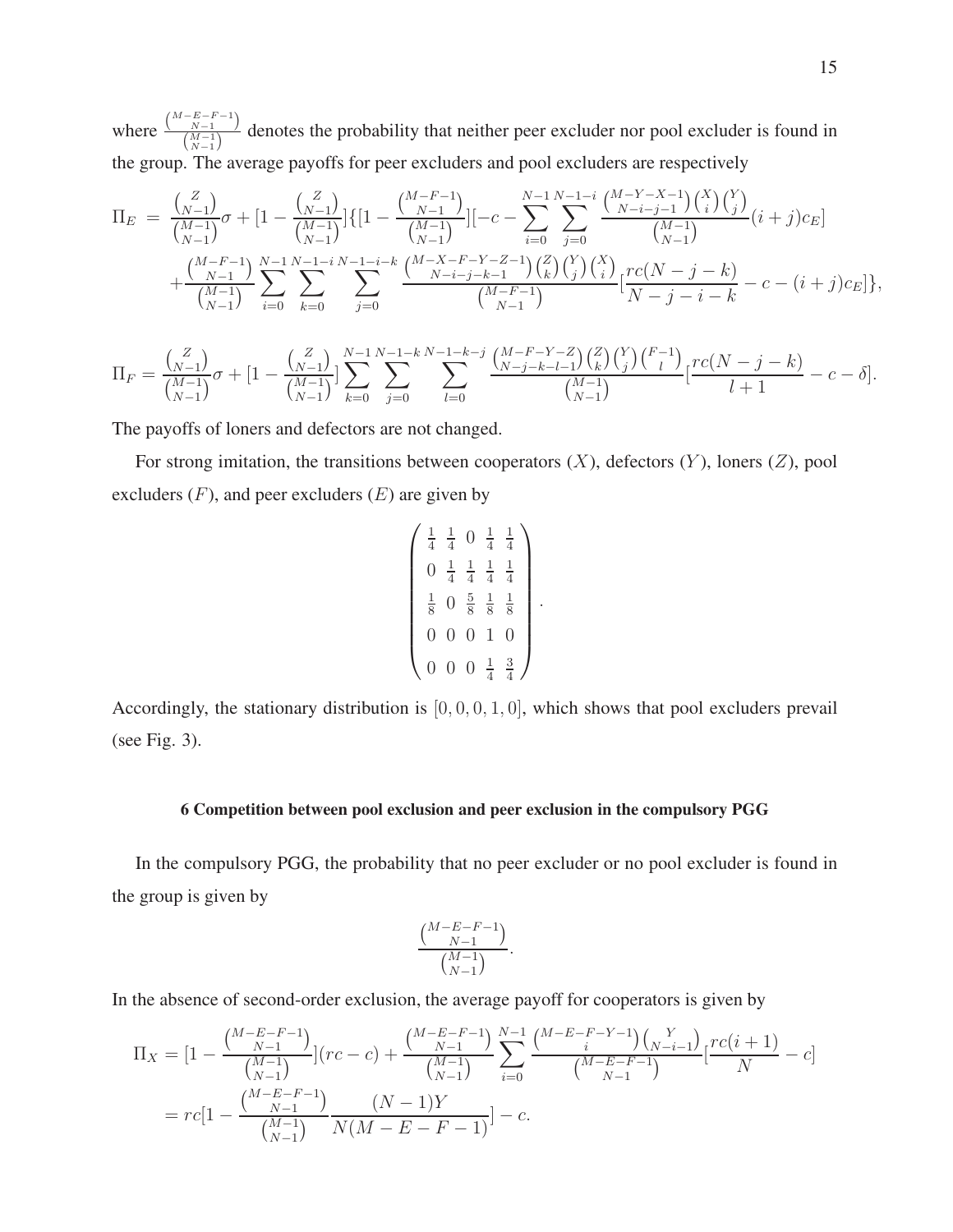The payoff for defectors is

$$
\Pi_Y = \frac{\binom{M-E-F-1}{N-1}}{\binom{M-1}{N-1}} \sum_{i=0}^{N-1} \frac{\binom{M-E-F-Y}{i} \binom{Y-1}{N-i-1}}{\binom{M-E-F-1}{N-1}} \frac{rci}{N}
$$

$$
= \frac{\binom{M-E-F-1}{N-1}}{\binom{M-1}{N-1}} \frac{rc}{N} \frac{(N-1)(M-E-F-Y)}{M-E-F-1},
$$

while the average payoff for pool excluders is

$$
\Pi_F = rc - c - \delta.
$$

Last, the average payoff for peer excluders is

$$
\Pi_E = rc - c - \frac{(N-1)Yc_E}{M-1}.
$$

For small mutation rate, the embedded Markov chain describing the transitions between cooperators  $(X)$ , defectors  $(Y)$ , pool excluders  $(F)$ , and peer excluders  $(E)$  is given by

$$
\begin{pmatrix}\nI_X & \frac{\rho_{XY}}{3} & \frac{\rho_{XF}}{3} & \frac{\rho_{XE}}{3} \\
\frac{\rho_{YX}}{3} & I_Y & \frac{\rho_{YF}}{3} & \frac{\rho_{YE}}{3} \\
\frac{\rho_{FX}}{3} & \frac{\rho_{FY}}{3} & I_F & \frac{\rho_{FE}}{3} \\
\frac{\rho_{EX}}{3} & \frac{\rho_{EY}}{3} & \frac{\rho_{EF}}{3} & I_E\n\end{pmatrix}
$$

,

.

where  $I_K = 1 - \sum_{K \neq L}$  $\rho_{KL}$  $\frac{KL}{3}$ , and  $K, L \in \{X, Y, F, E\}.$ 

For strong imitation, the transition matrix becomes

$$
\begin{pmatrix}\n\frac{2}{3} - \frac{1}{3M} & \frac{1}{3} & 0 & \frac{1}{3M} \\
0 & \frac{1}{3} & \frac{1}{3} & \frac{1}{3} \\
\frac{1}{3} & 0 & \frac{1}{3} & \frac{1}{3} \\
\frac{1}{3M} & 0 & 0 & 1 - \frac{1}{3M}\n\end{pmatrix}
$$

The resulting stationary distribution is  $\left[\frac{4}{3M+11}, \frac{2}{3M+11}, \frac{1}{3M+11}, \frac{3M+4}{3M+11}\right]$ , which suggests that the population is dominated by peer excluders (see Fig.S3).

In the presence of second-order exclusion, we assume that pool excluders exclude peer excluders, but peer excluders do not exclude pool excluders. The average payoff for cooperators is given by

$$
\Pi_X = \left[1 - \frac{\binom{M - E - F - 1}{N - 1}}{\binom{M - 1}{N - 1}}\right](-c) + \frac{\binom{M - E - F - 1}{N - 1}}{\binom{M - 1}{N - 1}} \sum_{i=0}^{N-1} \frac{\binom{M - E - F - Y - 1}{i}\binom{Y}{N - i-1}}{\binom{M - E - F - 1}{N - 1}} \left[\frac{rc(i+1)}{N} - c\right]
$$
\n
$$
= \frac{\binom{M - E - F - 1}{N - 1}}{\binom{M - 1}{N - 1}} \left\{\frac{rc}{N} \left[\frac{(M - Y - E - F - 1)(N - 1)}{M - E - F - 1} + 1\right]\right\} - c.
$$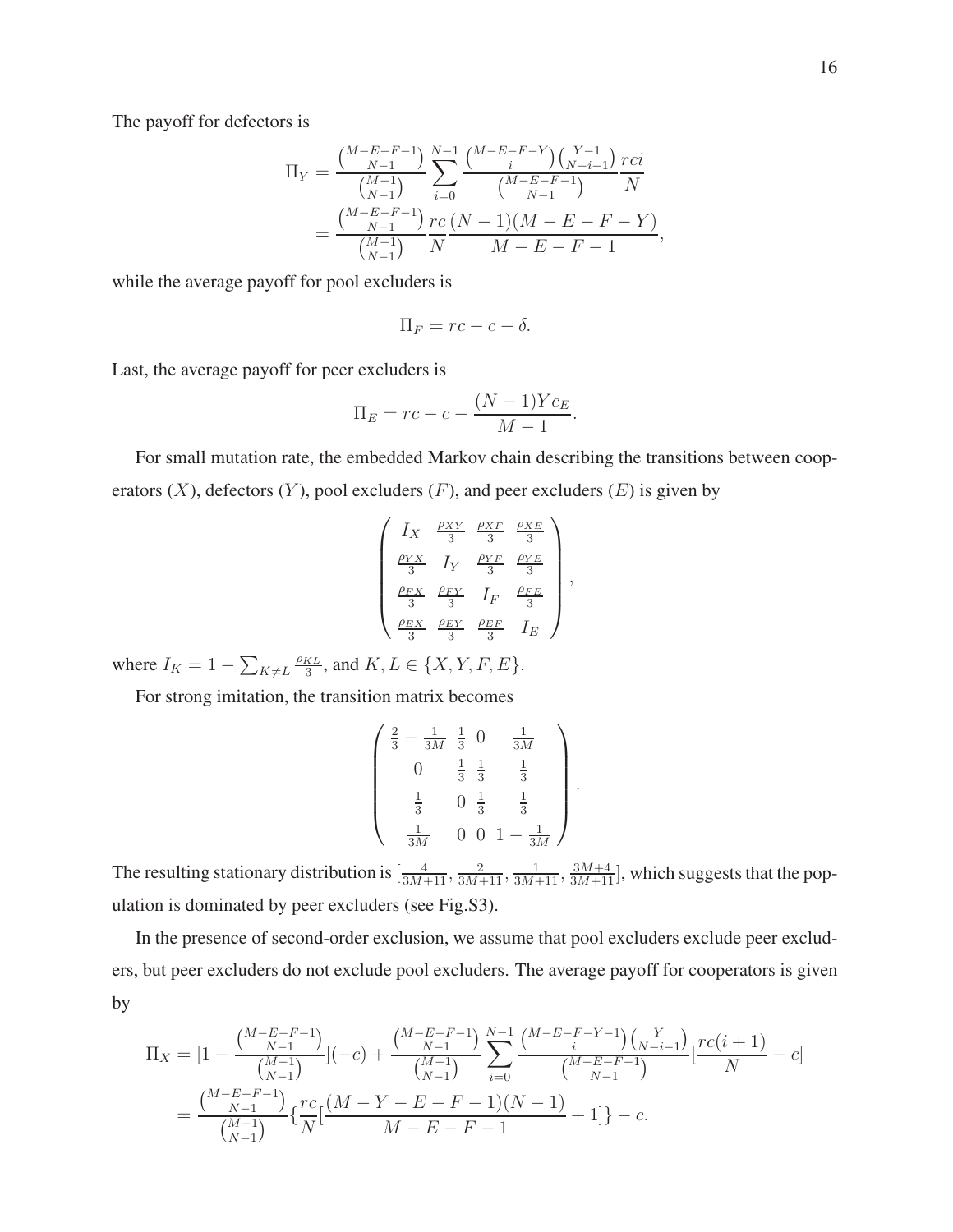

<span id="page-33-0"></span>FIG. S3: (Color online) The competition between peer and pool exclusion in the compulsory PGG. In the absence of second-order exclusion, peer excluders can occupy the whole population, and other strategists become extinct (a). With second-order exclusion, pool excluders win (b). Parameters:  $N = 5$ ,  $M = 100$ ,  $c = 1, r = 3, c_E = 0.4,$  and  $\delta = 0.4$ .

The average payoffs for pool excluders and peer excluders are respectively given by

$$
\Pi_F = \sum_{l=0}^{N-1} \sum_{i=0}^{N-l-1} \frac{\binom{M-X-E-Y-1}{l} \binom{Y}{N-i-l-1} \binom{X+E}{i}}{\binom{M-1}{N-1}} \left[ \frac{rc(i+l+1)}{l+1} - c - \delta \right],
$$
\n
$$
\Pi_E = \left[ 1 - \frac{\binom{M-F-1}{N-1}}{\binom{M-1}{N-1}} \right] \left[ -c - \frac{(N-1)(X+Y)}{M-1} c_E \right] +
$$
\n
$$
\frac{\binom{M-F-1}{N-1}}{\binom{M-1}{N-1}} \sum_{i=0}^{N-1} \sum_{j=0}^{N-i-1} \frac{\binom{M-X-F-Y-1}{N-j-i-1} \binom{Y}{j} \binom{X}{i}}{\binom{N-K-1}{N-1}} \left[ \frac{rc(N-j)}{N-i-j} - c - (i+j)c_E \right].
$$

For strong imitation, the transition matrix is

$$
\begin{pmatrix} 0 & \frac{1}{3} & \frac{1}{3} & \frac{1}{3} \\ 0 & \frac{1}{3} & \frac{1}{3} & \frac{1}{3} \\ 0 & 0 & 1 & 0 \\ 0 & 0 & \frac{1}{3} & \frac{2}{3} \end{pmatrix}.
$$

The resulting stationary distribution is  $[0, 0, 1, 0]$ , namely pool excluders prevail (see Fig. S3).

### 7 Competition between prosocial exclusions and punishments in the optional PGG

In this case the population contains  $X$  cooperators,  $Y$  defectors,  $Z$  loners,  $E$  peer excluders, W peer punishers,  $F$  pool excluders, and  $V$  pool punishers whose fractions fulfill the constraint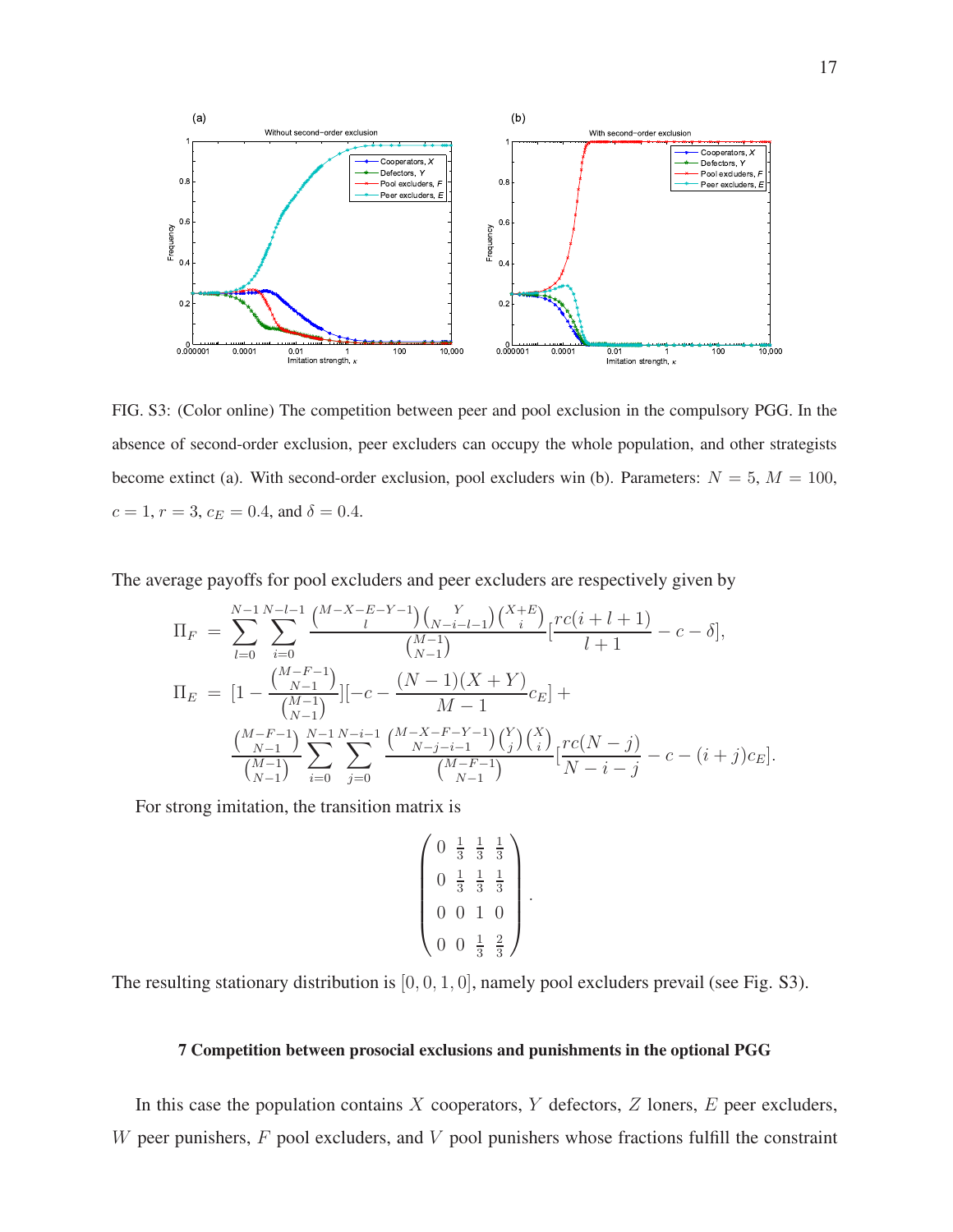$X + Y + Z + E + W + F + V = M$ . In the absence of second-order exclusion and punishment, the average payoff for cooperators is

$$
\Pi_X = \frac{\binom{Z}{N-1}}{\binom{M-1}{N-1}} \sigma + \left[1 - \frac{\binom{Z}{N-1}}{\binom{M-1}{N-1}}\right] \left\{ \left[1 - \frac{\binom{M-E-F-1}{N-1}}{\binom{M-1}{N-1}}\right] (rc - c) + \frac{\binom{M-E-F-1}{N-1}}{\binom{M-1}{N-1}} \sum_{i=0}^{N-1} \sum_{k=0}^{N-1-i} \frac{\binom{M-E-F-Y-Z-1}{i} \binom{Z}{k} \binom{Y}{N-i-k-1}}{\binom{M-E-F-1}{N-1}} \left[ \frac{rc(i+1)}{N-k} - c \right] \right\}.
$$

The payoff for defectors is

$$
\Pi_{Y} = \frac{\binom{Z}{N-1}}{\binom{M-1}{N-1}} \sigma + \left[1 - \frac{\binom{Z}{N-1}}{\binom{M-1}{N-1}}\right] \left\{ \left[1 - \frac{\binom{M-E-F-1}{N-1}}{\binom{M-1}{N-1}}\right] \left[-\frac{(N-1)W\gamma + (N-1)VB}{M-1}\right] + \frac{\binom{M-E-F-1}{N-1}}{\binom{M-1}{N-1}} \right\}
$$
\n
$$
\sum_{j=0}^{N-1} \sum_{t=0}^{N-1-j} \sum_{k=0}^{N-1-j-t} \sum_{p=0}^{N-1-j-t-k} \frac{\binom{M-E-F-Y-Z-W-V}{N-j-t-k-p-1} \binom{W}{t} \binom{Z}{k} \binom{V}{p} \binom{Y-1}{j}}{\binom{M-F-E-1}{N-1}} \left[\frac{r(N-j-k-1)c}{N-k} - t\gamma - pB\right] \}.
$$

The average payoff for peer excluders is

$$
\Pi_E = \frac{\binom{Z}{N-1}}{\binom{M-1}{N-1}} \sigma + \left[1 - \frac{\binom{Z}{N-1}}{\binom{M-1}{N-1}}\right] \left[ rc - c - \frac{(N-1)Yc_E}{M-1} \right].
$$

The average payoff for peer punishers is

$$
\Pi_W = \frac{\binom{Z}{N-1}}{\binom{M-1}{N-1}} \sigma + \left[1 - \frac{\binom{Z}{N-1}}{\binom{M-1}{N-1}}\right] \left\{ \left[1 - \frac{\binom{M-E-F-1}{N-1}}{\binom{M-1}{N-1}}\right] \left[ rc - c - \frac{\binom{N-1}{N-1}}{M-1} \right] \right\} + \frac{\binom{M-E-F-1}{N-1}}{\binom{M-1}{N-1}} \sum_{i=0}^{N-1} \sum_{k=0}^{N-1-i} \frac{\binom{M-E-F-Y-Z-1}{i} \binom{Z}{k} \binom{Y}{N-i-k-1}}{\binom{M-F-E-1}{N-1}} \left[ \frac{rc(i+1)}{N-k} - c - (N-i-k-1)\beta \right] \right\}.
$$

The average payoff for pool excluders is

$$
\Pi_F = \frac{\binom{Z}{N-1}}{\binom{M-1}{N-1}} \sigma + \left[1 - \frac{\binom{Z}{N-1}}{\binom{M-1}{N-1}}\right] (rc - c - \delta).
$$

Last, the average payoff for pool punishers is

$$
\Pi_V = \frac{\binom{Z}{N-1}}{\binom{M-1}{N-1}} \sigma + \left[1 - \frac{\binom{Z}{N-1}}{\binom{M-1}{N-1}}\right] \left\{ \left[1 - \frac{\binom{M-E-F-1}{N-1}}{\binom{M-1}{N-1}}\right] (rc - c - G) + \frac{\binom{M-E-F-1}{N-1}}{\binom{M-1}{N-1}} \sum_{j=0}^{N-1} \sum_{k=0}^{N-j-1} \frac{\binom{M-E-F-Y-Z-1}{N-j-k-1} \binom{Y}{j} \binom{Z}{k}}{\binom{M-E-F-1}{N-1}} \left[\frac{r(N-j-k)c}{N-k} - c - G\right] \right\}.
$$

For small exploration rates, the embedded Markov chain describing the transitions between cooperators  $(X)$ , defectors  $(Y)$ , loners  $(Z)$ , peer excluders  $(E)$ , peer punishers  $(W)$ , pool excluders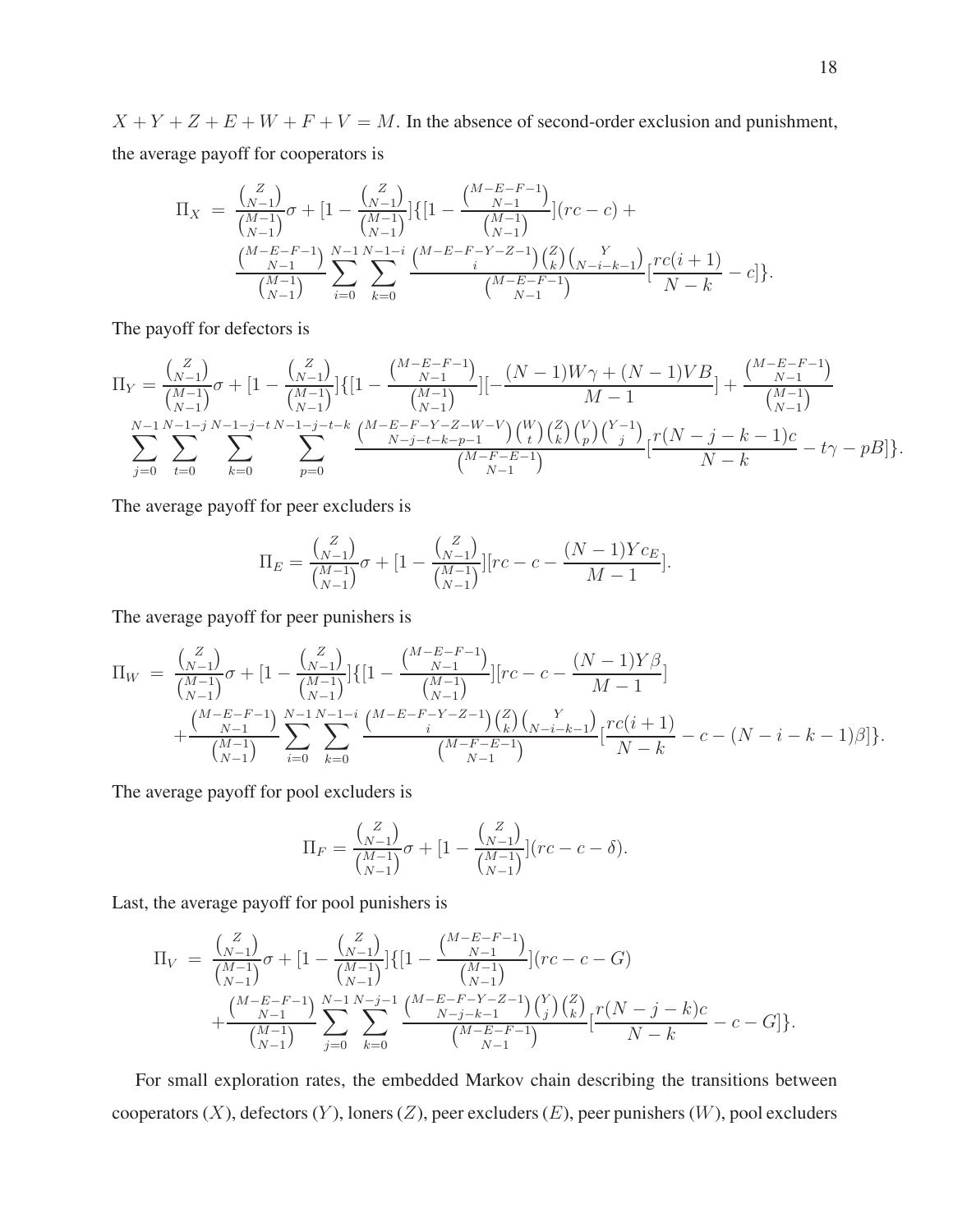$(F)$ , and pool punishers  $(V)$  is given by

$$
\left(\begin{array}{cccccc} I_X & \frac{\rho_{XY}}{6} & \frac{\rho_{XZ}}{6} & \frac{\rho_{XE}}{6} & \frac{\rho_{XW}}{6} & \frac{\rho_{XF}}{6} & \frac{\rho_{XV}}{6} \\ \frac{\rho_{YX}}{6} & I_Y & \frac{\rho_{YZ}}{6} & \frac{\rho_{YE}}{6} & \frac{\rho_{YW}}{6} & \frac{\rho_{YF}}{6} & \frac{\rho_{YV}}{6} \\ \frac{\rho_{ZX}}{6} & \frac{\rho_{ZY}}{6} & I_Z & \frac{\rho_{ZE}}{6} & \frac{\rho_{ZW}}{6} & \frac{\rho_{ZF}}{6} & \frac{\rho_{ZV}}{6} \\ \frac{\rho_{EX}}{6} & \frac{\rho_{EY}}{6} & \frac{\rho_{EE}}{6} & I_E & \frac{\rho_{EW}}{6} & \frac{\rho_{EF}}{6} & \frac{\rho_{EV}}{6} \\ \frac{\rho_{WX}}{6} & \frac{\rho_{WY}}{6} & \frac{\rho_{WZ}}{6} & \frac{\rho_{WE}}{6} & I_W & \frac{\rho_{WF}}{6} & \frac{\rho_{WV}}{6} \\ \frac{\rho_{FX}}{6} & \frac{\rho_{FY}}{6} & \frac{\rho_{FE}}{6} & \frac{\rho_{FE}}{6} & \frac{\rho_{FW}}{6} & I_F & \frac{\rho_{FV}}{6} \\ \frac{\rho_{VX}}{6} & \frac{\rho_{VY}}{6} & \frac{\rho_{VE}}{6} & \frac{\rho_{VE}}{6} & \frac{\rho_{VW}}{6} & \frac{\rho_{VF}}{6} & I_V \end{array}\right),
$$

where  $I_K = 1 - \sum_{K \neq L}$  $\rho_{KL}$  $\frac{KL}{6}$ , and  $K, L \in \{X, Y, Z, E, W, F, V\}.$ 

For strong imitation, the transitions matrix is

$$
\begin{pmatrix}\n\frac{5}{6} - \frac{1}{3M} & \frac{1}{6} & 0 & \frac{1}{6M} & \frac{1}{6M} & 0 & 0 \\
0 & \frac{1}{2} & \frac{1}{6} & \frac{1}{6} & 0 & \frac{1}{6} & 0 \\
\frac{1}{12} & 0 & \frac{7}{12} & \frac{1}{12} & \frac{1}{12} & \frac{1}{12} & \frac{1}{12} \\
\frac{1}{6M} & 0 & 0 & 1 - \frac{1}{3M} & \frac{1}{6M} & 0 & 0 \\
\frac{1}{6M} & 0 & 0 & \frac{1}{6M} & 1 - \frac{1}{3M} & 0 & 0 \\
\frac{1}{6} & 0 & 0 & \frac{1}{6} & \frac{1}{6} & \frac{1}{2} - \frac{1}{6M} & \frac{1}{6M} \\
\frac{1}{6} & 0 & 0 & \frac{1}{6} & \frac{1}{6} & \frac{1}{6M} & \frac{1}{2} - \frac{1}{6M}\n\end{pmatrix}
$$

.

Accordingly, the stationary distribution is  $\left[\frac{45}{163+3}\right]$  $\frac{45}{163+35M}$ ,  $\frac{15}{163+3}$  $\frac{15}{163+35M}, \frac{6}{163+35M}$  $\frac{6}{163+35M}$ ,  $\frac{20M+45}{163+35M}$  $\frac{20M+45}{163+35M}$ ,  $\frac{15M+45}{163+35M}$  $\frac{15M+45}{163+35M}$  $\frac{18M+7}{(163+35M)(3M+2)}$ ,  $\frac{3M+7}{(163+35M)(3M+2)}$ , suggesting that the frequency of peer excluders is higher than the fraction of any other strategy (see Fig.4).

If we consider the second-order exclusion and punishment, then the average payoff for cooperators is given by

$$
\Pi_X = \frac{\binom{Z}{N-1}}{\binom{M-1}{N-1}} \sigma + \left[1 - \frac{\binom{Z}{N-1}}{\binom{M-1}{N-1}}\right] \left\{ \left[1 - \frac{\binom{M-E-F-1}{N-1}}{\binom{M-1}{N-1}}\right] \left[-c - \frac{\binom{N-1}{N-1}W\gamma}{M-1} - \frac{\binom{N-1}{N-1}WB}{M-1} \right] + \frac{\binom{M-E-F-1}{N-1}}{\binom{M-1}{N-1}} \sum_{i=0}^{N-1} \sum_{t=0}^{N-1} \sum_{p=0}^{N-1-t} \sum_{k=0}^{N-1-t-p} \frac{\binom{M-E-F-V-Y-W-Z-1}{i}\binom{N}{N-i-t-p-k-1}\binom{W}{t}\binom{Z}{p}\binom{Z}{k}}{\binom{M-E-F-1}{N-1}}
$$

$$
\times \left[ \frac{rc(i+t+p+1)}{N-k} - c - t\gamma - pB \right] \}.
$$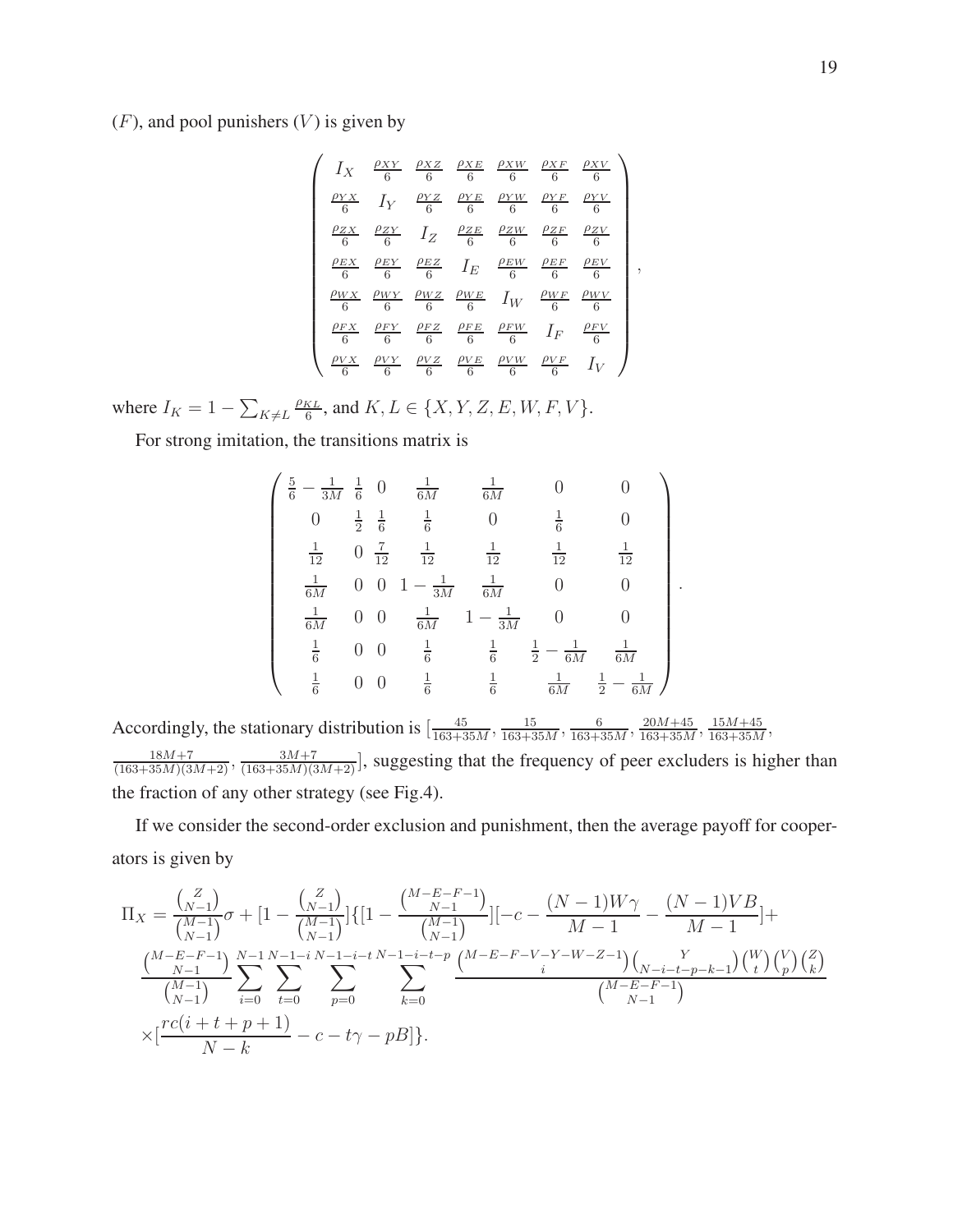The payoff for peer excluders is

$$
\Pi_E = \frac{\binom{Z}{N-1}}{\binom{M-1}{N-1}} \sigma + \left[1 - \frac{\binom{Z}{N-1}}{\binom{M-1}{N-1}}\right] \left\{ \left[1 - \frac{\binom{M-F-1}{N-1}}{\binom{M-1}{N-1}}\right] \left[-c - \frac{\binom{M}{N-1}}{\binom{M-1}{N-1}}\right] \left[-c - \frac{\binom{M}{N-1}}{\binom{M-1}{N-1}}\right] \right\}
$$
\n
$$
\frac{W\gamma + VB + (X + Y + W + V)c_E}{M-1} (N-1) + \frac{\binom{M-F-1}{N-1}}{\binom{M-1}{N-1}}
$$
\n
$$
\sum_{i=0}^{N-1} \sum_{j=0}^{N-1-i} \sum_{k=0}^{N-1-i-j-k} \sum_{p=0}^{N-1-i-j-k-p} \frac{\binom{M-F-X-W-Y-Z-V-1}{N-i-j-k-p-t-1} \binom{X}{i} \binom{Y}{j} \binom{Z}{k} \binom{W}{k} \binom{Y}{p}}{\binom{M-F-1}{N-1}}
$$
\n
$$
\times \left[ \frac{rc(N-j-k)}{N-i-j-k-p-t} - t\gamma - pB - (i+j+t+p)c_E - c \right].
$$

The average payoff for peer punishers is

$$
\Pi_W = \frac{\binom{Z}{N-1}}{\binom{M-1}{N-1}} \sigma + \left[1 - \frac{\binom{Z}{N-1}}{\binom{M-1}{N-1}}\right] \left\{ \left[1 - \frac{\binom{M-E-F-1}{N-1}}{\binom{M-1}{N-1}}\right] \left[-c - \binom{N-1}{N-1}\right] \right\}
$$
\n
$$
(N-1) \frac{VB + (X+Y+E+F)\beta}{M-1} + \frac{\binom{M-E-F-1}{N-1}}{\binom{M-1}{N-1}}
$$
\n
$$
\sum_{i=0}^{N-1} \sum_{j=0}^{N-i-1} \sum_{k=0}^{N-i-j-1} \sum_{p=0}^{N-i-j-k-1} \frac{\binom{M-F-X-Z-V-Y-E-1}{N-i-j-p-k-1} \binom{V}{p} \binom{X}{i} \binom{Z}{j}}{\binom{M-E-F-1}{N-1}}
$$
\n
$$
\times \left[ \frac{rc(N-j-k)}{N-k} - c - (i+j)\beta - pB \right].
$$

The average payoff for pool excluders is

$$
\Pi_F = \frac{\binom{Z}{N-1}}{\binom{M-1}{N-1}} \sigma + \left[1 - \frac{\binom{Z}{N-1}}{\binom{M-1}{N-1}}\right]
$$
\n
$$
\sum_{j=0}^{N-1} \sum_{t=0}^{N-j-1} \sum_{p=0}^{N-t-j-1} \sum_{l=0}^{N-t-j-p-1} \frac{\binom{M-F-Z-V-Y-W}{N-t-j-p-l-1} \binom{V}{p} \binom{Y+Z}{j} \binom{W}{t} \binom{F-1}{l}}{\binom{M-1}{N-1}}
$$
\n
$$
\times \left[\frac{rc(N-j)}{l+1} - c - t\gamma - pB - \delta\right].
$$

Last, the payoff for pool punishers is

$$
\Pi_V = \frac{\binom{Z}{N-1}}{\binom{M-1}{N-1}} \sigma + \left[1 - \frac{\binom{Z}{N-1}}{\binom{M-1}{N-1}}\right] \left\{ \left[1 - \frac{\binom{M-E-F-1}{N-1}}{\binom{M-1}{N-1}}\right] (-c - G) + \frac{\binom{M-E-F-1}{N-1}}{\binom{M-1}{N-1}} \right\}
$$
\n
$$
\sum_{j=0}^{N-1} \sum_{k=0}^{N-j-1} \frac{\binom{Y}{j} \binom{Z}{k} \binom{M-E-F-Y-Z-1}{N-j-k-1}}{\binom{M-E-F-1}{N-1}} \left[ \frac{r(N-j-k)c}{N-k} - c - G \right].
$$

For strong imitation limit, the embedded Markov chain describing the transition matrix between cooperators  $(X)$ , defectors  $(Y)$ , loners  $(Z)$ , peer excluders  $(E)$ , peer punishers  $(W)$ , pool excluders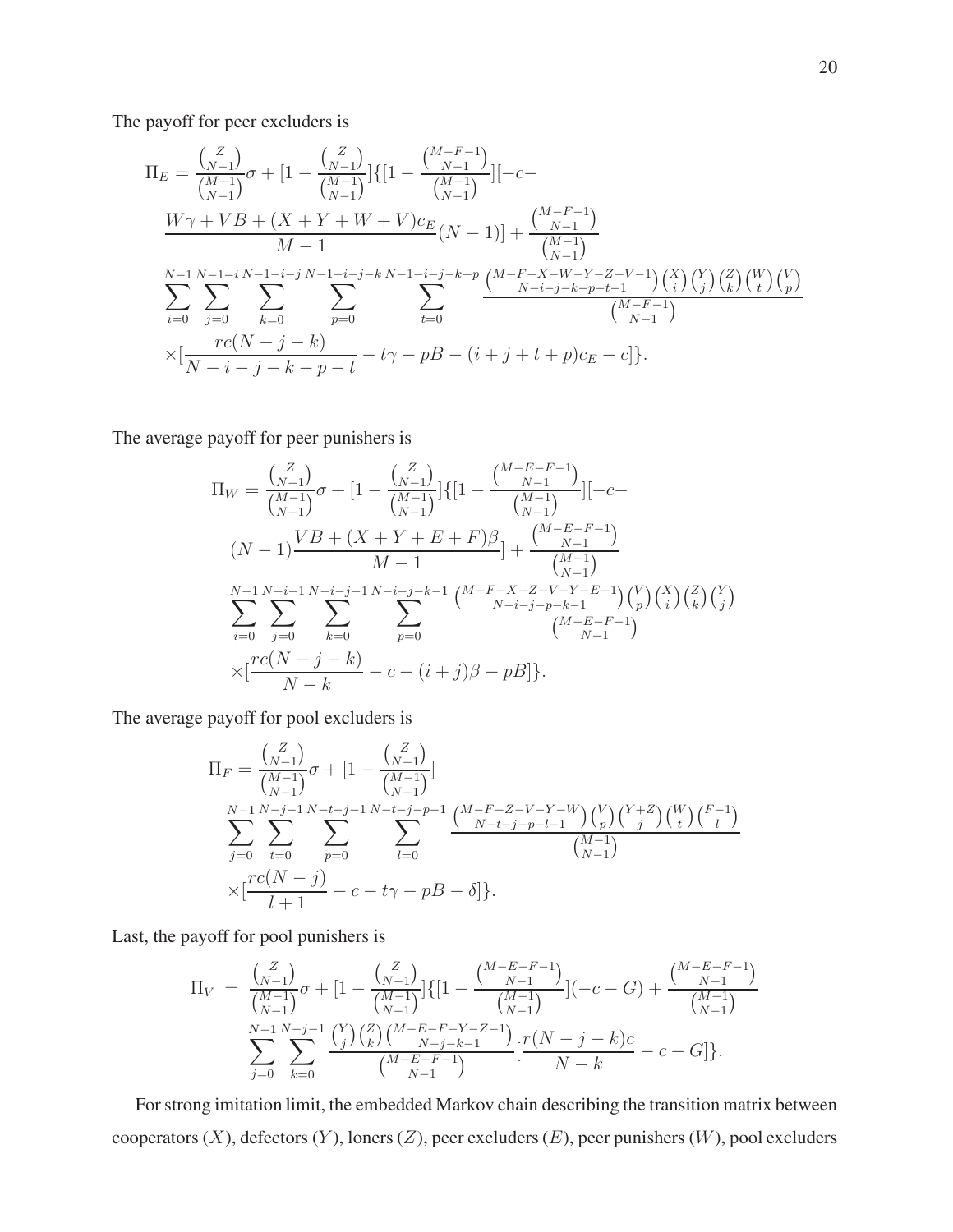$$
\begin{pmatrix}\n\frac{1}{2} & \frac{1}{6} & 0 & \frac{1}{6} & 0 & \frac{1}{6} & 0 \\
0 & \frac{1}{2} & \frac{1}{6} & \frac{1}{6} & 0 & \frac{1}{6} & 0 \\
\frac{1}{12} & 0 & \frac{7}{12} & \frac{1}{12} & \frac{1}{12} & \frac{1}{12} & \frac{1}{12} \\
0 & 0 & 0 & \frac{5}{6} & 0 & \frac{1}{6} & 0 \\
0 & 0 & 0 & \frac{1}{6} & \frac{2}{3} & \frac{1}{6} & 0 \\
0 & 0 & 0 & 0 & 1 & 0 \\
0 & 0 & 0 & \frac{1}{6} & 0 & \frac{1}{6} & \frac{2}{3}\n\end{pmatrix}
$$
\n(1)

The resulting stationary distribution  $[0, 0, 0, 0, 0, 1, 0]$  suggests that pool excluders prevail (see Fig. 4).

# 8 Competition between prosocial exclusions and punishments in the compulsory PGG

For the compulsory PGG, in the absence of second-order exclusion and punishment the average payoff for cooperators is given by

$$
\Pi_X = rc - c - \frac{\binom{M - E - F - 1}{N - 1}}{\binom{M - 1}{N - 1}} \frac{rc(N - 1)Y}{N(M - E - F - 1)}.
$$

The payoff for defectors is

$$
\Pi_Y = \frac{(N-1)(-W\gamma - VB)}{M-1} - \frac{\binom{M-E-F-1}{N-1}}{\binom{M-1}{N-1}} \left[ \frac{(N-1)(-W\gamma - VB)}{M-1} - \frac{rc(N-1)(M-E-F-Y) - N(N-1)(W\gamma + VB)}{N(M-E-F-1)} \right].
$$

The payoff for peer excluders is

$$
\Pi_E = rc - c - \frac{(N-1)Yc_E}{M-1}.
$$

The payoff for peer punishers is

$$
\Pi_W = rc - c - \frac{(N-1)Y\beta}{M-1} - \frac{\binom{M-E-F-1}{N-1}}{\binom{M-1}{N-1}} \left[ \frac{rc(N-1)(M-1)Y - N(E+F)(N-1)Y\beta}{N(M-1)(M-E-F-1)} \right].
$$

The payoff for pool excluders is

$$
\Pi_F = rc - c - \delta.
$$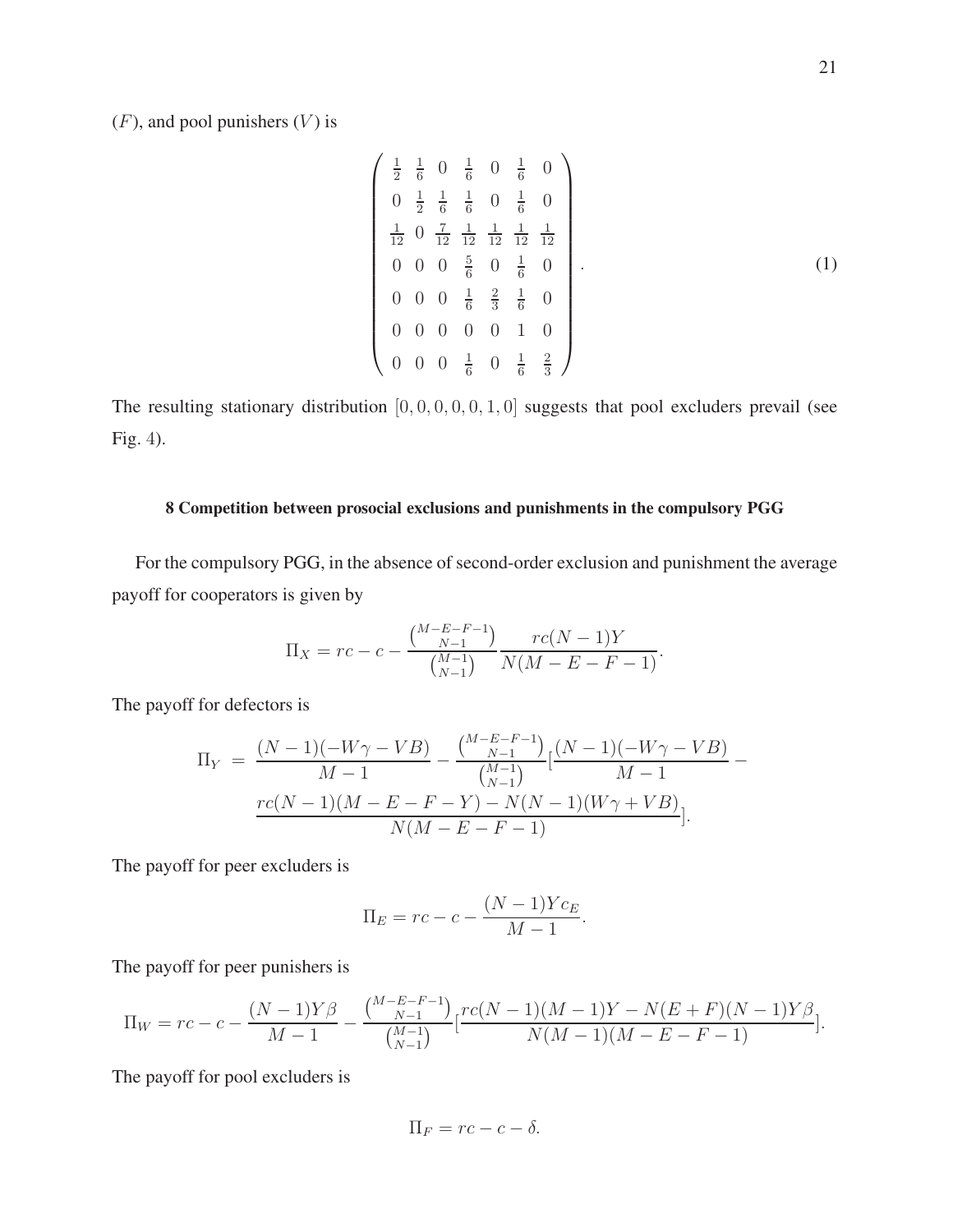

<span id="page-38-0"></span>FIG. S4: (Color online) The competition among peer excluders, pool excluders, peer punishers, and pool punishers in the compulsory PGG. In the absence of second-order exclusion and punishment, peer excluders can outperform other strategies, and peer punishers can survive in the population (a). With second-order exclusion and punishment, pool excluders win (b). Parameters:  $N = 5$ ,  $M = 100$ ,  $c = 1$ ,  $r = 3$ ,  $c_E = 0.4$ ,  $\delta = 0.4, B = G = 0.4,$  and  $\beta = \gamma = 0.4$ .

The payoff for pool punishers is

$$
\Pi_V = rc - c - G - \frac{\binom{M - E - F - 1}{N - 1}rc}{\binom{M - 1}{N - 1}} \frac{rc}{N} \frac{(N - 1)Y}{M - E - F - 1}.
$$

For small exploration rates, the transition matrix between cooperators  $(X)$ , defectors  $(Y)$ , peer excluders  $(E)$ , peer punishers  $(W)$ , pool excluders  $(F)$ , and pool punishers  $(V)$  is given by

$$
\left(\begin{array}{ccccc}I_X & \frac{\rho_{XY}}{5} & \frac{\rho_{XE}}{5} & \frac{\rho_{XW}}{5} & \frac{\rho_{XF}}{5} & \frac{\rho_{XV}}{5} \\ \frac{\rho_{YX}}{5} & I_Y & \frac{\rho_{YE}}{5} & \frac{\rho_{YW}}{5} & \frac{\rho_{YF}}{5} & \frac{\rho_{YV}}{5} \\ \frac{\rho_{EX}}{5} & \frac{\rho_{EY}}{5} & I_E & \frac{\rho_{EW}}{5} & \frac{\rho_{EF}}{5} & \frac{\rho_{EV}}{5} \\ \frac{\rho_{WX}}{5} & \frac{\rho_{WY}}{5} & \frac{\rho_{WE}}{5} & I_W & \frac{\rho_{WF}}{5} & \frac{\rho_{WV}}{5} \\ \frac{\rho_{FX}}{5} & \frac{\rho_{FY}}{5} & \frac{\rho_{FE}}{5} & \frac{\rho_{FW}}{5} & I_F & \frac{\rho_{FV}}{5} \\ \frac{\rho_{VX}}{5} & \frac{\rho_{VY}}{5} & \frac{\rho_{VE}}{5} & \frac{\rho_{VW}}{5} & \frac{\rho_{VF}}{5} & I_V \end{array}\right)
$$

,

where  $I_K = 1 - \sum_{K \neq L}$  $\rho_{KL}$  $\frac{KL}{5}$ , and  $K, L \in \{X, Y, E, W, F, V\}$ . In the strong imitation limit, the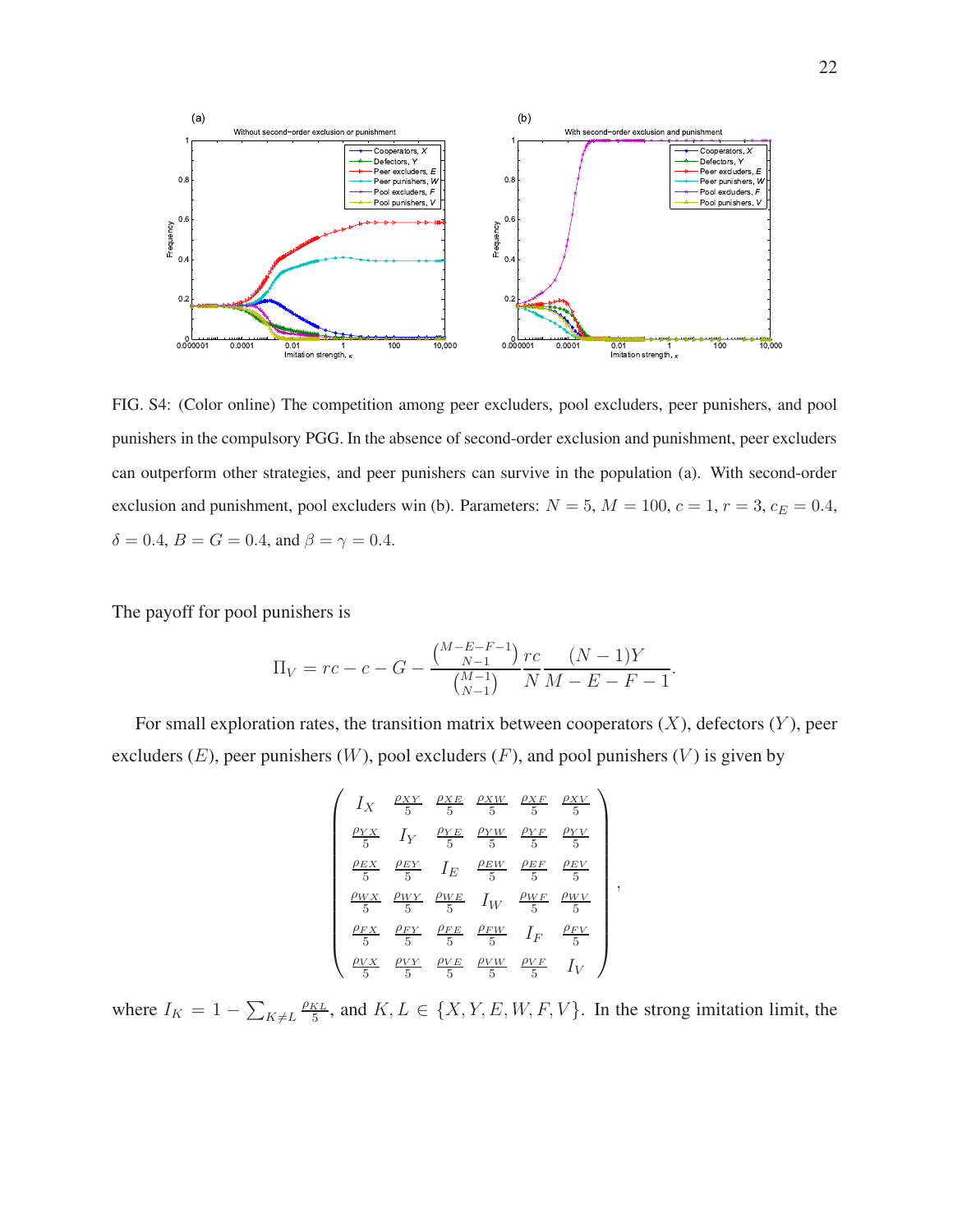transition matrix is

$$
\begin{pmatrix}\n\frac{4}{5} - \frac{2}{5M} & \frac{1}{5} & \frac{1}{5M} & \frac{1}{5M} & 0 & 0 \\
0 & \frac{3}{5} & \frac{1}{5} & 0 & \frac{1}{5} & 0 \\
\frac{1}{5M} & 0 & 1 - \frac{2}{5M} & \frac{1}{5M} & 0 & 0 \\
\frac{1}{5M} & 0 & \frac{1}{5M} & 1 - \frac{2}{5M} & 0 & 0 \\
\frac{1}{5} & 0 & \frac{1}{5} & \frac{1}{5} & \frac{2}{5} - \frac{1}{5M} & \frac{1}{5M} \\
\frac{1}{5} & 0 & \frac{1}{5} & \frac{1}{5} & \frac{1}{5M} & \frac{2}{5M} - \frac{1}{5M}\n\end{pmatrix}
$$
\n
$$
\text{listribution is } \left[\frac{6}{5M+22}, \frac{3}{5M+22}, \frac{3M+6}{5M+22}, \frac{2M+6}{5M+22}, \frac{3M+1}{(5M+22)(3M+2)}, \frac{1}{(5M+22)(3M+2)}\right],
$$

Here, the stationary d which shows that peer excluders has an evolutionary advantage over other strategy individuals (see Fig. S4).

If we consider the second-order exclusion and punishment, then the average payoff for cooperators is given by

$$
\Pi_X = \frac{\binom{M-E-F-1}{N-1}}{\binom{M-1}{N-1}} \left[ \frac{(N-1)(W\gamma + VB)}{M-1} + rc - \frac{rc(N-1)Y}{(M-E-F-1)N} - \frac{(N-1)(VB+W\gamma)}{M-E-F-1} \right] - c - \frac{(N-1)(VB+W\gamma)}{M-1}.
$$

The payoff for peer excluders is

$$
\Pi_E = \left[1 - \frac{\binom{M-F-1}{N-1}}{\binom{M-1}{N-1}}\right] [-c - \frac{(N-1)(X+Y+W+V)c_E + (N-1)(W\gamma+VB)}{M-1}] + \frac{\binom{M-F-1}{N-1}}{\binom{M-1}{N-1}} \n\sum_{i=0}^{N-1} \sum_{j=0}^{N-1-i} \sum_{p=0}^{N-1-i-j} \sum_{t=0}^{N-1-i-j-p} \frac{\binom{M-F-X-W-Y-V-1}{N-i-j-p-t-1} \binom{X}{i} \binom{Y}{j} \binom{W}{t} \binom{V}{p}}{\binom{N-i-j-p-t-1}{N-i-j-p-t}} \n\text{tr}\gamma - pB - (i+j+t+p)c_E - c].
$$

The payoff for peer punishers is

$$
\Pi_W = -c - \frac{(N-1)(X+Y+E+F)\beta + (N-1)VB}{M-1} - \frac{\left(\frac{M-E-F-1}{N-1}\right)\left\{-\frac{(N-1)(X+Y+E+F)\beta + (N-1)VB}{M-1} - rc + \frac{rc - (N-1)Y}{N-M-E-F-1} + \frac{(N-1)[(X+Y)\beta + VB}{M-E-F-1}\right\}}.
$$

The payoff for pool excluders is

$$
\Pi_F = \sum_{i=0}^{N-1} \sum_{j=0}^{N-i-1} \sum_{p=0}^{N-i-j-1} \sum_{t=0}^{N-i-j-p-1} \frac{\binom{M-E-X-Y-W-V-1}{N-i-j-p-t-1} \binom{X+E}{i} \binom{Y}{j} \binom{W}{p} \binom{W}{t}}{\binom{Y}{N-1}} \times [\frac{r(N-j)c}{N-i-j-p-t} - c - \delta - t\gamma - pB].
$$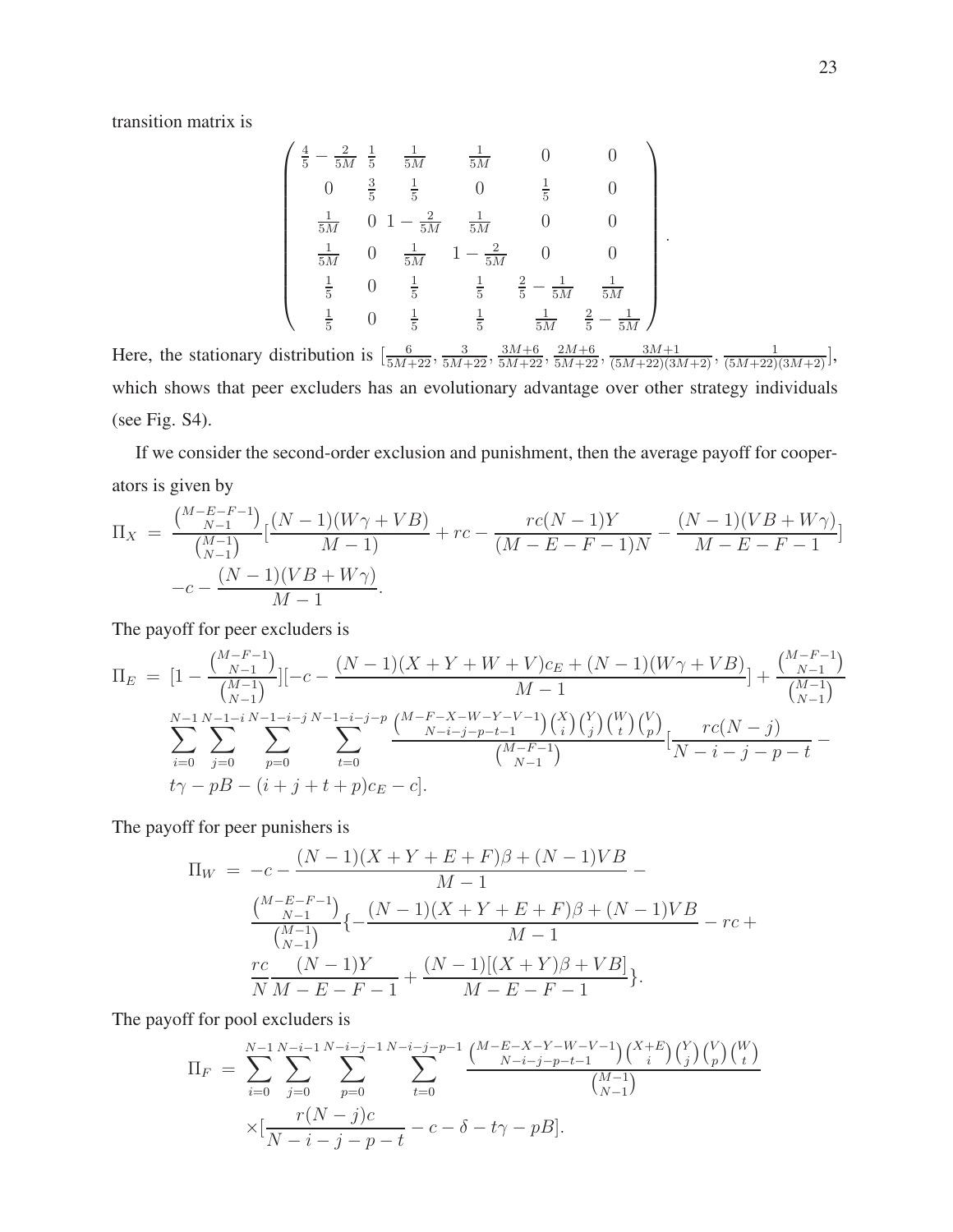Last, the payoff for pool punishers is

$$
\Pi_V = -c - G - \frac{\binom{M - E - F - 1}{N - 1}}{\binom{M - 1}{N - 1}} \left[ \frac{rc}{N} \frac{(N - 1)Y}{M - E - F - 1} - rc \right].
$$

In the strong imitation limit the transition matrix is given by

| $\frac{2}{5}$  | $\frac{1}{5}$  | $\frac{1}{5}$ | $\theta$       | $\frac{1}{5}$ | 0              |
|----------------|----------------|---------------|----------------|---------------|----------------|
| $\overline{0}$ | $\frac{3}{5}$  | $\frac{1}{5}$ | $\overline{0}$ | $\frac{1}{5}$ | $\overline{0}$ |
| $\overline{0}$ | $\overline{0}$ | $\frac{4}{5}$ | $\overline{0}$ | $\frac{1}{5}$ | 0              |
| $\overline{0}$ | $\overline{0}$ | $\frac{1}{5}$ | $\frac{3}{5}$  | $\frac{1}{5}$ | 0              |
| $\overline{0}$ | 0              | 0             | 0              |               | 0              |
|                | 0              | $\frac{1}{5}$ | $\overline{0}$ | $\frac{1}{5}$ | $\frac{3}{5}$  |

.

The resulting stationary distribution is  $[0, 0, 0, 0, 1, 0]$ , which suggests that pool excluders win (see Fig. S4).

### 9 Robustness of main findings

In the last section we present some representative examples to illustrate that our main findings are robust and remain valid in a broad range of model parameters. First, in Fig. S5 we show the result of competition between peer exclusion and peer punishment strategies in the optional PGG for a significantly larger  $\beta = 0.7$  fine value. Note that here the fine is almost two times higher than the punishment cost. Still, excluder strategy remains dominant in the absence of second-order sanctioning for almost all imitation strength values. If the second-order punishment and exclusion are possible then peer exclusion prevails again, as shown in the right panel of Fig. S5.

In agreement with our previous findings the superiority of peer exclusion remains intact no matter how the fine is increased relevantly in the presence of pool strategies. A typical outcome is shown in Fig. S6 where in most of the time the majority of individuals prefer peer exclusion even if pool strategies are possible in the absence of second order sanctioning. If the latter is possible then pool exclusion prevails, as it is demonstrated in the right panel of Fig. S6.

Our last figure illustrates the frequencies of available strategies by choosing different group sizes for the public goods game. Both panels of Fig. S7 highlight that group size has no significant role in the competition of strategies no matter whether second-order sanctioning is considered or not.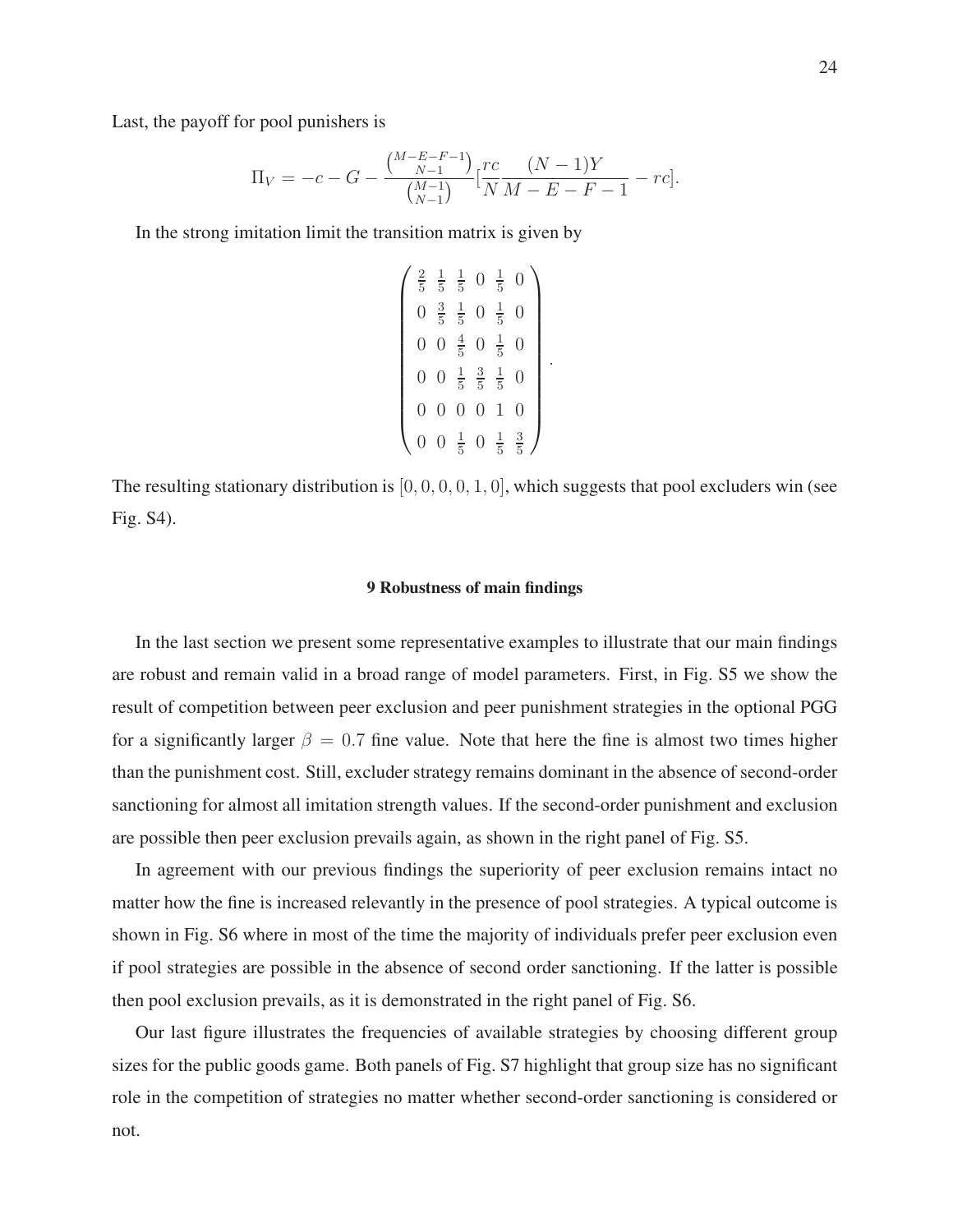

FIG. S5: (Color online) The competition between peer exclusion and peer punishment in the optional PGG for a larger punishment fine  $\beta = 0.7$ . In the absence of second-order sanctioning, shown in panel (a), both strategies survive but peer exclusion dominates. If second-order exclusion and punishment are applied then peer excluders prevail, as shown in panel (b). Parameters:  $N = 5$ ,  $r = 3$ ,  $c = 1$ ,  $\mu = 10^{-6}$ ,  $\sigma = 1$ ,  $M = 100$ ,  $c_E = 0.4$ , and  $\gamma = 0.4$ .



FIG. S6: (Color online) The competition between different types of social exclusion and costly punishment in the optional PGG for a large punishment fine  $\beta = 0.7$ . When strategies can penalize defectors only, shown in panel (a), then all strategies coexist in time average for weak strength of imitation, but in most of the time peer excluders form the majority of the population for other imitation strength values. Panel (b) shows the case when second-order sanctioning is present. Here pool excluders prevail and dominate the whole population. Parameters:  $N = 5$ ,  $r = 3$ ,  $c = 1$ ,  $\mu = 10^{-6}$ ,  $\sigma = 1$ ,  $M = 100$ ,  $c_E = \delta = 0.4$ ,  $\gamma = 0.4$ , and  $B = G = 0.4$ .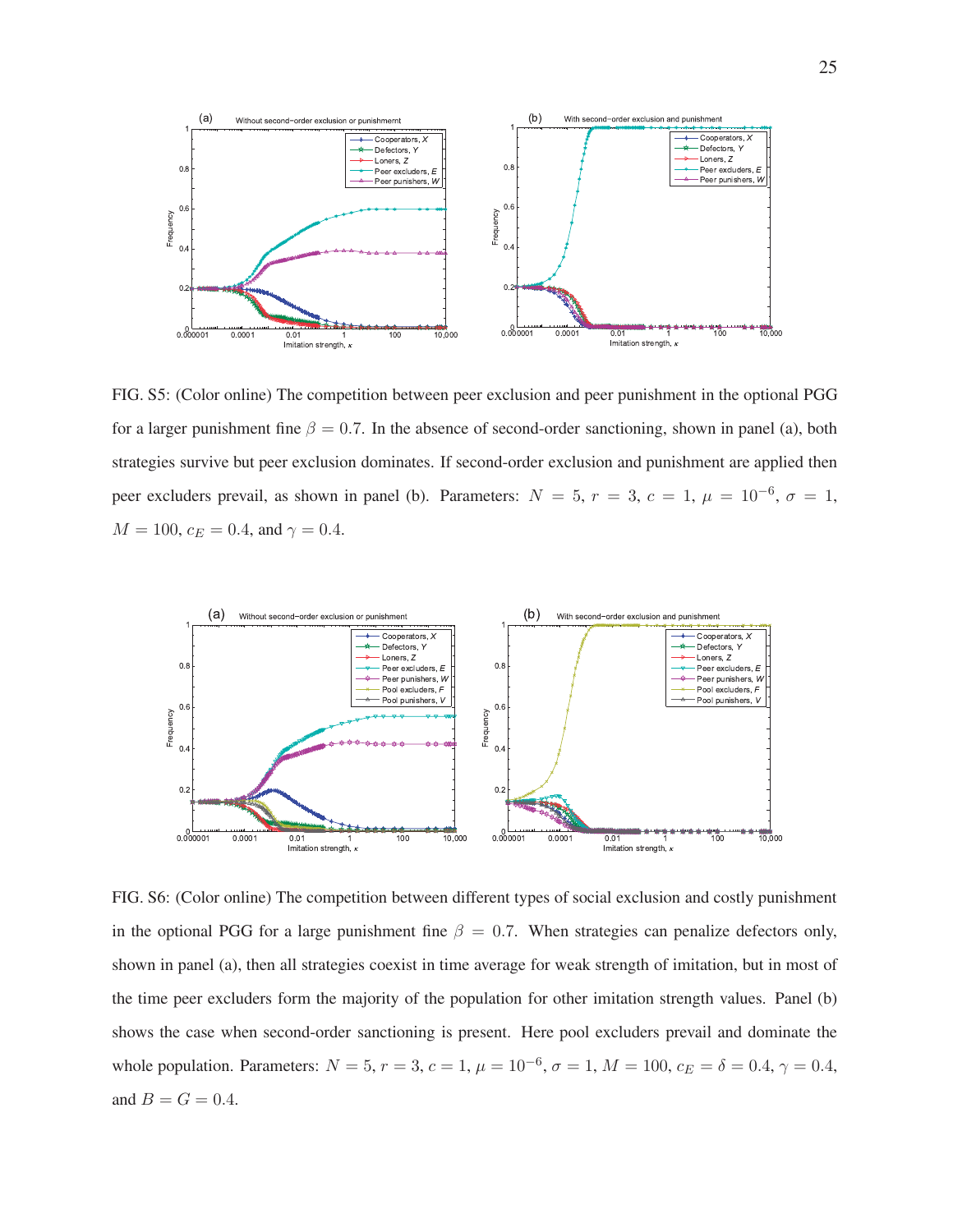

FIG. S7: (Color online) The competition between different types of social exclusion and costly punishment in the optional PGG as a function of the group size N for imitation strength  $\kappa = 0.1$ . It is shown that group size has no significant role in the competition of strategies no matter whether second-order sanctioning is considered or not. Parameters:  $r/N = 0.6$ ,  $c = 1$ ,  $\mu = 10^{-6}$ ,  $\sigma = 1$ ,  $M = 100$ ,  $c_E = \delta = 0.4$ ,  $\beta = \gamma = 0.4$ , and  $B = G = 0.4$ .

- <span id="page-42-1"></span>[1] Abdallah, S., Sayed, R., Rahwan, I., LeVeck, B. L. & Cebrian, M. Corruption drives the emergence of civil society. *J. R. Soc. Interface* 11, 20131044 (2014).
- <span id="page-42-0"></span>[2] Hauert, C., Traulsen, A., Brandt, H., Nowak, M. A. & Sigmund, K. Via freedom to coercion: the emergence of costly punishment. *Science* 316, 1905-1907 (2007).
- [3] Sigmund, K., De Silva, H., Traulsen, A. & Hauert, C. Social learning promotes institutions for governing the commons. *Nature* 466, 861-863 (2010).
- <span id="page-42-2"></span>[4] Traulsen, A., Nowak, M. A. & Pacheco, J. M. Stochastic dynamics of invasion and fixation. *Phys. Rev. E* 74, 011909 (2006).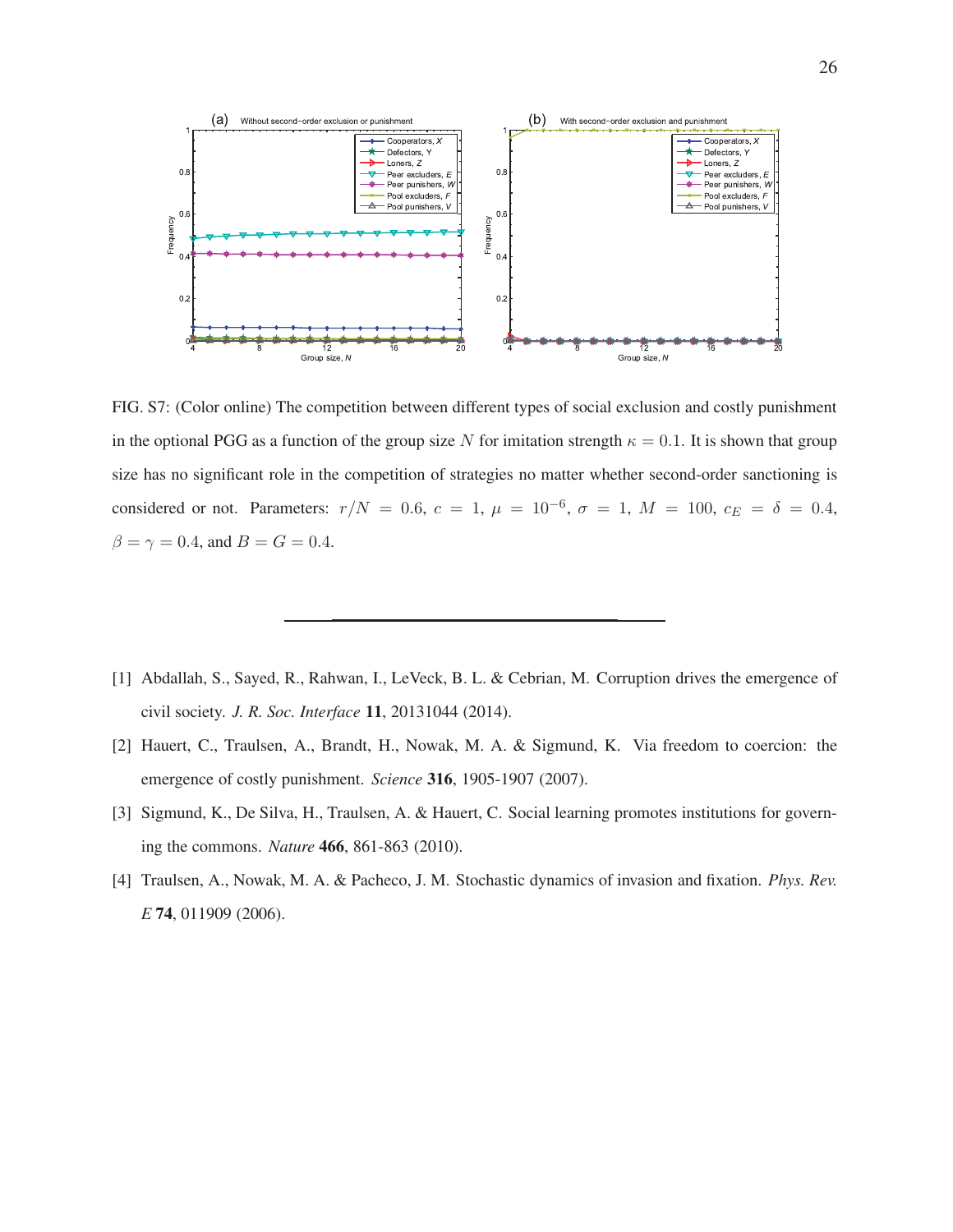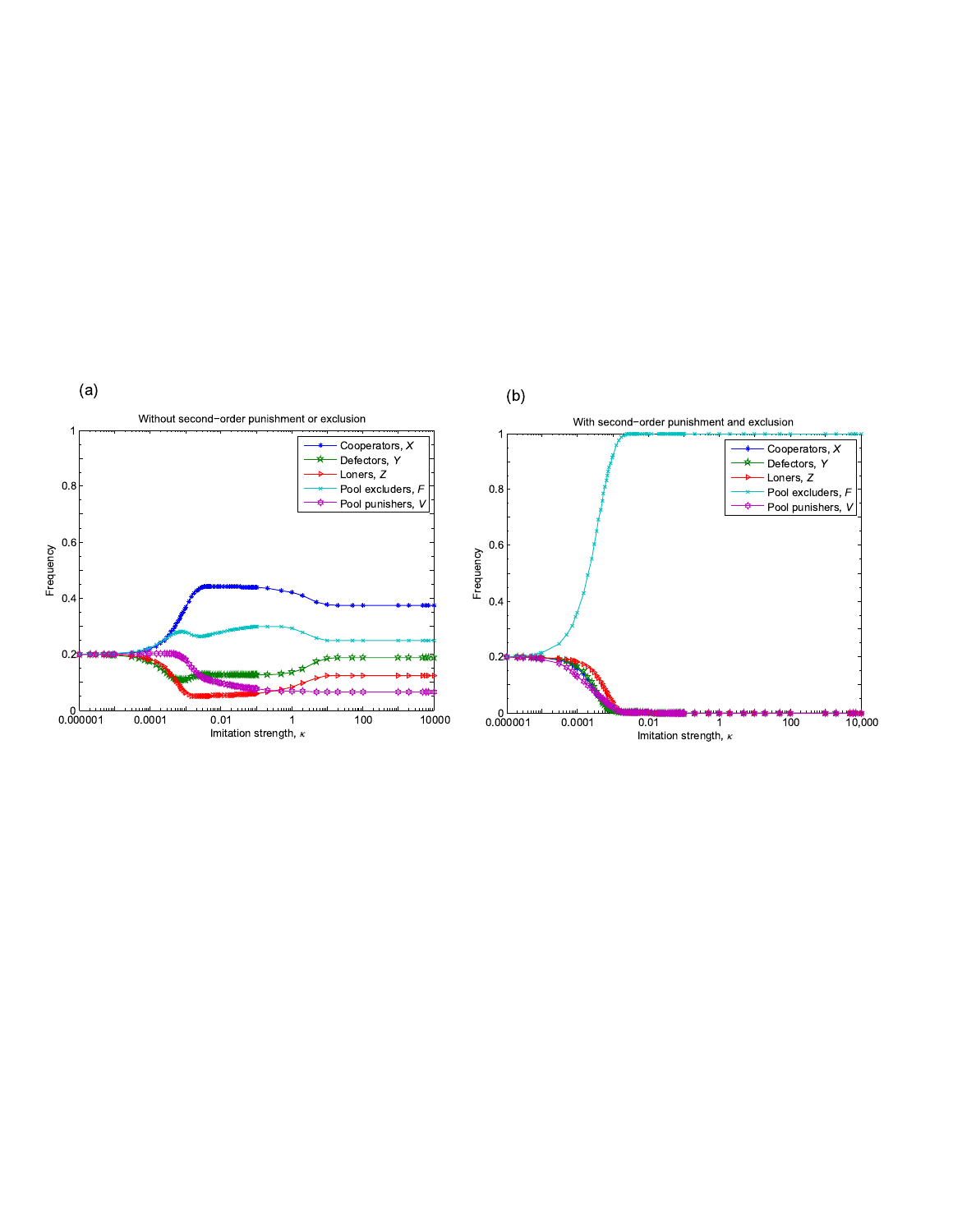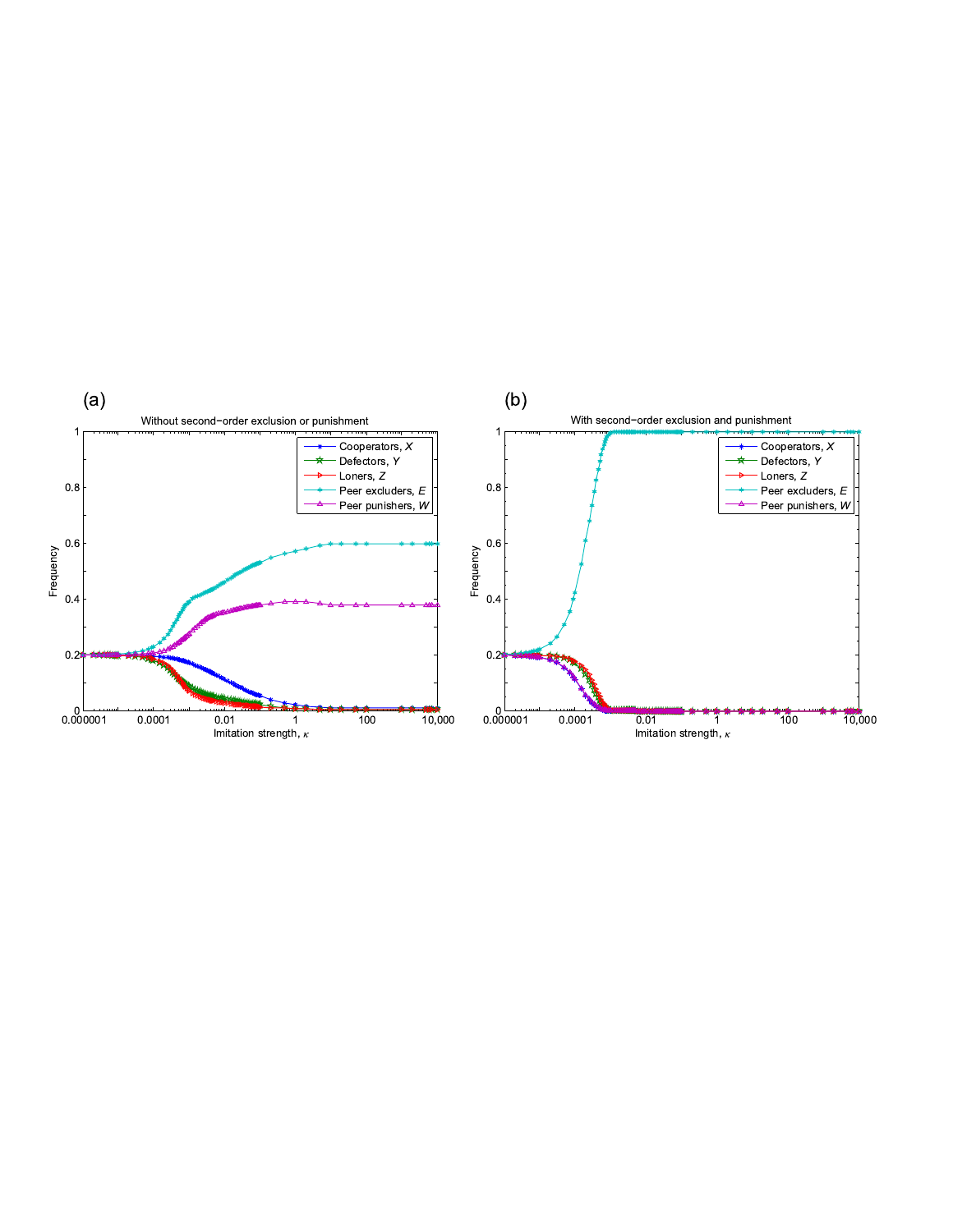